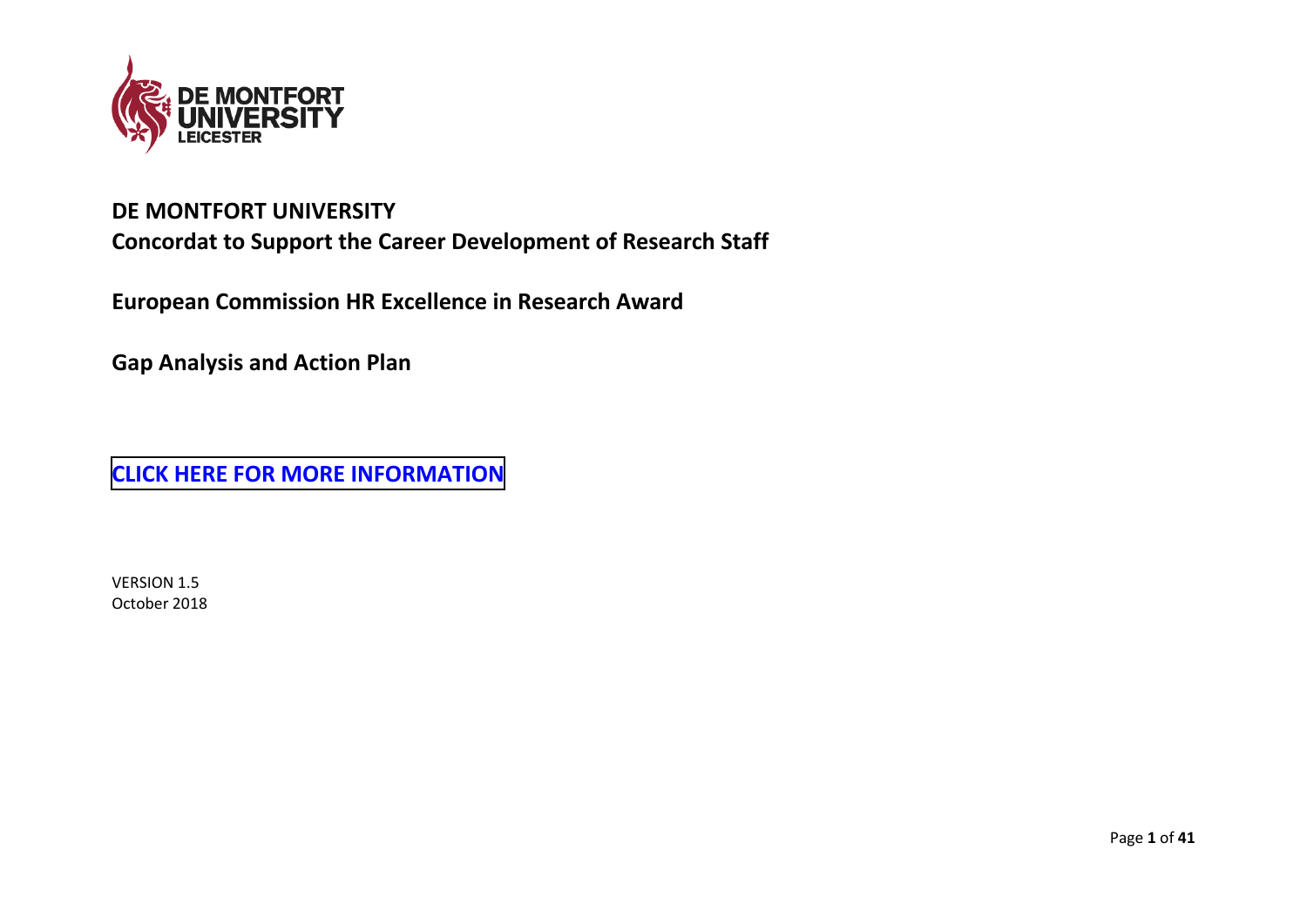#### Table of Contents

| P <sub>2</sub> |
|----------------|
| P3             |
| P3             |
|                |
| P4             |
| <b>P5</b>      |
|                |

| List of tables and figures |     |
|----------------------------|-----|
|                            |     |
| Table 2 Table of actions   | P39 |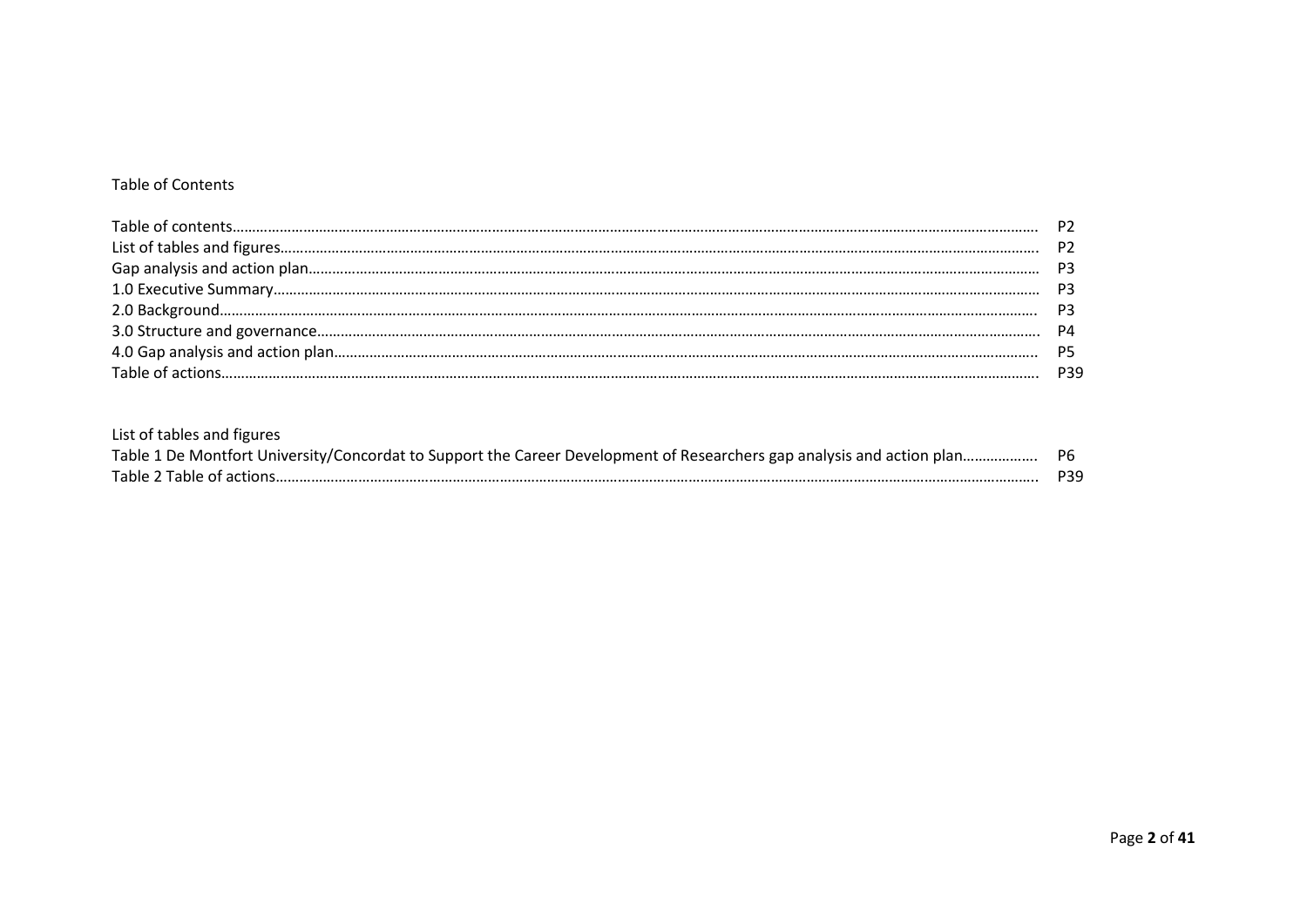**De Montfort University Concordat to Support the Career Development of Researchers**

## **Gap Analysis and Action Plan**

#### **1.0 Executive summary**

This document presents De Montfort University's current compliance with the principles of the Concordat to Support the Career Development of Researchers and identifies actions for consolidating and improving our researcher development strategy. A gap analysis of current institutional policy and practice was undertaken between May and August 2018, informed by operational professional service staff, HR staff, Associate Deans of Research in each faculty and PVC Research, and actions to improve good practice at the University have been identified. The University demonstrates strong compliance to all areas of the Concordat, allowing us to use the development of this action plan to identify realistic goals that build on the existing excellent support currently available to our researchers. The Research Services Directorate at De Montfort University has recently undergone a significant restructure to increase support for research at the University. This action plan provides a framework to steer the development of our support to researchers within the new structure and to signpost a significant step change in the provision of an integrative approach to researcher development across the institution.

#### **2.0 Background**

De Montfort University is a TEF Gold institution committed to developing and strengthening our research profile and our researchers. The University has over 500 active research staff and this is likely to grow in line with our Research Strategy 2018-2023, which sets out the ambition that more than 60% of staff will be actively engaged in research. Research is undertaken by academics based in our four faculties: Arts, Design and Humanities (ADH), Business and Law (BAL), Health and Life Sciences (HLS) and Computing, Engineering and Media (CEM) ). As such, we have a diverse and eclectic research portfolio, and an interdisciplinary community of researchers. Many of our researchers combine research with teaching and with practice, contributing to a vibrant and inclusive research environment.

The University is committed to upholding the principles of the Concordat and the ethos of supporting the career development of our researchers is promoted through the Research Strategy, which recognises the need to nurture the creativity and commitment of our research staff in order for us to deliver our research-focussed goals as an institution. The University has invested in developing our research environment and culture, recruiting over 100 research active early-career academics to the Vice-Chancellor's 2020 lectureships and more than 40 Early Career Academic Fellows, a role specifically developed to support the transition from PhD to a successful academic career. In line with the principles of the Concordat, our Research Strategy sets out how we will invest in the research excellence of our staff, providing them with time, personal development support and the resources they need to undertake excellent research and to develop their research careers.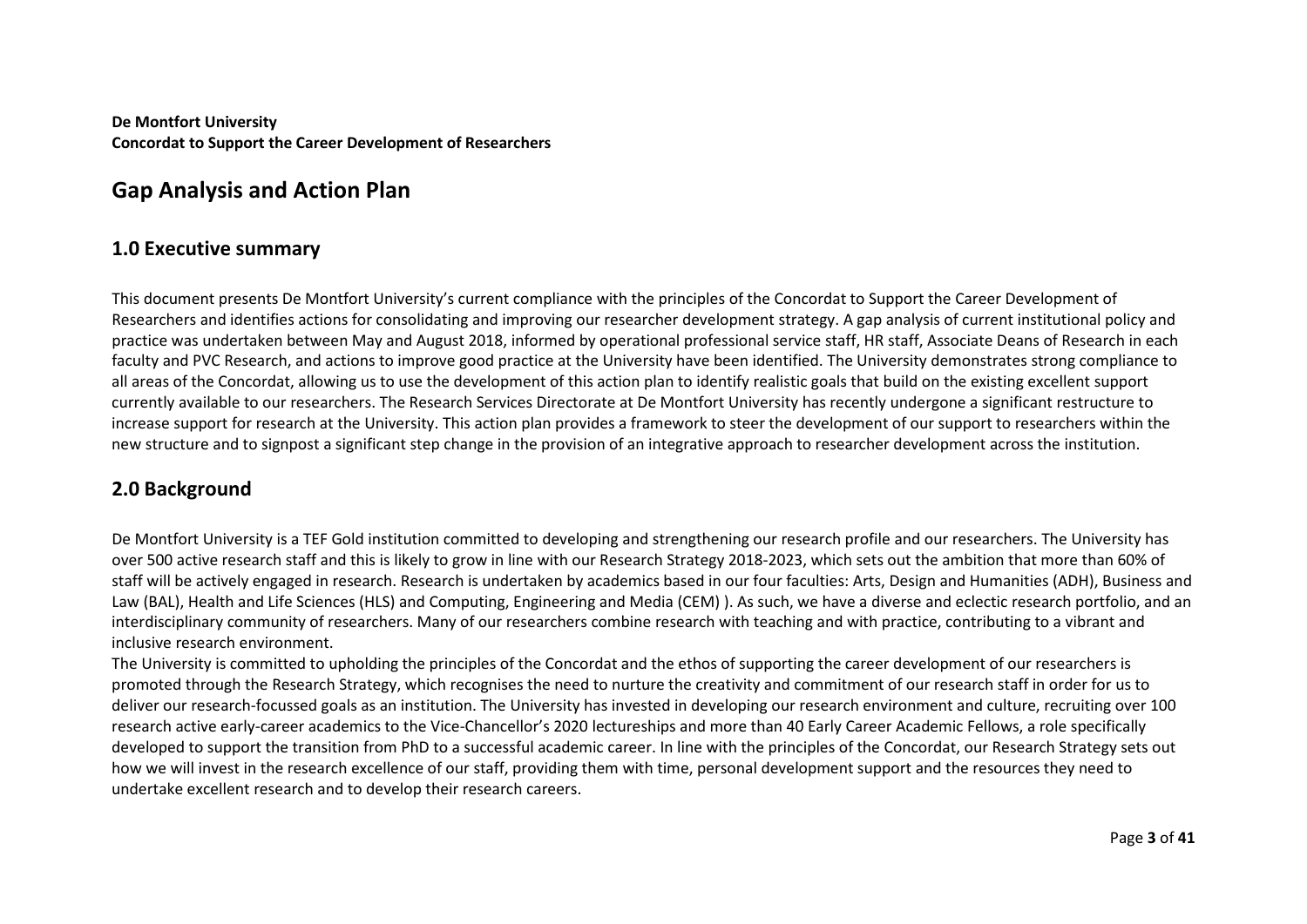#### **3.0 Structure and governance**

The Research Services Directorate is a newly formed professional services unit bringing together, under the directorship of the Pro Vice-Chancellor Research, all research support functions within the institution. The alignment of the Research Development Office and the Projects Finance Team under the Head of Research Services is intended to provide end-to-end support to researchers in realising their research funding and project ambitions. This ensures that our researchers have access to the most up to date information and specialist support in research bid development and that the University is able to provide detailed audit and compliance data on funded projects, whilst supporting researchers to realistically and responsibly cost and manage their research projects.

Bringing the newly constituted Doctoral College (formerly the Graduate School) into the Research Services Directorate will encourage the provision of centralised researcher support within one professional services unit. The positioning of the Research Governance Team alongside the Doctoral College under the leadership of the Head of Policy and Doctoral College, will provide the structural and environmental framework necessary to facilitate an ambitious programme of co-ordinating the researcher development offering across the institution. Delivered via the wide range of training development and delivery functions across DMU, in Organisational Development, Library and Learning Services, Doctoral College, Research Services and in Faculty, the new structure will ensure that the development programme continues to deliver excellent research training, enhanced by a cohesive approach that is informed by central co-ordination and researcher needs.

The Concordats Operations Group (COG) has been constituted in order to maintain, monitor and review compliance with the Concordat to Support the Career Development of Research Staff, the UUK Concordat for Research Integrity and the Concordat on Open Research Data. COG reports to the University Research and Innovation Committee (URIC), chaired by the Pro Vice-Chancellor Research and will ensure that stakeholders at all levels of the University structure have oversight of our compliance with these Concordats and progress against relevant action plans. It is recognised that activity under COG should inform and be informed by E&D committees such as the Athena Swan Committee and the membership of COG reflects this need. Researchers are represented in both COG and URIC via the Associate Deans of Research and Innovation from each faculty as well as representatives from the broader researcher community including Postgraduate Researchers. The Researcher Development Forum will feed into COG to ensure that grass-roots needs are captured at a corporate level. In addition, the Researcher Development Forum can act as expert stakeholders in the future development of this action plan.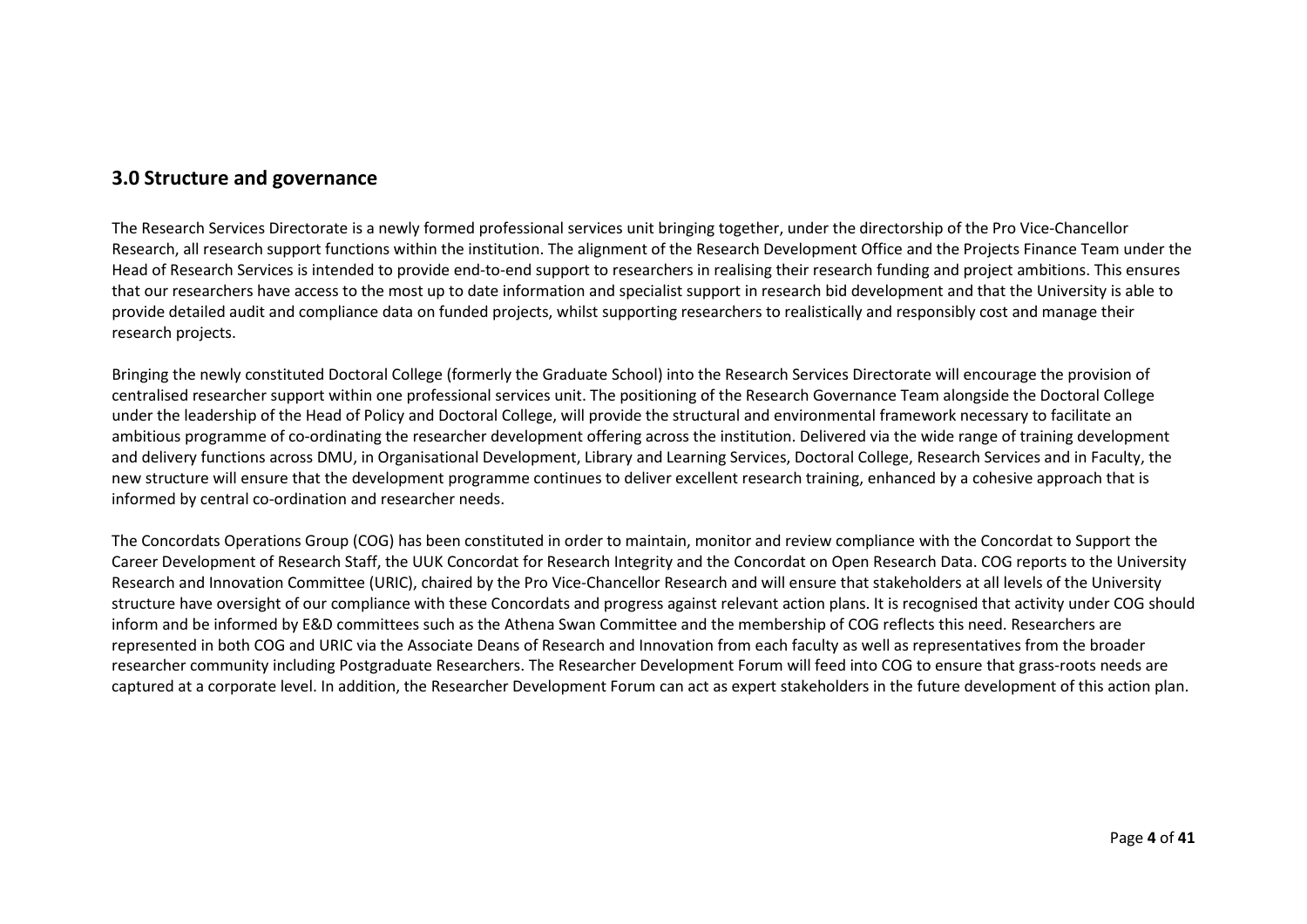### **4.0 Gap Analysis & Action Plan**

Between April and August 2018, work to benchmark our current policies and practices against the Concordat has been co-ordinated by the Research Governance Team in the Research Services Directorate. Contributions were received from HR, Doctoral College, Library and Learning Services, Organisational Development and Associate Deans of Research and Innovation. The University participated in the 2017 Careers in Research Online Survey (CROS), recording an 18% response rate, the results of which have also been used to inform the gap analysis.

The University is compliant with the principles of the Concordat. However, the gap analysis and CROS 2017 underlines some areas where there could be greater congruence between practice and the Concordat. Remedial action has been taken to address the gap in governance and to ensure corporate responsibility for the maintenance of the HRER Award by the constitution of the Concordats Operations Group under URIC.

The review of the CROS 2017 responses has highlighted key areas that require action. There is a lack of knowledge about the relevant concordats that the University is signatory to for the benefit of research. In addition to this, a minority of researchers felt disconnected from the University research community. It is envisaged that the Researcher Development Forum, which will meet for the first time in November 2018 constituted from a cross section of researchers from a range of disciplines, career stages and representative groups, will, in part, address and remove potential barriers to the development of a strong and supportive researcher community at the University. There is a clear need to draw together the researcher development offer into a cohesive programme that maps on the Researcher Development Framework and to raise the profile of its importance amongst researchers. The Researcher Development Forum will be a key factor in developing effective communication with the researcher community around a range of University initiatives, including the Concordats, and will provide a mechanism for researchers to inform and to lead the progression of the researcher development programme at the University.

The gap analysis and action plan is presented in Table 1. Evidence of compliance with each principle of the Concordat is outlined within the table, and actions required to strengthen compliance or improve practice are outlined against the relevant principle. Where there is sufficient evidence of compliance and no additional specific actions have been identified, an action to monitor and report any changes to the Concordats Operations Group has been recorded. This is to ensure that compliance and best practice is maintained and to ensure that any institutional changes that might improve/change our working environment for researchers is captured.

The actions highlighted in the gap analysis and action plan have been extracted and are presented in Table 2 to facilitate reporting and to provide an overview of planned activity.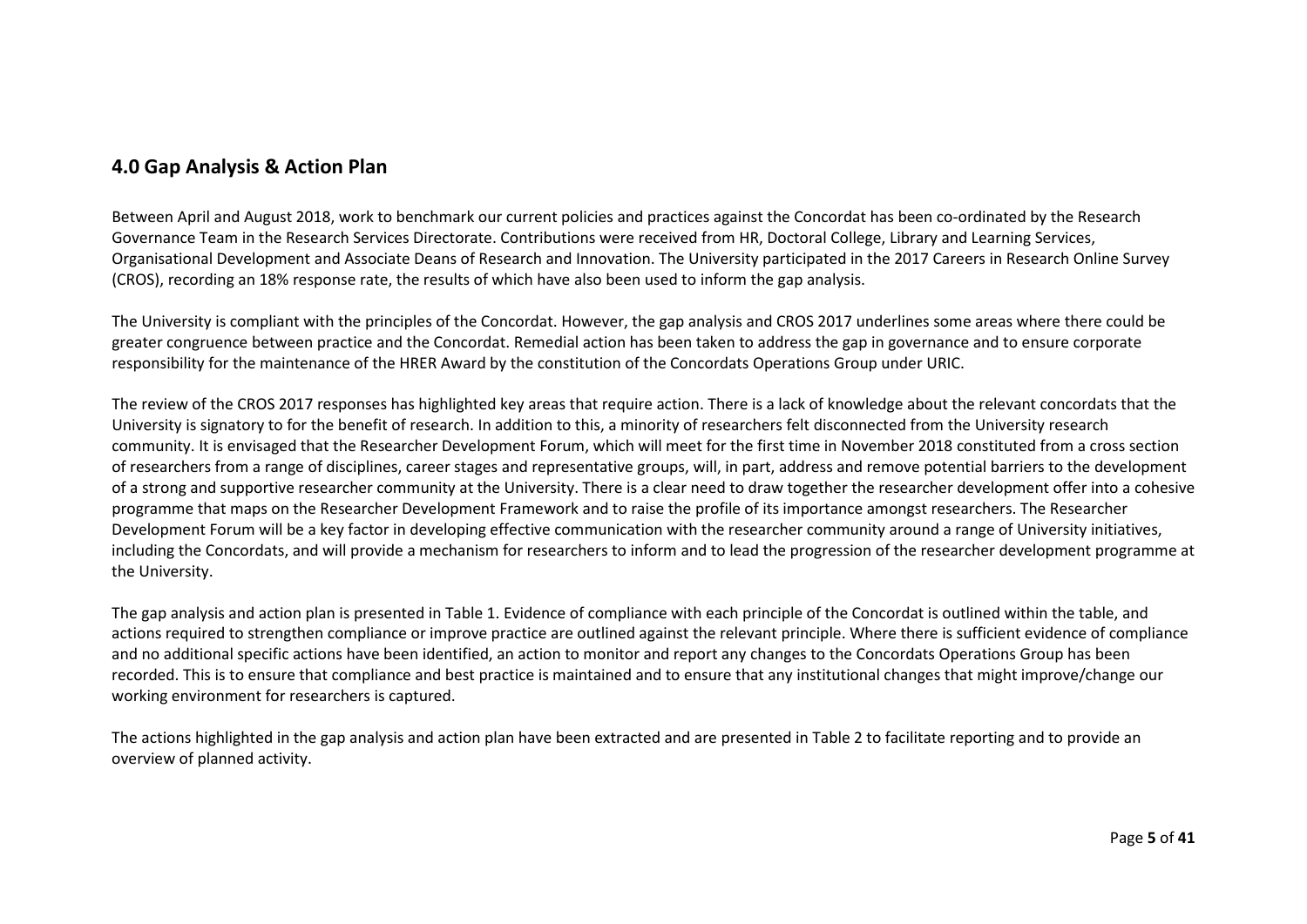|                                                                                                                                                                                 | PRINCIPLE 1: Recognition of the importance of recruiting, selecting and retaining researchers with the highest potential to achieve excellence in research.                                                                                                                                                                                                                                                                                                                                                                                                                                                                                                                                                                                                                                                                                                                                                                                                                                                                                                                                                                                                                                                                                                                                                                                                                                                                                                                                                                                                                                                                                                                                                               |                |
|---------------------------------------------------------------------------------------------------------------------------------------------------------------------------------|---------------------------------------------------------------------------------------------------------------------------------------------------------------------------------------------------------------------------------------------------------------------------------------------------------------------------------------------------------------------------------------------------------------------------------------------------------------------------------------------------------------------------------------------------------------------------------------------------------------------------------------------------------------------------------------------------------------------------------------------------------------------------------------------------------------------------------------------------------------------------------------------------------------------------------------------------------------------------------------------------------------------------------------------------------------------------------------------------------------------------------------------------------------------------------------------------------------------------------------------------------------------------------------------------------------------------------------------------------------------------------------------------------------------------------------------------------------------------------------------------------------------------------------------------------------------------------------------------------------------------------------------------------------------------------------------------------------------------|----------------|
|                                                                                                                                                                                 | <b>Evidence</b>                                                                                                                                                                                                                                                                                                                                                                                                                                                                                                                                                                                                                                                                                                                                                                                                                                                                                                                                                                                                                                                                                                                                                                                                                                                                                                                                                                                                                                                                                                                                                                                                                                                                                                           | <b>Actions</b> |
| 1.1 All members of the UK<br>research community<br>should understand that<br>researchers are chosen<br>primarily for their ability to<br>advance research at an<br>institution. | De Montfort University's (DMU's) strategic vision includes a commitment to nurture, recognise and<br>support researchers and research leaders, and it is further committed to creating a dynamic<br>environment and pervasive research culture that encourages academic staff to undertake ambitious,<br>innovative and rigorous research. The recently launched Research Strategy (2018/23) commits us to<br>providing staff with time to focus on research. Our Research and Innovation Allowance (RIA)<br>programme is a key mechanism to provide research active academic staff with time to undertake<br>excellent research.<br>DMU believes that effective recruitment of research-active staff is central and crucial to the success<br>of DMU and is key to ensuring the university attracts and retains the most talented researchers to<br>drive forward the university's challenging research agenda. DMU is committed to ensuring that the<br>university recruits the best talent, where personal aspirations and values are aligned with the<br>strategic objectives of the research strategy and to sustain and enhance the university's reputation<br>as an employer of choice - locally, nationally and abroad.<br>DMU has a comprehensive Recruitment and Selection Policy that underpins the above standards. In<br>addition to this, all recruiting managers at DMU are mandated to attend recruitment and selection<br>training before they engage in any recruitment and selection activities on behalf of the university.<br>This ensures an understanding that researchers are chosen primarily for their research competence<br>and ability to advance the goals of the research strategy at DMU. |                |
| 1.2 Employees should strive to<br>attract excellence and<br>respect diversity (see<br>Principle 6). Recruitment                                                                 | DMU's Recruitment and Selection Policy underpins these standards. The following exerts from the<br>policy declare these standards.<br>1. Introduction and purpose<br>1.1 The university believes that effective recruitment is central and crucial to the success of DMU<br>and is key to ensuring the university attracts and retains the most talented individuals to drive                                                                                                                                                                                                                                                                                                                                                                                                                                                                                                                                                                                                                                                                                                                                                                                                                                                                                                                                                                                                                                                                                                                                                                                                                                                                                                                                             |                |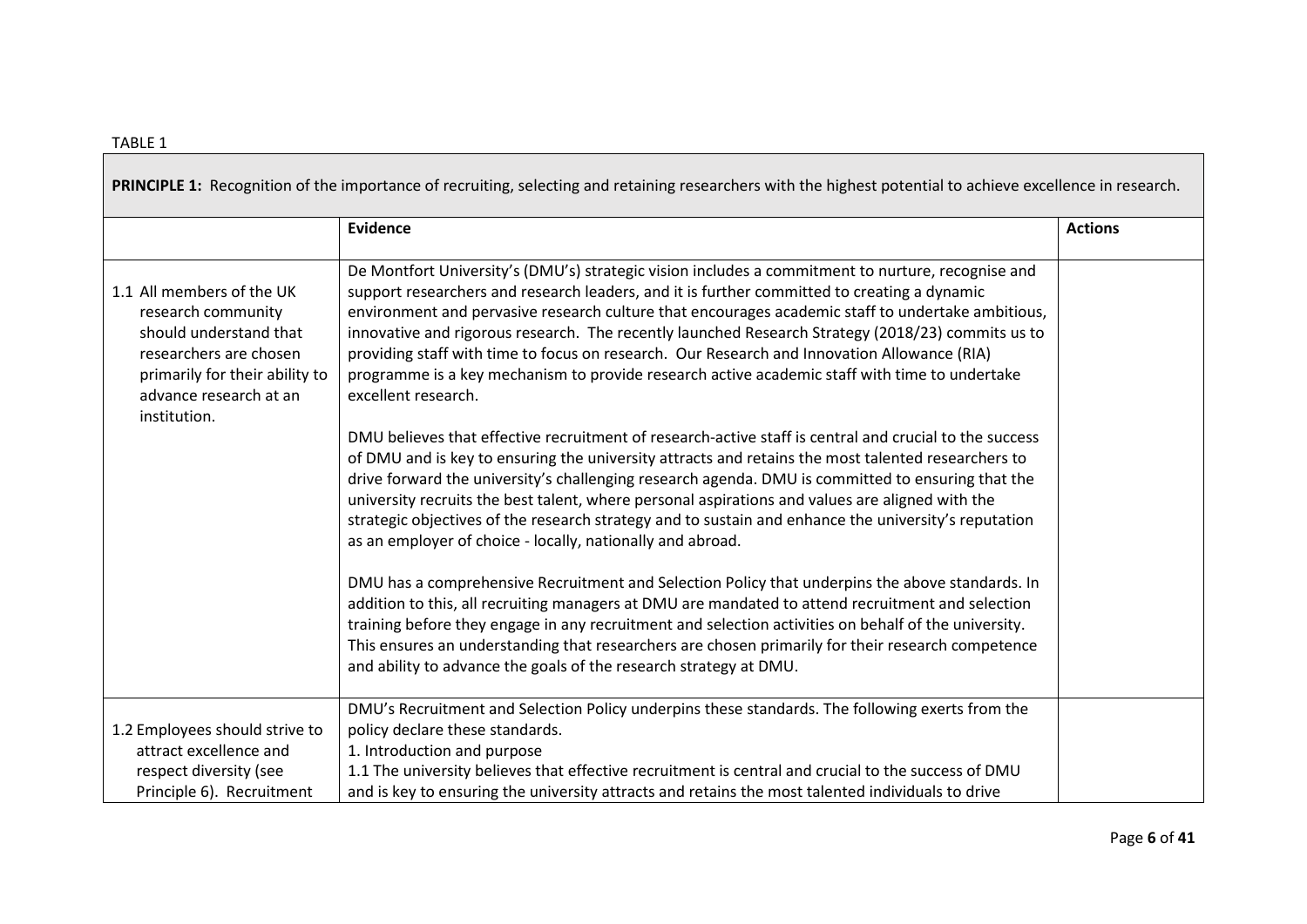| and selection procedures       | forward the university's challenging agenda.                                                             |  |
|--------------------------------|----------------------------------------------------------------------------------------------------------|--|
| should be informative,         | 1.2 The purpose of the policy is to help ensure that the university recruits the best talent, where      |  |
| transparent and open to all    | personal aspirations and values are aligned with the strategic objectives of the university, to          |  |
| qualified applicants           | continue to enhance the student experience, and to sustain and enhance the university's reputation       |  |
| regardless of background.      | as an employer of choice - locally, nationally and internationally.                                      |  |
| Person and vacancy             | 1.3 The recruitment stage is often the first contact a future employee has with the university, and      |  |
| specifications must clearly    | DMU is committed to ensuring 'quality and distinctiveness' through all stages of the recruitment         |  |
| identify the skills required   | process so that all applicants, whether successful or not, have a positive applicant / candidate         |  |
| for the post and these         | experience.                                                                                              |  |
| requirements should be         | 1.4 Comprehensive guidance accompanies the policy. This, alongside other resources, equips and           |  |
| relevant to the role.          | empowers all DMU recruiters and maximises compliance with the policy.                                    |  |
|                                | 2. Equality and diversity                                                                                |  |
|                                | 2.1 The university is committed to open and diverse recruitment with equality and diversity at the       |  |
|                                | heart of all recruitment processes and decisions. The university will strive to attract candidates from  |  |
|                                | a wide pool in order to find the most suitable candidate for the job, to achieve a diverse workforce,    |  |
|                                | to ensure talent is not blocked from entering the university, and to support people from all             |  |
|                                | backgrounds and cultures to realise their full potential.                                                |  |
|                                | 2.2 All university recruiters need to be aware of the principles of equality and diversity and           |  |
|                                | understand how unfair bias and/or unlawful discrimination can occur both directly and indirectly in      |  |
|                                | the recruitment process.                                                                                 |  |
|                                | 2.3 Shortlisting, interviewing and selection will always be carried out without regard to age,           |  |
|                                | disability, sex, sexual orientation, gender re-assignment, marital or civil partner status, pregnancy or |  |
|                                | maternity, race, nationality, ethnic or national origin or religion or belief. In addition to the above, |  |
|                                | the mandatory Recruitment and Selection training covers diversity, equality and unconscious bias         |  |
|                                | training. All university staff must attend the training before they recruit.                             |  |
|                                |                                                                                                          |  |
|                                | DMU maintains a collective agreement regarding the use of Fixed Term Contracts for academic staff.       |  |
| 1.3 Research posts should only | This agreement specifically states the following:                                                        |  |
| be advertised as a fixed-      | The basic principle applied by the University would normally be to make appointments on the basis        |  |
| term post where there is a     | of permanent contracts. The University recognises the responsibilities placed on it by the Fixed Term    |  |
| recorded and justifiable       | Employee (Prevention of Less Favourable Treatment) Regulations 2002, and is committed to                 |  |
| reason.                        | minimising the use of fixed term contracts.                                                              |  |
|                                | It is accepted that, where practical, a permanent contract is preferable in the interests of both the    |  |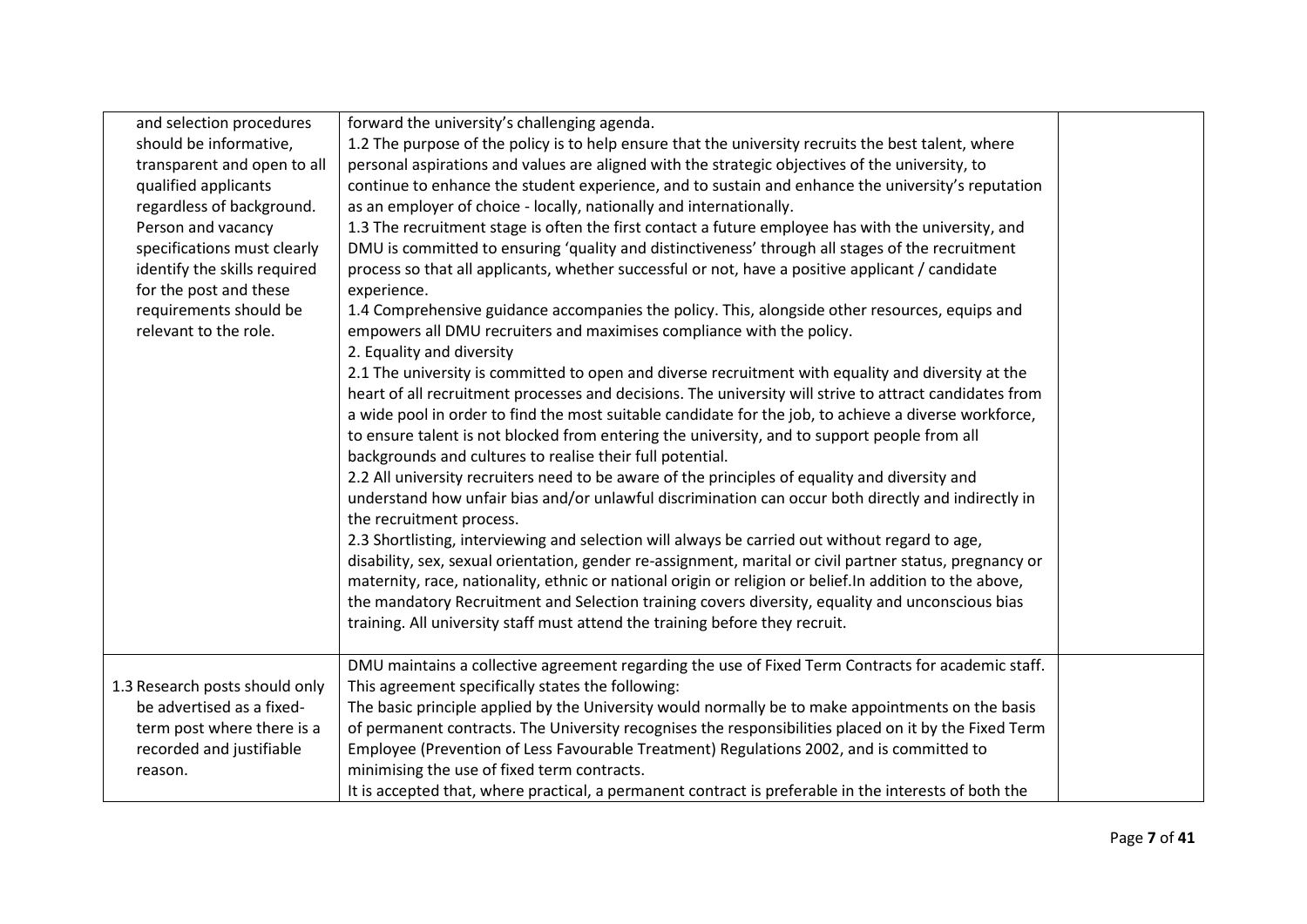|                                                                                                                                           | University and the employee. However, it is acknowledged that there are a number of circumstances<br>where fixed term appointments would be more appropriate. In such cases there must be objective<br>reasons for their use.<br>Fixed term contracts are closely monitored and reviewed by HR and reported monthly to DMU's<br>Joint Negotiating Committee (JNC).                                                                                                                                                                                                  |  |
|-------------------------------------------------------------------------------------------------------------------------------------------|---------------------------------------------------------------------------------------------------------------------------------------------------------------------------------------------------------------------------------------------------------------------------------------------------------------------------------------------------------------------------------------------------------------------------------------------------------------------------------------------------------------------------------------------------------------------|--|
| 1.4 To assure fairness,<br>consistency and the best<br>assessment of the<br>candidates' potential,<br>recruitment and                     | The Recruitment and Selection Policy specifically requires the following:<br>A selection panel will normally comprise between two and four DMU-trained recruiters,<br>$\bullet$<br>although the ideal number is three.<br>Wherever possible, the same panel members involved in shortlisting should be involved at<br>the selection decision stage. Where this is not possible, substitution of panel members at                                                                                                                                                    |  |
| progression panels should<br>reflect diversity as well as a<br>range of experience and<br>expertise. In order to<br>promote these values, | selection decision stage is permissible provided that at least one of the remaining panel<br>members has been involved at both the shortlisting and selection decision stages.<br>Shortlisting to be undertaken by a minimum of two people at least one of whom will be a<br>member of the selection panel.                                                                                                                                                                                                                                                         |  |
| individuals who are<br>members of recruitment<br>and promotion panels<br>should have received<br>relevant recent training.                | The university makes every effort to try and achieve panels that are representative of a<br>diverse workforce.<br>Any selection panel member who has a close personal relationship (as defined by the Code                                                                                                                                                                                                                                                                                                                                                          |  |
| Unsuccessful applicants<br>should be given<br>appropriate feedback if<br>requested as this may be of<br>assistance to the researcher      | of Conduct) with an applicant or a shortlisted candidate is expected to declare that conflict<br>of interest to the Chair of the panel or to the HR team so that alternative arrangements can<br>be made to avoid any unfairness, whether actual or perceived, in the recruitment and<br>selection process.                                                                                                                                                                                                                                                         |  |
| in considering their further<br>career development.                                                                                       | Minimum training requirements<br>Non-DMU-trained recruiters may participate in selection panels if agreed by the Chair and HR where<br>the Chair believes the presence of the individual on the panel to be necessary or is in the interests of<br>achieving a representative panel. In such cases the Chair must take full responsibility for ensuring the<br>untrained panel member acts in accordance with the policy. Training resources are being made<br>available online, to augment our formal training, in order to support agile needs in recruitment and |  |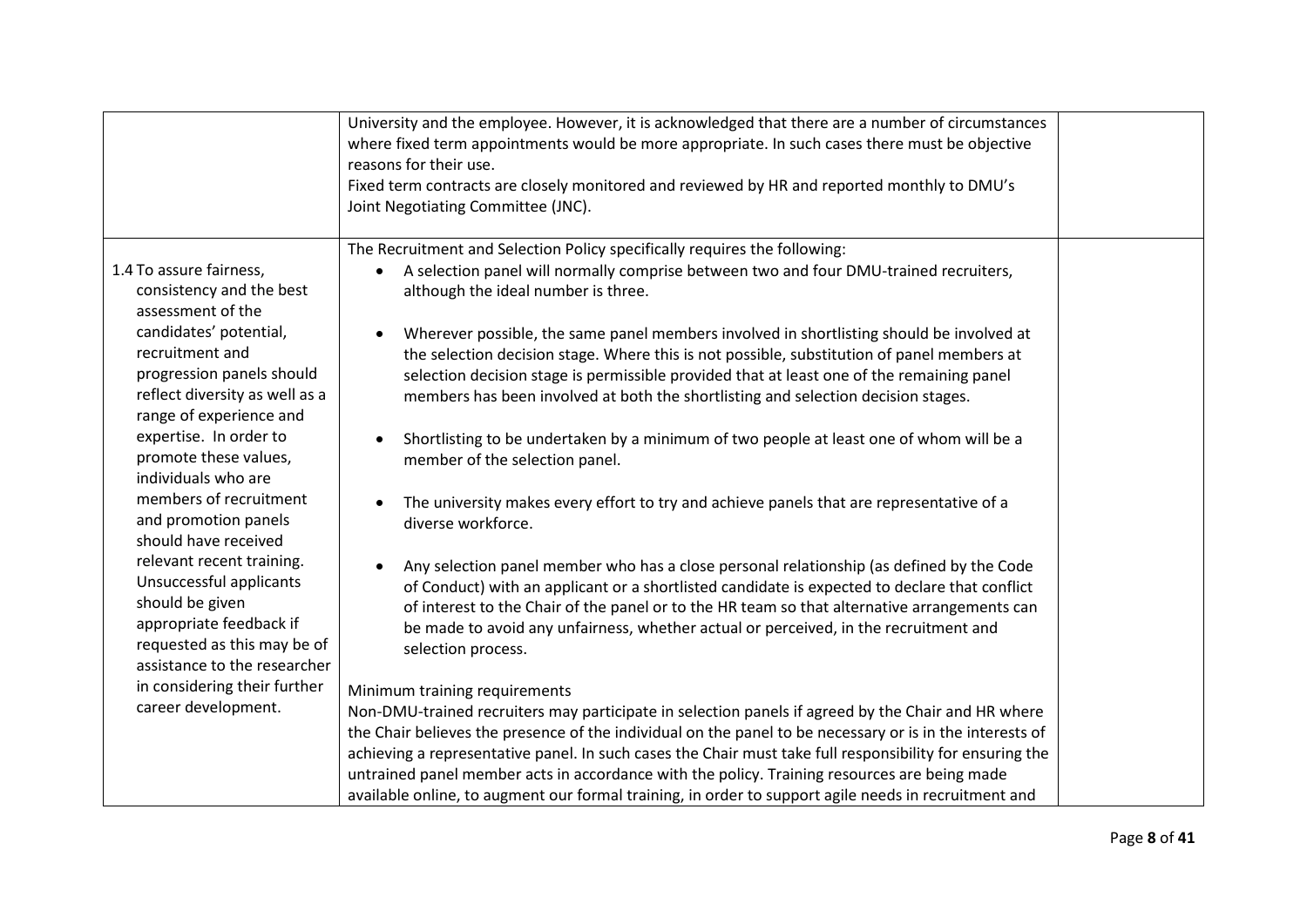|                               | ensure all staff are able to operate in-line with University policies at short-notice.                   |                        |
|-------------------------------|----------------------------------------------------------------------------------------------------------|------------------------|
|                               |                                                                                                          |                        |
|                               | Feedback                                                                                                 |                        |
|                               | It is the university's policy that all applicants and candidates may seek constructive feedback on their |                        |
|                               | application or their performance during any selection process. Further resources to support giving       |                        |
|                               | feedback and interpersonal skills will be made available online later in 2018.                           |                        |
|                               |                                                                                                          |                        |
|                               | Shortlisting stage                                                                                       |                        |
|                               | All unsuccessful applicants will be able to seek feedback on their application and the reason why        |                        |
|                               | they have not been shortlisted. This feedback will be provided by a member of the HR team based          |                        |
|                               | on the shortlisting paperwork completed by the panel.                                                    |                        |
|                               |                                                                                                          |                        |
|                               | If more detailed feedback is requested, this will be provided by a member of the selection panel as      |                        |
|                               | nominated by the Chair of the panel, or it will be provided by the Chair.                                |                        |
|                               |                                                                                                          |                        |
|                               | Selection stage                                                                                          |                        |
|                               | All unsuccessful candidates will be able to seek feedback on their performance during the selection      |                        |
|                               | process. The Chair of the panel will provide feedback or may nominate another member of the              |                        |
|                               | selection panel to carry out this task.                                                                  |                        |
|                               |                                                                                                          |                        |
|                               | Wherever possible, panels are compiled to reflect the diversity of the workforce. However, DMU is        |                        |
|                               | keen to make further progress in this area. As such, this issue is addressed in DMU's Race Equality      |                        |
|                               | Charter Mark and Athena Swan action plans, with actions specifically agreed to improve                   |                        |
|                               | performance in this area.                                                                                |                        |
|                               | DMU has an established job grading process and all jobs must have a job description / person             | <b>ACTION 1.5a:</b>    |
| 1.5 The level of pay or grade | specification that has been through the established process, and graded before they are advertised.      | <b>Roll-out of the</b> |
| for researchers should be     | DMU operates a single spine salary scale that is subject to a national collective agreement.             | on-line training       |
| determined according to       |                                                                                                          | module for panel       |
| the requirements of the       | DMU also has a Starting Salary Policy which states the following:                                        | members.               |
| post, consistent with the     |                                                                                                          |                        |
| pay and grading               | The Recruitment and Selection Policy states that the salary offered will normally be the bottom point    | <b>ACTION 1.5b:</b>    |
| arrangements of the           | of the grade range unless a higher starting salary can be justified. The justification must be discussed | <b>Report any</b>      |
| research organisation.        | with HR before a verbal offer is made to the preferred candidate. For posts on the single pay spine,     | changes to the HR      |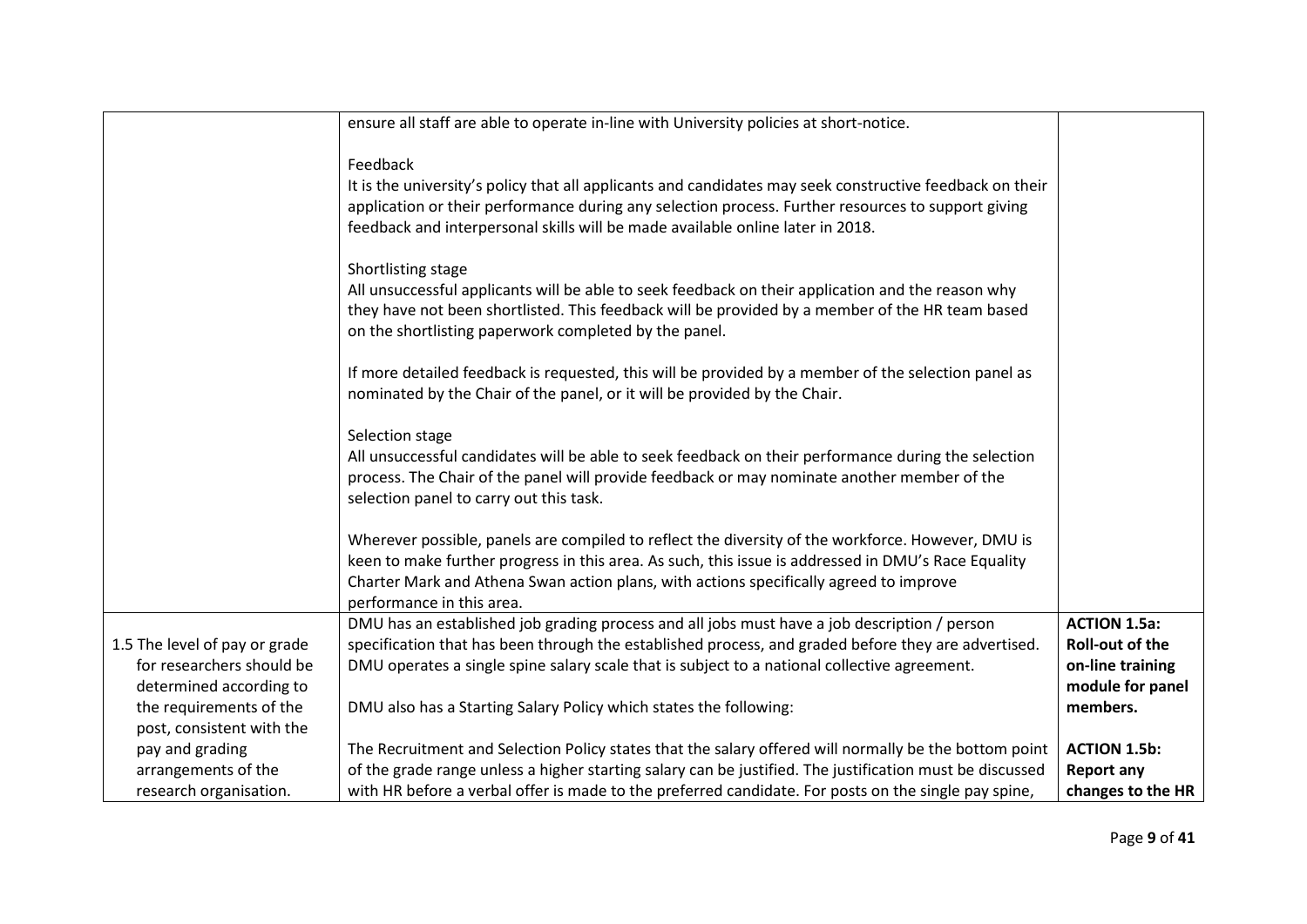| the case for a higher starting salary should be discussed with the HR Services Team Leader. For<br>senior level appointments, the case should be discussed with the HR Services Team Manager or the<br>Head of HR.<br>In cases where a manager wishes to offer a starting salary that is more than the minimum salary<br>payable for that pay grade, they will be required to detail the justification for the recommended<br>salary and must be discussed with HR before an offer is made to the preferred candidate. No offer<br>should be made (oral or written) until the higher starting salary has been approved by HR.<br>Recruiting managers and chairs of panels need to be aware of inherent differences in how<br>researchers and groups of researchers might negotiate their pay. Regardless of the negotiating skills<br>or approach of the researcher or prospective researcher, managers should ensure that there is a<br>clear business case for agreeing a higher starting salary that is evidence-based, fair, objective and<br>non-discriminatory.<br>Researchers are able to request a review of the job if they feel it is wrongly graded via the job | Recruitment<br>Policy and any<br>other policies<br>that may affect<br>the information<br>provided under<br>Principal 1 via a<br>standing item on<br>the Concordats<br><b>Operations Group</b><br>Agenda. |
|----------------------------------------------------------------------------------------------------------------------------------------------------------------------------------------------------------------------------------------------------------------------------------------------------------------------------------------------------------------------------------------------------------------------------------------------------------------------------------------------------------------------------------------------------------------------------------------------------------------------------------------------------------------------------------------------------------------------------------------------------------------------------------------------------------------------------------------------------------------------------------------------------------------------------------------------------------------------------------------------------------------------------------------------------------------------------------------------------------------------------------------------------------------------------|----------------------------------------------------------------------------------------------------------------------------------------------------------------------------------------------------------|
| evaluation process. This process provides a framework for reviewing the grading of a role and the<br>activities of the researcher.                                                                                                                                                                                                                                                                                                                                                                                                                                                                                                                                                                                                                                                                                                                                                                                                                                                                                                                                                                                                                                         |                                                                                                                                                                                                          |

| PRINCIPLE 2: Researchers are recognised and valued by their employing organisation as an essential part of their organisation's human resources and a key<br>component of their overall strategy to develop and deliver world-class research. |                                                                                                                                                                                                                                                                |                |  |
|-----------------------------------------------------------------------------------------------------------------------------------------------------------------------------------------------------------------------------------------------|----------------------------------------------------------------------------------------------------------------------------------------------------------------------------------------------------------------------------------------------------------------|----------------|--|
|                                                                                                                                                                                                                                               | Evidence                                                                                                                                                                                                                                                       | <b>Actions</b> |  |
| 2.1 Employees are encouraged to<br>value and afford equal treatment to<br>all researchers, regardless of                                                                                                                                      | DMU has a Collective Agreement Regarding the Use of Fixed Term Contracts for Academic Staff<br>which states that:<br>Where staff are placed on a fixed-term contract they shall be treated no less favourably than<br>comparable staff on permanent contracts. |                |  |
| whether they are employed on a                                                                                                                                                                                                                |                                                                                                                                                                                                                                                                |                |  |

 $\Box$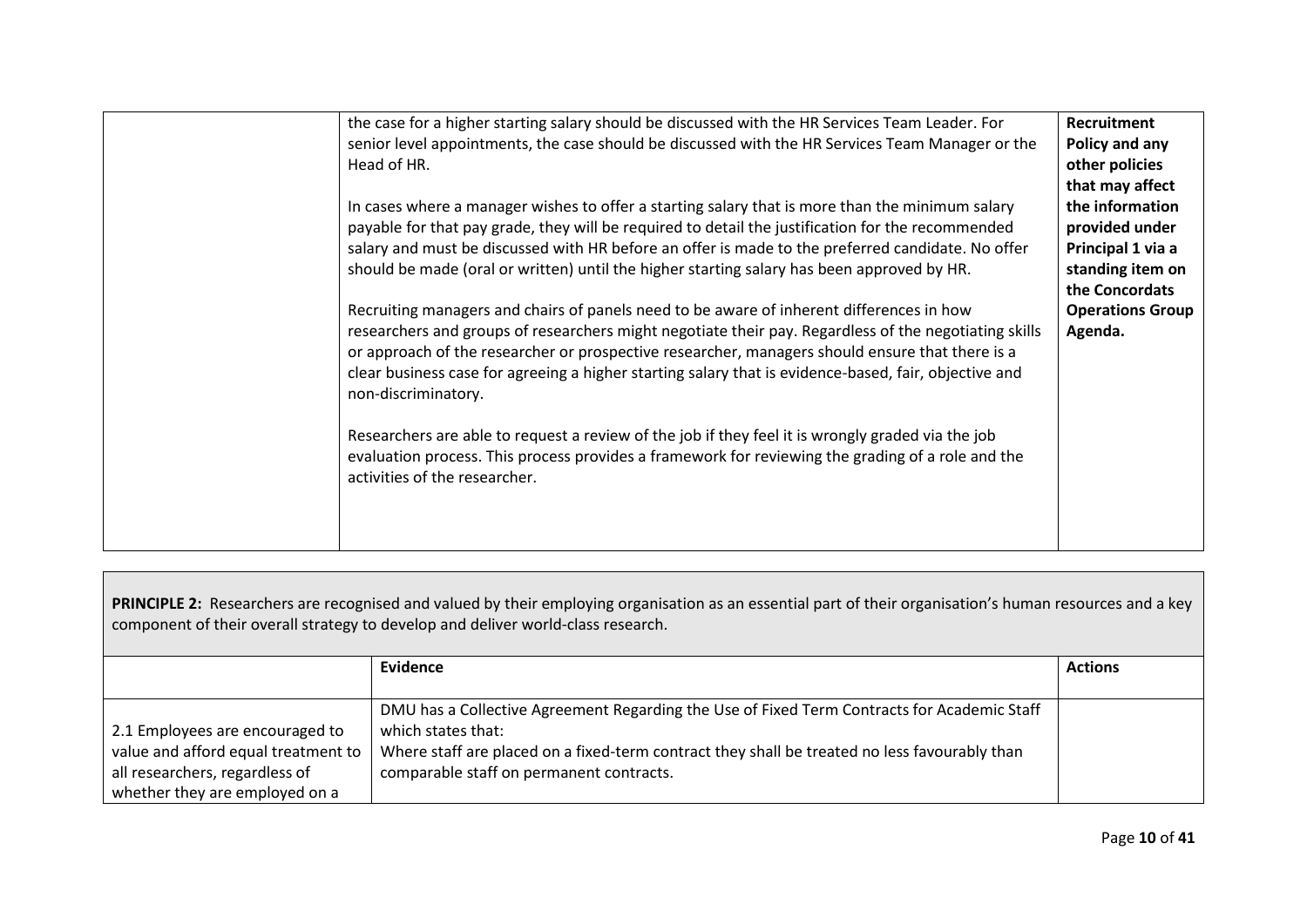| fixed term or similar contract. In   | In particular, fixed-term staff will:                                                             |  |
|--------------------------------------|---------------------------------------------------------------------------------------------------|--|
| particular, employers should ensure  |                                                                                                   |  |
| that the development of              | Have equivalent terms and conditions of employment to colleagues on comparable<br>$\bullet$       |  |
| researchers is not undermined by     | permanent contracts including pay, absence provisions and pensions.                               |  |
| instability of employment contracts. | Be provided with a suitable working environment.                                                  |  |
| This approach should be embedded     | Have the same opportunity as other staff to access services to develop their career such          |  |
| throughout all departmental          | as the Future Leaders programme, Successfully Implementing Change and Coaching                    |  |
| structures and systems.              | Fundamentals, access to research mentoring and funding opportunities.                             |  |
|                                      | Be provided with information on, and the opportunity to apply for, permanent positions            |  |
|                                      | in the university.                                                                                |  |
|                                      | Be able to access university facilities such as libraries, intranet services.<br>$\bullet$        |  |
|                                      | Have the right to participate in university governance and committees.                            |  |
|                                      | On request, be provided with a written statement within 21 days explaining any                    |  |
|                                      | differences in their employment arrangements from those of comparable permanent                   |  |
|                                      | employees on a 'term by term' basis.                                                              |  |
|                                      | After 4 years service be provided with confirmation that the post is now permanent,               |  |
|                                      | except as provided below.                                                                         |  |
|                                      | On request, at any time, be provided with the objective justification for the post to be          |  |
|                                      | on a fixed-term basis.                                                                            |  |
|                                      |                                                                                                   |  |
|                                      |                                                                                                   |  |
|                                      | DMU has a Collective Agreement Regarding the Use of Fixed Term Contracts for Academic Staff,      |  |
| 2.2 Commitment by everyone           | which states:                                                                                     |  |
| involved to improving                | The basic principle applied by this University would normally be to make academic                 |  |
| stability of employment              | appointments on the basis of permanent contracts. It recognises the responsibilities placed on it |  |
| conditions for researchers           | by the Fixed Term Employee (Prevention of Less Favourable Treatment) Regulations 2002, and is     |  |
| and implementing and                 | committed to minimising the use of fixed term contracts.                                          |  |
| abiding by the principles            |                                                                                                   |  |
| and terms laid down in the           |                                                                                                   |  |
| <b>Fixed Term Employees</b>          |                                                                                                   |  |
| (Prevention of Less                  |                                                                                                   |  |
| Favourable Treatment)                |                                                                                                   |  |
| Regulations (2002) and               |                                                                                                   |  |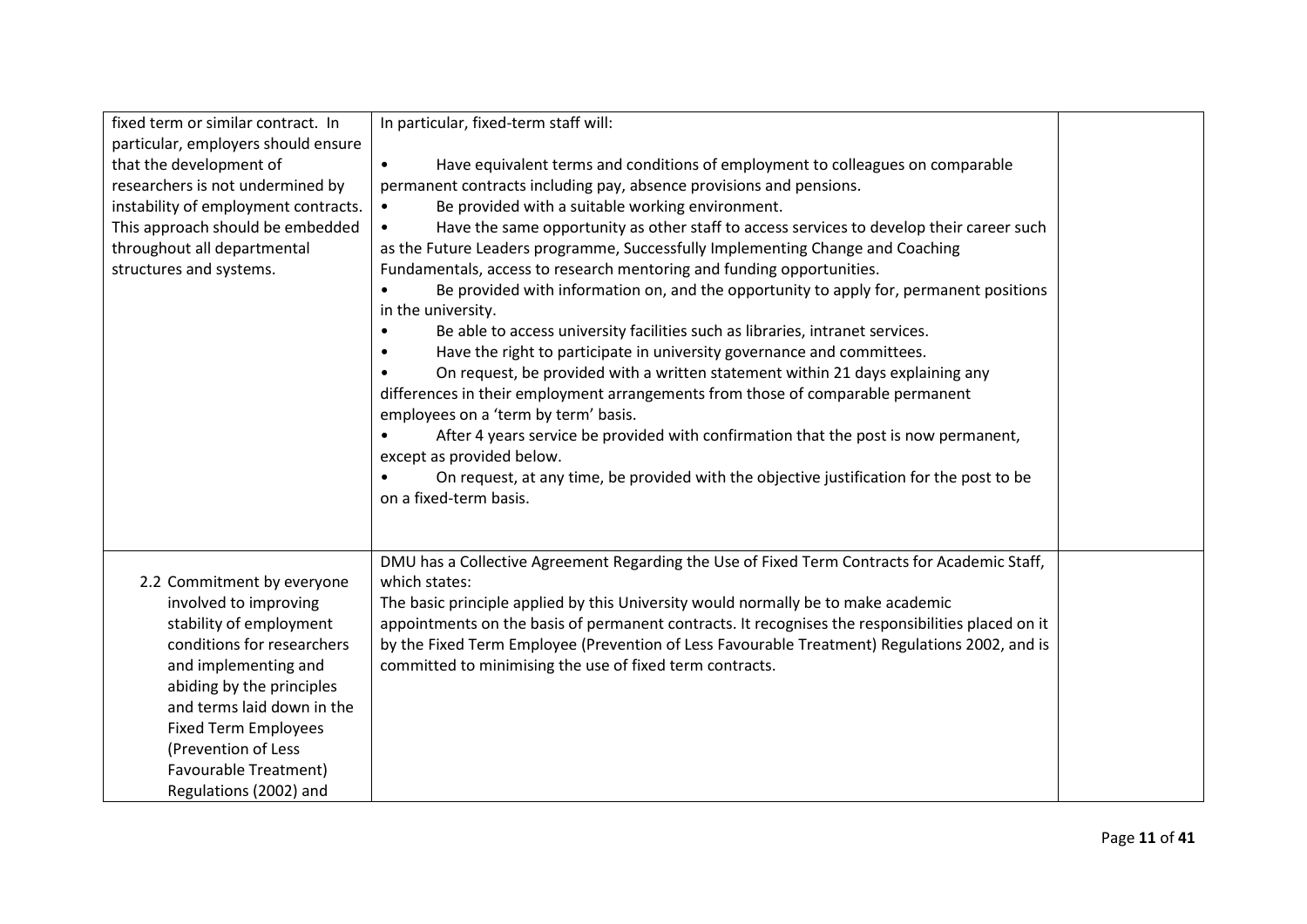| Joint Negotiating               |                                                                                                 |  |
|---------------------------------|-------------------------------------------------------------------------------------------------|--|
| Committee for Higher            |                                                                                                 |  |
| <b>Education Staff (JNCHES)</b> |                                                                                                 |  |
| guidance on the use of          |                                                                                                 |  |
| fixed-term contracts will       |                                                                                                 |  |
| provide benefits for            |                                                                                                 |  |
| researchers, research           |                                                                                                 |  |
| managers, and their             |                                                                                                 |  |
| organisations.                  |                                                                                                 |  |
|                                 | DMU has appraisal schemes ("MyAppraisal" for those below senior manager and "MAX" for           |  |
| 2.3 Research managers should    | senior managers) and all researchers and research managers are expected to take part. As part   |  |
| be required to participate in   | of MyAppraisal, performance objectives are agreed with researchers and they are monitored       |  |
| active performance              | against these objectives throughout the year. In addition to this, MyAppraisal provides a       |  |
| management, including           | framework for discussing career development and agreeing development actions in line with       |  |
| career development              | this.                                                                                           |  |
| guidance, and supervision       |                                                                                                 |  |
| of those who work in their      | Training opportunities are also discussed as part of MyAppraisal and development plans agreed.  |  |
| teams. Employers should         | Researchers are eligible to apply for the DMU Leader Programme which aims to enable             |  |
| ensure that research            | researchers and other staff to be cognisant of and navigate key strategic aims and initiatives  |  |
| managers are made aware         | that affect their areas of work as in research, teaching and the student experience whilst      |  |
| of, and understand their        | empowering the people they lead to give of their best.                                          |  |
| responsibilities for the        |                                                                                                 |  |
| management of researchers       | MyAppraisal completion is closely monitored and reported to the Executive Board. End-of-year    |  |
| and should provide training     | completion rates are consistently above 90%.                                                    |  |
| opportunities, including        |                                                                                                 |  |
| equality and diversity          | All appraisers are expected to attend training on having effective conversations to enable good |  |
| training, to support            | quality appraisals to take place.                                                               |  |
| research managers in doing      |                                                                                                 |  |
| this. Institutions will wish    | The Research managers' performance in this area is managed via the MyAppraisal or the           |  |
| to consider how research        | appraisal scheme for senior managers ("MAX"). For Research managers who are in DMU's            |  |
| managers' performance in        | senior grading structure, their leadership performance is assessed as part of MAX. DMU          |  |
| these areas is developed,       | operates a performance related pay process as part of MAX and Research Managers' leadership     |  |
| assessed and rewarded,          | performance feeds into this.                                                                    |  |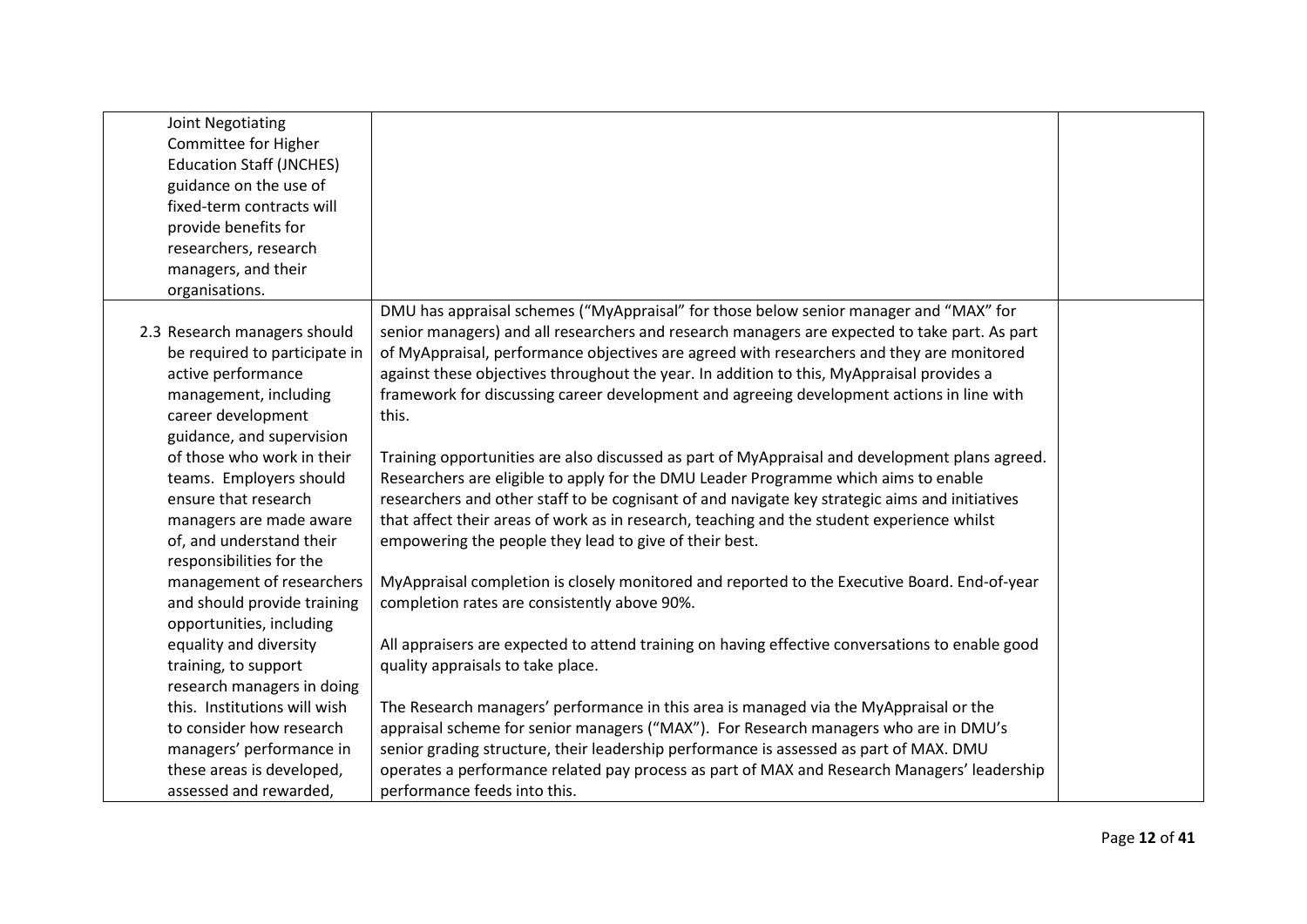| and how effectively this                                                                                                                                                                                                                                                                                                                                                             |                                                                                                                                                                                                                                                                                                                                                                                                                                                                                                                                                                                                                                                                                                                                                                                                                                  |  |
|--------------------------------------------------------------------------------------------------------------------------------------------------------------------------------------------------------------------------------------------------------------------------------------------------------------------------------------------------------------------------------------|----------------------------------------------------------------------------------------------------------------------------------------------------------------------------------------------------------------------------------------------------------------------------------------------------------------------------------------------------------------------------------------------------------------------------------------------------------------------------------------------------------------------------------------------------------------------------------------------------------------------------------------------------------------------------------------------------------------------------------------------------------------------------------------------------------------------------------|--|
| supports good research                                                                                                                                                                                                                                                                                                                                                               |                                                                                                                                                                                                                                                                                                                                                                                                                                                                                                                                                                                                                                                                                                                                                                                                                                  |  |
| management.                                                                                                                                                                                                                                                                                                                                                                          |                                                                                                                                                                                                                                                                                                                                                                                                                                                                                                                                                                                                                                                                                                                                                                                                                                  |  |
| 2.4 Organisational systems must be                                                                                                                                                                                                                                                                                                                                                   | DMU has a redeployment policy which is designed to remove barriers to the successful<br>redeployment of staff who's current role has become redundant. It is the intention of De                                                                                                                                                                                                                                                                                                                                                                                                                                                                                                                                                                                                                                                 |  |
| capable of supporting continuity<br>of employment for researchers,<br>such as funding between grants,                                                                                                                                                                                                                                                                                | Montfort University to seek to provide, as far as possible, security of employment for all of its<br>employees and, wherever possible, avoid making compulsory redundancies.                                                                                                                                                                                                                                                                                                                                                                                                                                                                                                                                                                                                                                                     |  |
| other schemes for supporting<br>time between grant funding, or<br>systems for redeploying<br>researchers within organisations<br>where resources allow. Funders<br>are expected to make it a<br>priority to consider how their<br>policies, guidance and funding<br>can be enhanced to help<br>employers to achieve this<br>objective.                                               | Employees on fixed term contracts are closely monitored on a monthly basis and scrutinised at<br>executive level (with the unions) at the university's JNC.                                                                                                                                                                                                                                                                                                                                                                                                                                                                                                                                                                                                                                                                      |  |
| 2.5 Pay progression for researchers<br>should be transparent and in<br>accordance with procedures<br>agreed between the relevant<br>trade unions and the employers<br>nationally and locally. IN HEIs<br>pay progression will be in<br>accordance with the Framework<br>Agreement, though recognising<br>the flexibility that institutions<br>have in implementing the<br>Framework. | DMU has an established job grading process and all jobs must have a job description / person<br>specification that have been through the established process, and graded before they are<br>advertised. DMU operates a single spine salary scale that is subject to a national collective<br>agreement.<br>Staff progress through their pay scale with annual increments until they reach the top of their<br>scale.<br>In addition to this, the university has an annual scheme that allows staff to apply for accelerated<br>progression through the pay scales, or (if they are at the top of the scale) to progress onto a<br>"contribution point" which is a discretionary pay point above the top of the non-discretionary<br>pay scale. There are detailed guidelines relating to the scheme, a summary of which follows: |  |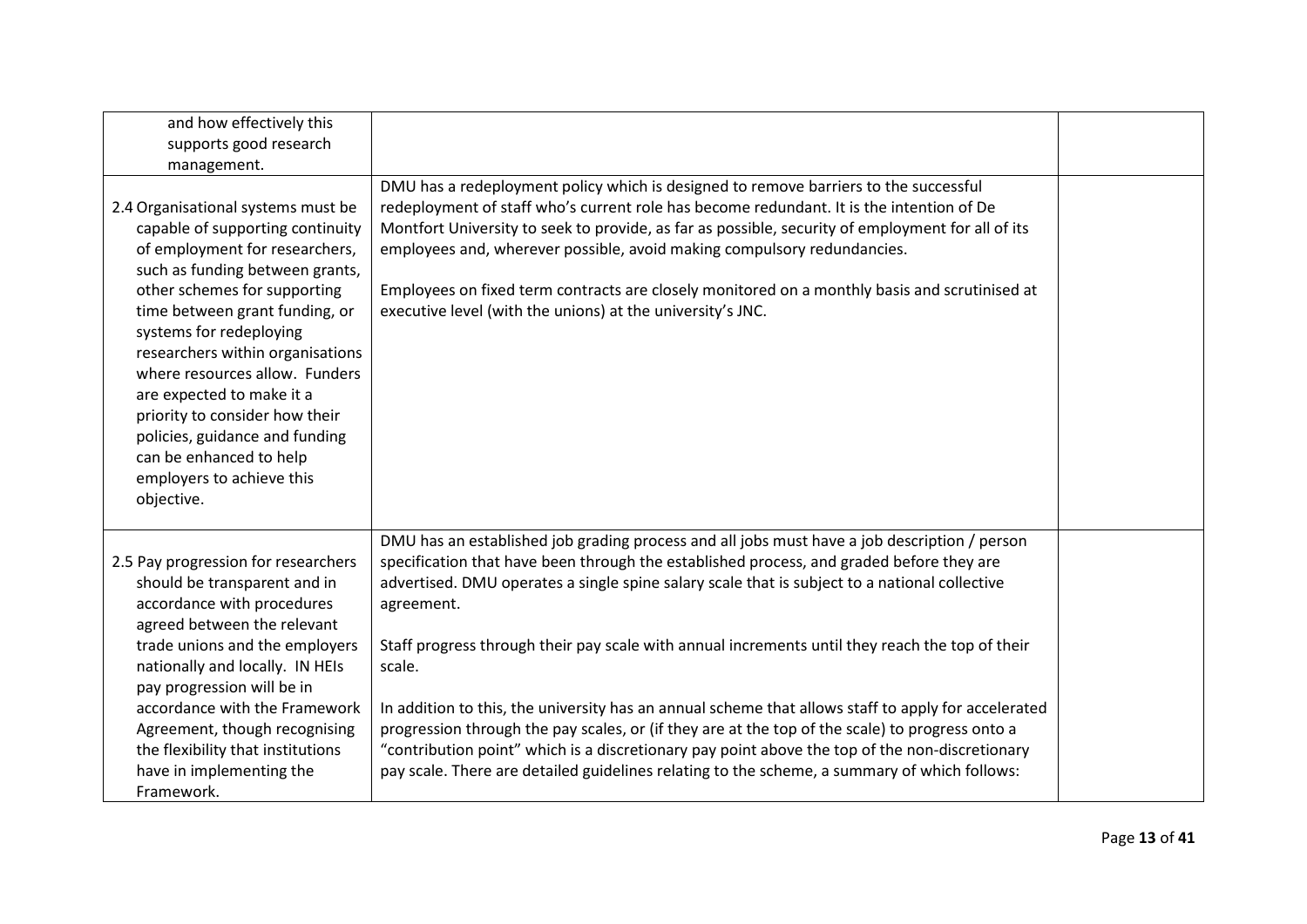|                                                                    | The purpose of pay progression is to:                                                                                                                                                                                                                                                                                                                                                                                                                                                                                                                                                                                                                                                                                            |                                |
|--------------------------------------------------------------------|----------------------------------------------------------------------------------------------------------------------------------------------------------------------------------------------------------------------------------------------------------------------------------------------------------------------------------------------------------------------------------------------------------------------------------------------------------------------------------------------------------------------------------------------------------------------------------------------------------------------------------------------------------------------------------------------------------------------------------|--------------------------------|
|                                                                    |                                                                                                                                                                                                                                                                                                                                                                                                                                                                                                                                                                                                                                                                                                                                  |                                |
|                                                                    | support the university's values of 'creativity, professionalism, pride, respect and<br>aspiration' by rewarding contributions which demonstrate these values and contribute<br>to the achievement of the university's Strategic Framework.<br>ensure that the grade structure supports equal pay principles and is compliant with age<br>discrimination legislation by supporting pay progression beyond service increments on<br>the basis of demonstrable and measured contribution rather than length of service.<br>The process normally operates annually. In the 17/18 round, 70% of applications<br>received from academic staff were on the basis of both teaching and research activity,<br>or research activity alone. |                                |
|                                                                    | Eligible staff                                                                                                                                                                                                                                                                                                                                                                                                                                                                                                                                                                                                                                                                                                                   |                                |
|                                                                    | The process applies to staff in grades A-G who have at least 12 months' service in their current                                                                                                                                                                                                                                                                                                                                                                                                                                                                                                                                                                                                                                 |                                |
|                                                                    | post, and staff in grade H/I who have at least 2 years' service in their current post.                                                                                                                                                                                                                                                                                                                                                                                                                                                                                                                                                                                                                                           |                                |
|                                                                    | All Academic staff are invited to apply for promotion via the annual professorial and readership                                                                                                                                                                                                                                                                                                                                                                                                                                                                                                                                                                                                                                 | <b>ACTION 2.6</b>              |
| 2.6 Researchers need to be offered                                 | process. The University publishes criteria for promotion via this process against a range of                                                                                                                                                                                                                                                                                                                                                                                                                                                                                                                                                                                                                                     | Increase the                   |
| opportunities to develop their                                     | academic activities, including research and scholarship, teaching & learning, knowledge transfer,                                                                                                                                                                                                                                                                                                                                                                                                                                                                                                                                                                                                                                | number of                      |
| own careers as well as having                                      | knowledge exchange and impact and academic leadership, allowing researchers to progress                                                                                                                                                                                                                                                                                                                                                                                                                                                                                                                                                                                                                                          | academics                      |
| access to additional pay                                           | their career at the university whatever their academic focus might be. In the 17/18 promotions                                                                                                                                                                                                                                                                                                                                                                                                                                                                                                                                                                                                                                   | applying for                   |
| progression. Promotion                                             | round, 84% of successful applications were promoted for teaching and research activities, 64%                                                                                                                                                                                                                                                                                                                                                                                                                                                                                                                                                                                                                                    | promotion or pay               |
| opportunities should be                                            | of successful applicants were promoted on research activity alone.                                                                                                                                                                                                                                                                                                                                                                                                                                                                                                                                                                                                                                                               | progression on                 |
| transparent, effectively                                           |                                                                                                                                                                                                                                                                                                                                                                                                                                                                                                                                                                                                                                                                                                                                  | the basis of                   |
| communicated and open to all                                       | A more structured career development framework is being taken forward as part of a university<br>wide initiative, the 'Developing for Success' programme on the University's strategic portfolio of                                                                                                                                                                                                                                                                                                                                                                                                                                                                                                                              | research activity              |
| staff. It is helpful if clear career<br>frameworks for early state | planned work. This is long-term development and has a research pillar dedicated to building a                                                                                                                                                                                                                                                                                                                                                                                                                                                                                                                                                                                                                                    | by 5%. Annually<br>review, and |
| researchers are outlined in                                        | framework to support researcher development as part of broader career enhancement support                                                                                                                                                                                                                                                                                                                                                                                                                                                                                                                                                                                                                                        | report on, the                 |
| organisational HR strategies.                                      | provided at the University.                                                                                                                                                                                                                                                                                                                                                                                                                                                                                                                                                                                                                                                                                                      | promotion figures              |
|                                                                    |                                                                                                                                                                                                                                                                                                                                                                                                                                                                                                                                                                                                                                                                                                                                  | via standing item              |
|                                                                    |                                                                                                                                                                                                                                                                                                                                                                                                                                                                                                                                                                                                                                                                                                                                  | in the Concordats              |
|                                                                    |                                                                                                                                                                                                                                                                                                                                                                                                                                                                                                                                                                                                                                                                                                                                  | <b>Operations Group</b>        |
|                                                                    |                                                                                                                                                                                                                                                                                                                                                                                                                                                                                                                                                                                                                                                                                                                                  | Agenda.                        |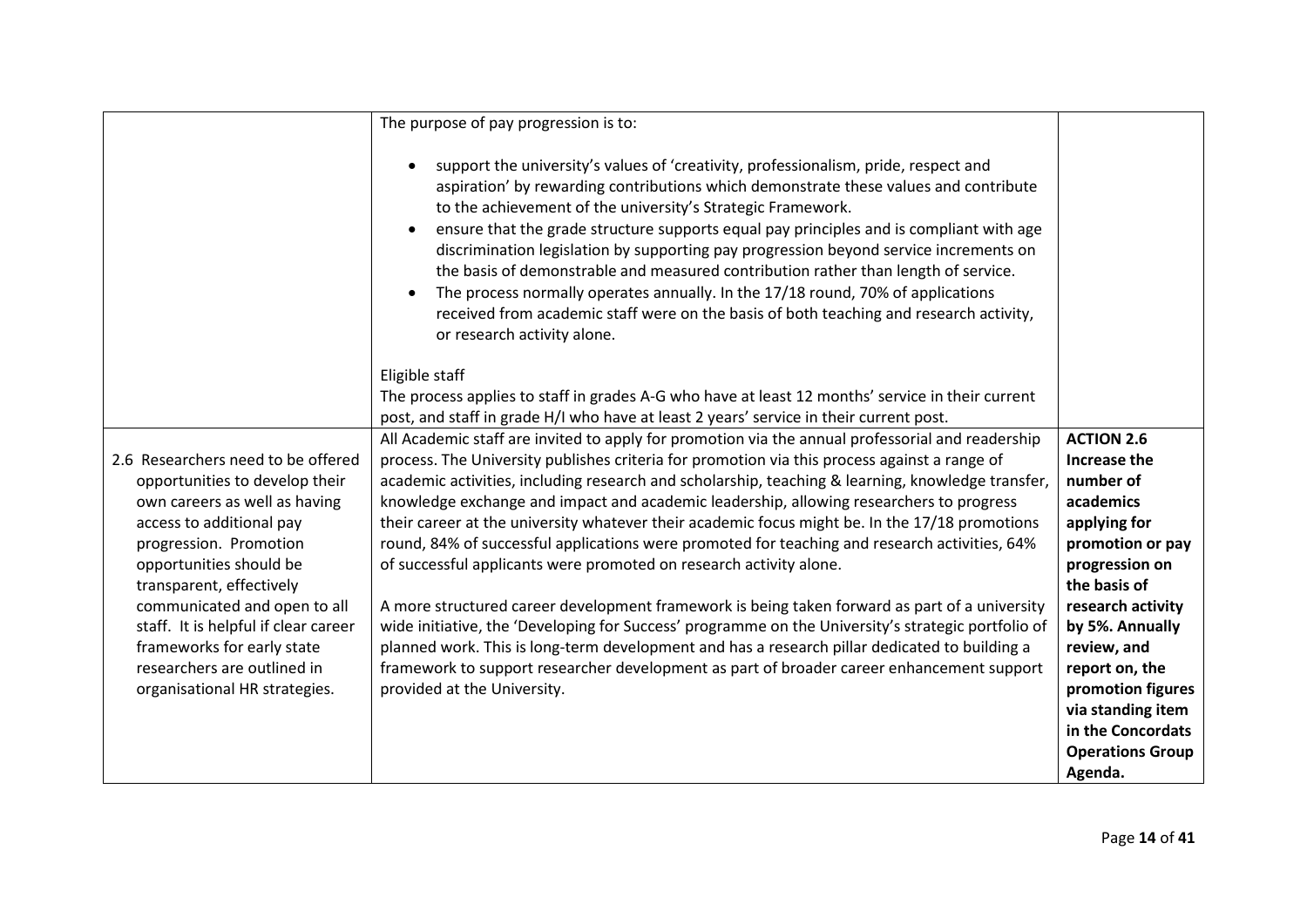| PRINCIPLE 3: Researchers are equipped and supported to be adaptable and flexible in an increasingly diverse, mobile, global research environment.                                                                                                                                                                                                                                                                                                                                                                                                                      |                                                                                                                                                                                                                                                                                                                                                                                                                                                                                                                                                                                                                                                                                                                                                                                                                                                                                                         |                                  |
|------------------------------------------------------------------------------------------------------------------------------------------------------------------------------------------------------------------------------------------------------------------------------------------------------------------------------------------------------------------------------------------------------------------------------------------------------------------------------------------------------------------------------------------------------------------------|---------------------------------------------------------------------------------------------------------------------------------------------------------------------------------------------------------------------------------------------------------------------------------------------------------------------------------------------------------------------------------------------------------------------------------------------------------------------------------------------------------------------------------------------------------------------------------------------------------------------------------------------------------------------------------------------------------------------------------------------------------------------------------------------------------------------------------------------------------------------------------------------------------|----------------------------------|
|                                                                                                                                                                                                                                                                                                                                                                                                                                                                                                                                                                        | Evidence                                                                                                                                                                                                                                                                                                                                                                                                                                                                                                                                                                                                                                                                                                                                                                                                                                                                                                | <b>Actions</b>                   |
| 3.1 It is recognised that<br>positions of permanent<br>employment are limited in<br>the UK research and<br>academic communities and<br>that not all researchers will<br>be able to obtain such a<br>position. It is, therefore,<br>imperative that researcher<br>positions in the UK are<br>attractive in themselves (and<br>not, for example, solely as<br>potential stepping stones to<br>permanent academic<br>positions). This requires that<br>they provide career<br>development which is<br>comparable to, and<br>competitive with other<br>employment sectors. | The University provides a broad range of development opportunities for researchers at all career<br>stages. Training is provided by the Doctoral College, Research Services, Library & Learning Services<br>and in faculties, that supports research specific skills. These are often available for PG researchers,<br>early career researchers and mid-career/senior research colleagues. People and Organisational<br>Development (POD) offer a suite of career development programmes encompassing a range of<br>modules to support development in teaching and learning, technology/IT skills, personal<br>development and leadership These are available to all staff, including researchers.<br>Additionally, the University runs a series of 'Aspiring Academics' events, open to all academic staff,<br>focusing on encouraging the career development and promotion aspirations of colleagues. |                                  |
|                                                                                                                                                                                                                                                                                                                                                                                                                                                                                                                                                                        |                                                                                                                                                                                                                                                                                                                                                                                                                                                                                                                                                                                                                                                                                                                                                                                                                                                                                                         | <b>ACTION 3.2a:</b>              |
| 3.2 A wide variety of career                                                                                                                                                                                                                                                                                                                                                                                                                                                                                                                                           | Research Services run the Early Career Research Network and the Senior Research Network events.                                                                                                                                                                                                                                                                                                                                                                                                                                                                                                                                                                                                                                                                                                                                                                                                         | <b>Extend career</b>             |
| paths is open to researchers,                                                                                                                                                                                                                                                                                                                                                                                                                                                                                                                                          | These are organised at lunchtimes and provide networking and development opportunities for                                                                                                                                                                                                                                                                                                                                                                                                                                                                                                                                                                                                                                                                                                                                                                                                              | support provision<br>to ECRs and |
| and the ability to move<br>between different paths is                                                                                                                                                                                                                                                                                                                                                                                                                                                                                                                  | colleagues at different career stages.                                                                                                                                                                                                                                                                                                                                                                                                                                                                                                                                                                                                                                                                                                                                                                                                                                                                  |                                  |
| key to a successful career. It                                                                                                                                                                                                                                                                                                                                                                                                                                                                                                                                         | Dedicated career support for Postgraduate Researchers (PGR) is provided by Student and Academic                                                                                                                                                                                                                                                                                                                                                                                                                                                                                                                                                                                                                                                                                                                                                                                                         | report via COG.                  |
| is recognised that this                                                                                                                                                                                                                                                                                                                                                                                                                                                                                                                                                | Support Services. The University intends to formally extended this to Early Career Researchers                                                                                                                                                                                                                                                                                                                                                                                                                                                                                                                                                                                                                                                                                                                                                                                                          |                                  |
|                                                                                                                                                                                                                                                                                                                                                                                                                                                                                                                                                                        |                                                                                                                                                                                                                                                                                                                                                                                                                                                                                                                                                                                                                                                                                                                                                                                                                                                                                                         |                                  |

┍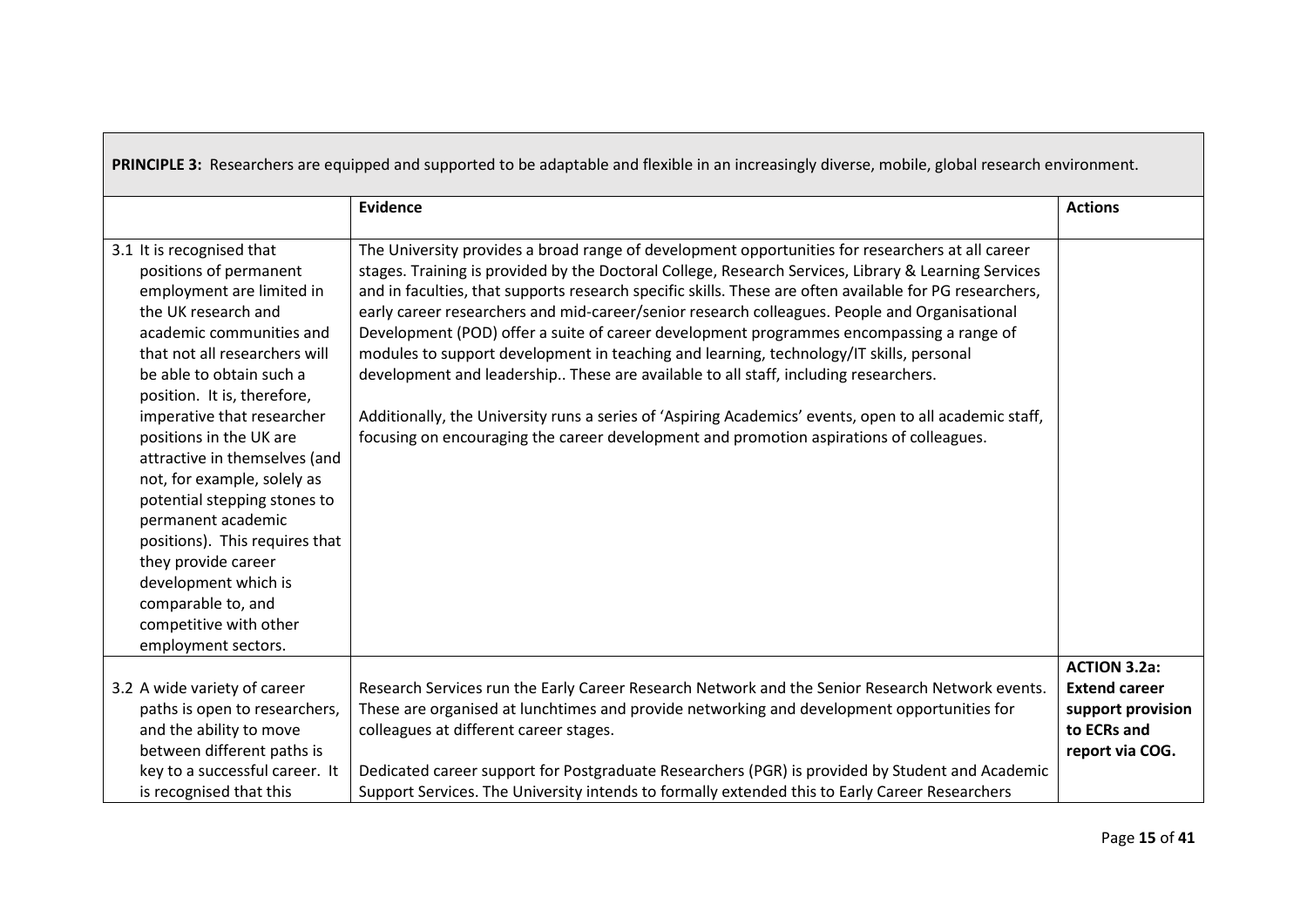| mobility brings great benefit<br>to the UK economy and<br>organisations will, therefore<br>wish to be confident that<br>their culture supports a<br>broad-minded approach to<br>researcher careers and that<br>all career paths are valued<br>equally.                                                                                                                                                                                                                                                                                                                                                                             | (ECR) and SAAS, the Doctoral College and the Research Governance Team are working together to<br>implement this within the next 12-18 months.<br>The Researcher Development Programme for PGR delivered by the Doctoral College is mapped on<br>to the Vitae Researcher Development Framework (RDF). The most recent Careers in Research<br>Online Survey (CROS) 2017, highlighted that researchers at DMU are not fully aware of the RDF.<br>Researchers would benefit from wider promotion of the RDF and information about how training<br>offered by DMU maps on to it. | <b>ACTION 3.2b:</b><br><b>Map existing</b><br>training<br>(including online<br>provision and<br><b>L&amp;LS workshops)</b><br>on to RDF and<br>signpost clearly<br>to researchers. |
|------------------------------------------------------------------------------------------------------------------------------------------------------------------------------------------------------------------------------------------------------------------------------------------------------------------------------------------------------------------------------------------------------------------------------------------------------------------------------------------------------------------------------------------------------------------------------------------------------------------------------------|-----------------------------------------------------------------------------------------------------------------------------------------------------------------------------------------------------------------------------------------------------------------------------------------------------------------------------------------------------------------------------------------------------------------------------------------------------------------------------------------------------------------------------------------------------------------------------|------------------------------------------------------------------------------------------------------------------------------------------------------------------------------------|
| 3.3 Employers, funders and<br>researchers recognise that<br>researchers need to develop<br>transferable skills, delivered<br>through embedded training,<br>in order to stay competitive<br>in both internal and external<br>job markets. Therefore, as<br>well as the necessary<br>training and appropriate<br>skills, competences and<br>understanding to carry out a<br>funded project, researchers<br>also need support to<br>develop the communication<br>and other professional skills<br>that they need to be both<br>effective researchers and<br>highly-skilled professionals<br>in whatever field the choose<br>to enter. | As outlined in 3.1 a wide range of training is delivery by POD, including teaching and learning and<br>leadership. This is available to all staff.                                                                                                                                                                                                                                                                                                                                                                                                                          | <b>ACTION 3.3a:</b><br><b>Include POD</b><br>general skills<br>training in the<br><b>RDF mapping</b><br>exercise (3.2b)                                                            |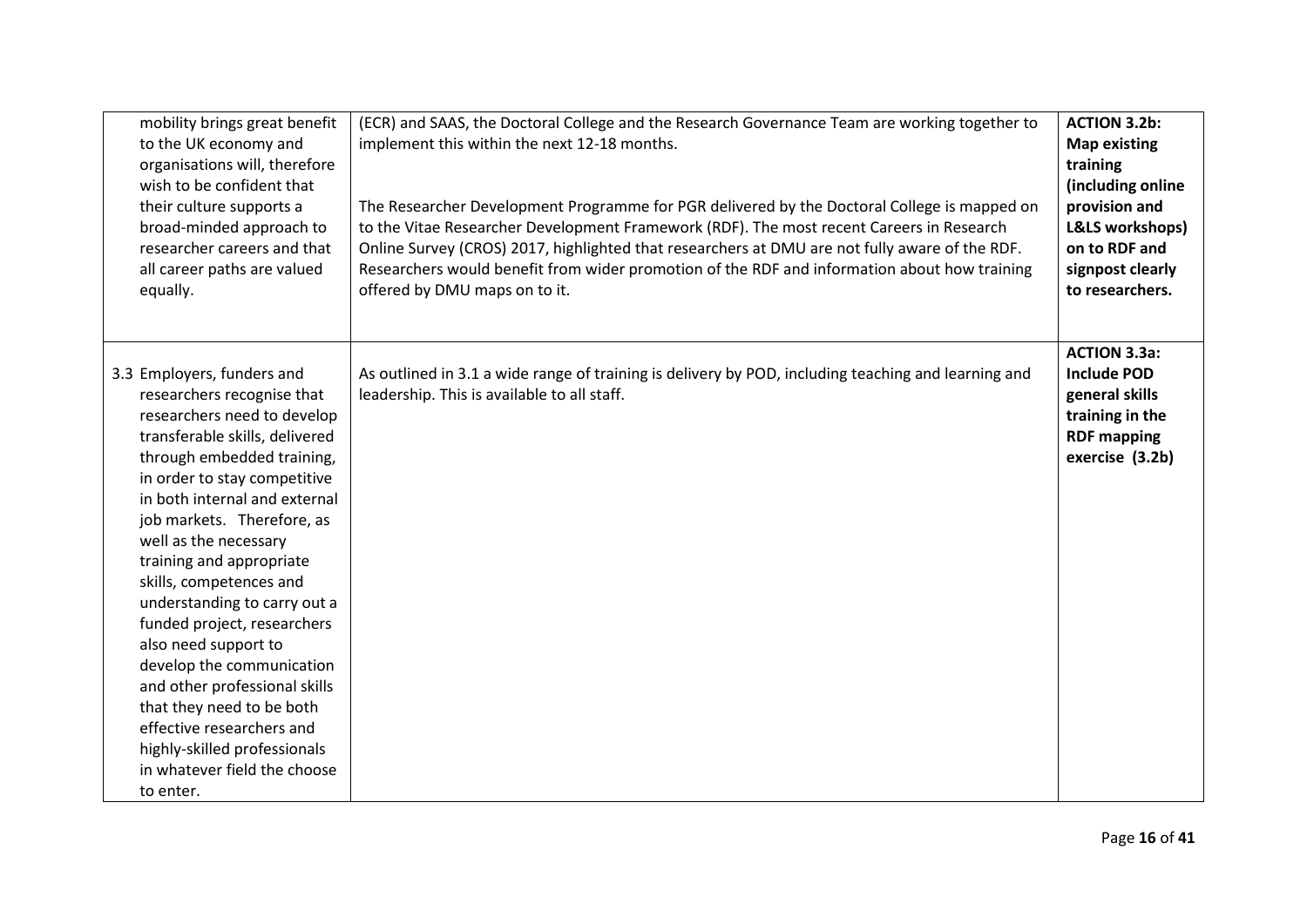| 3.4 All employers will wish to<br>review how their staff can<br>access professional,<br>independent advice on<br>career management in<br>general, particularly the<br>prospect of employment<br>beyond their immediate<br>discipline base, or offering<br>training and placements to<br>broaden awareness of other<br>fields and sectors.                                                                                                                     | See 3.1 for career support provision provided by SAAS.<br>Research mentoring is available to all researchers on request at local level via faculties. A<br>mentoring programme for all staff is under development by POD which will be rolled out in due<br>course which could include research.<br>The Faculty of Business and Law (BAL) are considering the development of a 'Mentoring College'<br>for mentors, to pool resources and share experiences/development, to raise the quality of<br>mentoring in the faculty and provide peer support. | <b>ACTION 3.4:</b><br><b>Monitor plans to</b><br>develop<br>'Mentoring<br><b>College' in BAL</b><br>and report as<br>appropriate. |
|---------------------------------------------------------------------------------------------------------------------------------------------------------------------------------------------------------------------------------------------------------------------------------------------------------------------------------------------------------------------------------------------------------------------------------------------------------------|-------------------------------------------------------------------------------------------------------------------------------------------------------------------------------------------------------------------------------------------------------------------------------------------------------------------------------------------------------------------------------------------------------------------------------------------------------------------------------------------------------------------------------------------------------|-----------------------------------------------------------------------------------------------------------------------------------|
| 3.5 Researchers benefit from<br>clear systems that help them<br>to plan their career<br>development. Employers<br>and funding bodies should<br>assist researchers to make<br>informed choices about their<br>career progression by<br>ensuring that their own<br>policies and processes for<br>promotion and reward are<br>transparent and clearly<br>stated and that all<br>researchers are aware of<br>local and national career<br>development strategies. | All researchers undertake annual appraisal. Research objectives outlined by researchers in their<br>Research and Innovation Allowance (RIA) applications are now incorporated into the main<br>appraisal system.                                                                                                                                                                                                                                                                                                                                      | See ACTION 3.2b<br>re; signposting<br><b>RDF</b>                                                                                  |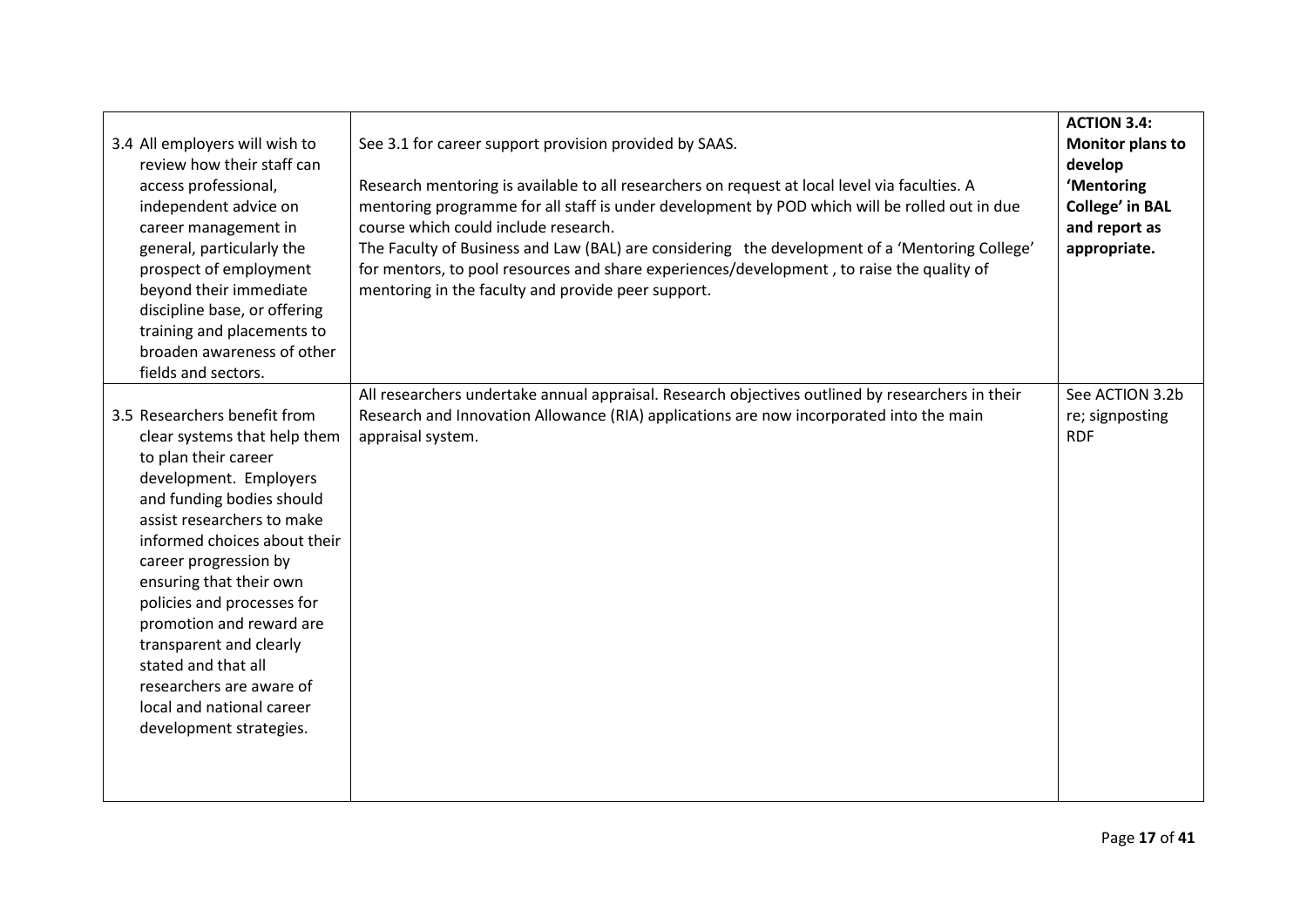|                                                 | DMU provides all staff with a planned induction programme as follows:                                                           | <b>ACTION 3.6a:</b>      |
|-------------------------------------------------|---------------------------------------------------------------------------------------------------------------------------------|--------------------------|
| 3.6 Employers should provide a                  |                                                                                                                                 | Develop mid-             |
| planned induction                               | Induction : Get set                                                                                                             | term                     |
| programme for researchers,                      | 'Get set' covers workplace induction at DMU. The workplace induction takes place during the first                               | improvements to          |
| on appointment to a                             | four weeks of staff joining DMU (or an existing member of staff transferring to a different area of                             | researcher               |
| research post, to ensure                        | the university), and the aim is to assist them to perform effectively in their job role and within their                        | induction pack           |
| early effectiveness through                     | new work environment as quickly as possible.                                                                                    | working with             |
| the understanding of the                        | There are 3 main sections in "Get Set":                                                                                         | faculties to             |
| organisation and its policies                   | Staff Communications - information from our internal communications team                                                        | dovetail research        |
| and procedures. They                            | Workplace Induction - induction checklists and guidelines                                                                       | and local                |
| should also ensure that                         | Welcome Event - all new staff are invited to a short event to meet the Vice Chancellor and/or<br>members of our Executive Board | inductions.              |
| research managers provide<br>effective research | <b>Induction Champions</b>                                                                                                      | <b>ACTION 3.6b: Full</b> |
| environments for the                            | Induction is a responsibility of the line manager, but to help the overall induction process we have                            | review of                |
| training and development of                     | a network of "Induction Champions" across each of our Faculties and Directorates.                                               | researcher               |
| researchers and encourage                       | Induction champions are volunteers and their exact role will differ according to local circumstances                            | induction to             |
| them to maintain or start                       | but can include activities such as:                                                                                             | develop a                |
| their continuous                                | Monitoring completion of the induction process and, where necessary, offering a helping                                         | comprehensive,           |
| professional development.                       | hand to staff and line managers.                                                                                                | integrated               |
|                                                 | Signpost staff and managers to resources or people who can help.                                                                | researcher               |
|                                                 | Identifying good practice in induction and sharing it across the University.<br>$\bullet$                                       | induction                |
|                                                 | Being a friendly face for new staff to talk to - it can be a bit awkward sometimes finding                                      | programme                |
|                                                 | your way in a new organisation/team!                                                                                            | across the               |
|                                                 | Induction Champions will usually make themselves known when new employees start.                                                | institution.             |
|                                                 | In addition to the above, new researchers are subject to a 12 month probationary period when                                    |                          |
|                                                 | their progress is monitored and regularly discussed.                                                                            |                          |
|                                                 | Finally, after three months of their initial employment, it is expected that staff receive their first                          |                          |
|                                                 | appraisal meeting when their initial objectives are agreed, development needs are discussed and a                               |                          |
|                                                 | development plan agreed                                                                                                         |                          |
|                                                 |                                                                                                                                 |                          |
|                                                 |                                                                                                                                 |                          |
|                                                 | The Research Governance Team is leading a review of researcher induction at DMU with the                                        |                          |
|                                                 | intention of co-ordinating our induction programme for researchers across the University and                                    |                          |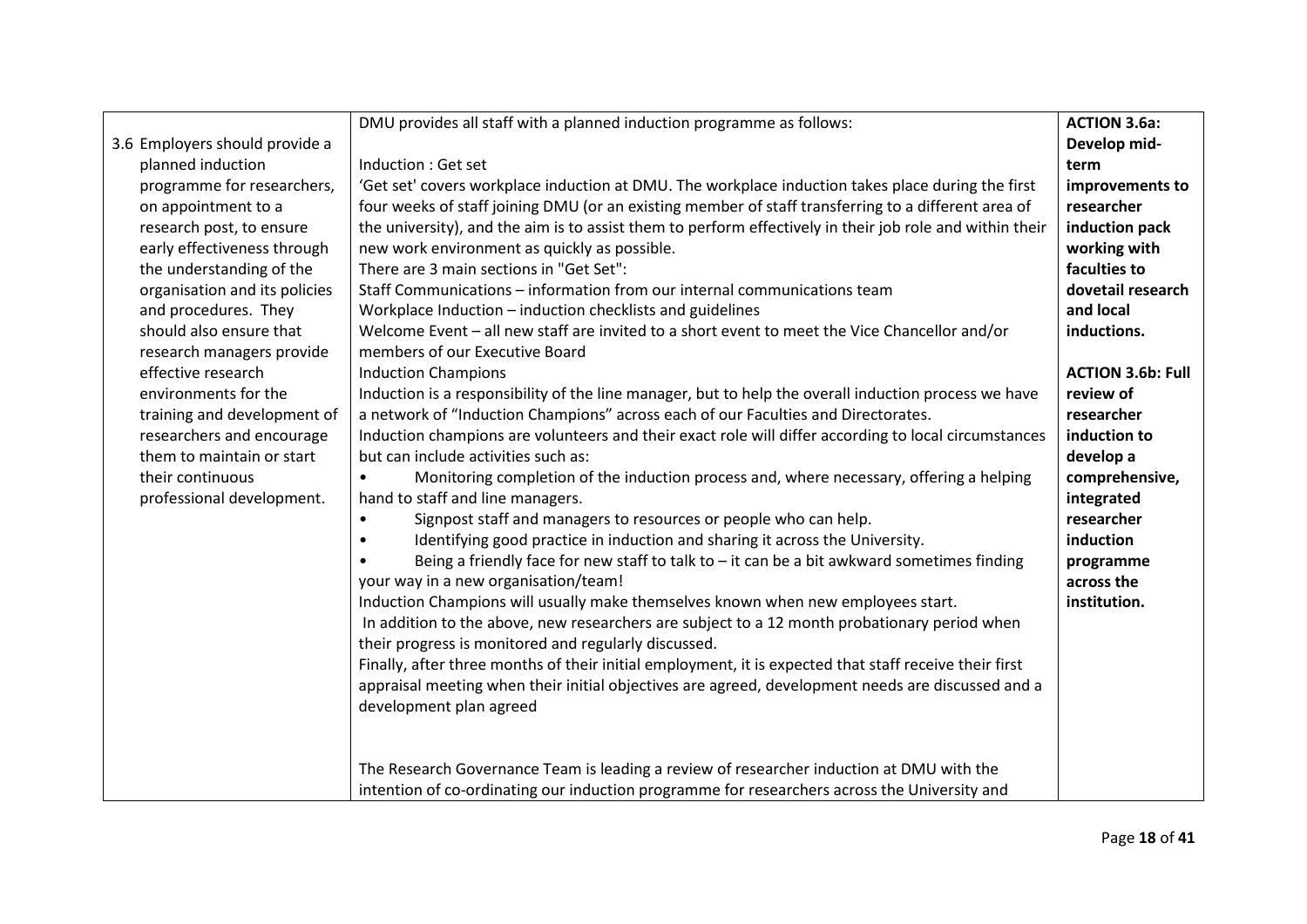|                                                                                                                                                                                                                                                                                                                                                                                                                                             | improving researcher engagement. The Research Governance Team currently provides an<br>introduction to research at DMU, including signposting to support provided by Research Services<br>and the Doctoral College. This supplements a local induction provided by faculties aligned to the<br>consistent messages for all staff. It is recognised that there is need to improve the researcher<br>induction and a mid-term plan is in place to develop more comprehensive induction packs. A full<br>review of researcher induction will begin in 18/19 in order to provide a comprehensive needs<br>analysis and plan for implementation in 20/21. This will align to developments currently being<br>scoped by POD for enhanced corporate induction. |                                                                                                                                                                                                                                                                                                                     |
|---------------------------------------------------------------------------------------------------------------------------------------------------------------------------------------------------------------------------------------------------------------------------------------------------------------------------------------------------------------------------------------------------------------------------------------------|---------------------------------------------------------------------------------------------------------------------------------------------------------------------------------------------------------------------------------------------------------------------------------------------------------------------------------------------------------------------------------------------------------------------------------------------------------------------------------------------------------------------------------------------------------------------------------------------------------------------------------------------------------------------------------------------------------------------------------------------------------|---------------------------------------------------------------------------------------------------------------------------------------------------------------------------------------------------------------------------------------------------------------------------------------------------------------------|
| 3.7 Employers and funders will<br>wish to consider<br>articulating the skills that<br>should be developed at each<br>stage of their staff<br>development frameworks<br>and should encourage<br>researchers to acquire and<br>practise those skills. For<br>example, researchers may<br>be given the opportunity to<br>manage part of the budget<br>for a project, or to act as a<br>mentor or advisor to other<br>researchers and students. | The University runs training for researchers to gain a certificate in Research Supervision.<br>Principle Investigators (PIs) are responsible for management of projects, although elements of this<br>may be delegated to Co-Investigators (Co-Is) and other colleagues. Support is available for new PIs<br>in the development of bids from the Research Development Team and for managing budgets from<br>the Project Finance Team as well as local support provide by faculty based staff and Associate<br>Deans.                                                                                                                                                                                                                                    | <b>ACTION 3.7:</b><br><b>Formal training</b><br>for managing<br>research projects<br>for PIs is currently<br>under review (See<br><b>DMU Research</b><br>Strategy). Ensure<br>this is on the<br>agenda for the<br><b>Researcher</b><br><b>Development</b><br>Forum to inform<br>development of<br>any new training. |
|                                                                                                                                                                                                                                                                                                                                                                                                                                             | <b>See 3.4</b>                                                                                                                                                                                                                                                                                                                                                                                                                                                                                                                                                                                                                                                                                                                                          | <b>ACTION 3.8:</b>                                                                                                                                                                                                                                                                                                  |
| 3.8 Employers also should                                                                                                                                                                                                                                                                                                                                                                                                                   |                                                                                                                                                                                                                                                                                                                                                                                                                                                                                                                                                                                                                                                                                                                                                         | <b>Increase</b>                                                                                                                                                                                                                                                                                                     |
| provide specific career                                                                                                                                                                                                                                                                                                                                                                                                                     | The Researcher Development Forum will provide the impetus and drive for researchers to                                                                                                                                                                                                                                                                                                                                                                                                                                                                                                                                                                                                                                                                  | engagement with                                                                                                                                                                                                                                                                                                     |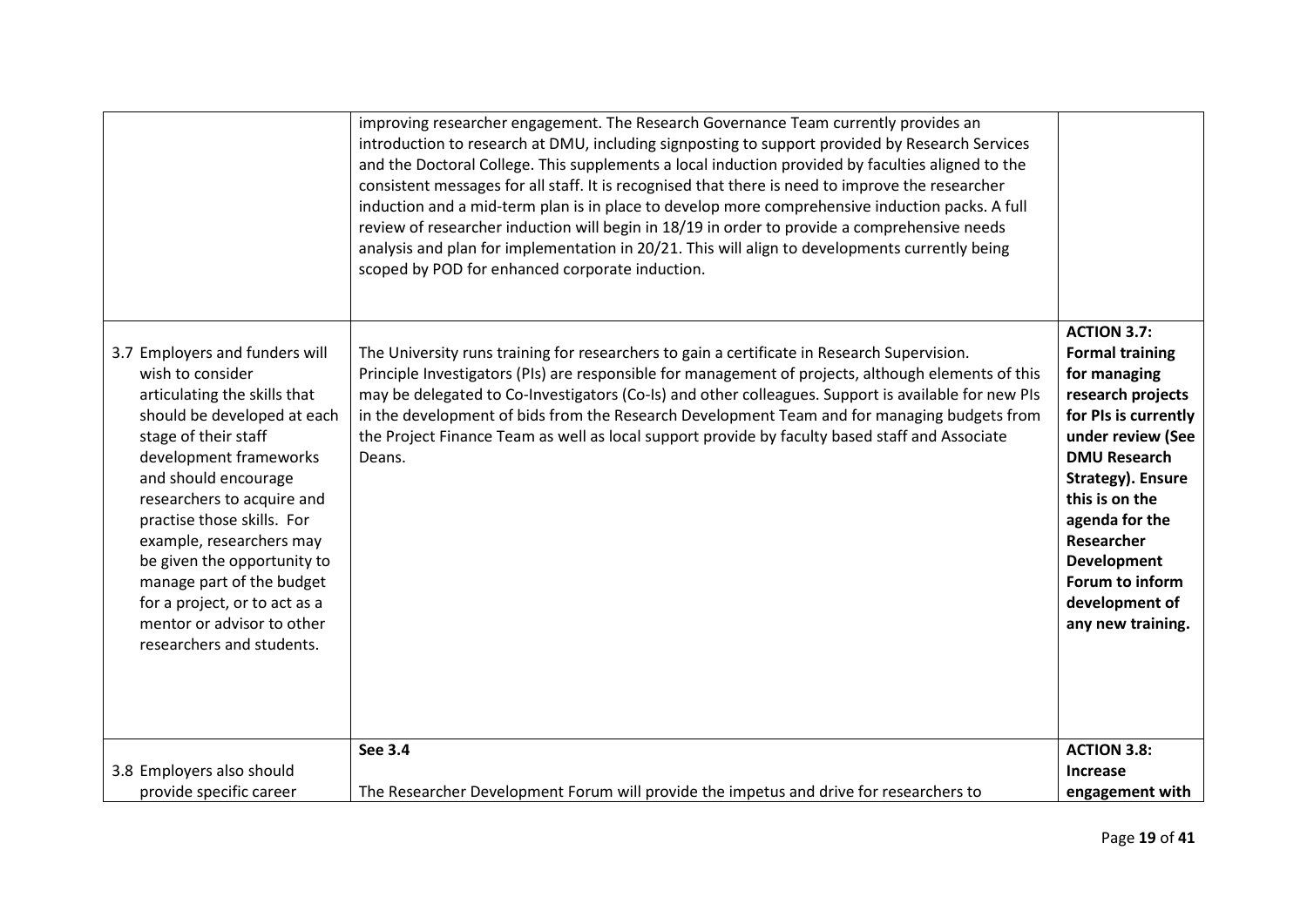| development strategy for<br>researchers at all stages of<br>their career, regardless of<br>their contractual situation,<br>which should include the<br>availability of mentors<br>involved in providing<br>support and guidance for the<br>personal and professional<br>development of researchers.<br>All researchers should be<br>familiar with such provisions<br>and arrangements.                                                                                                                                                                         | influence their own development. The Forum, coupled with the constitution of new Research<br>Institutes, should provide a greater sense of 'researcher community' and shared ownership<br>research at the University. The Forum and Institutes should provide effective communication<br>conduits and support mechanisms for sharing information about opportunities and provisions. | and knowledge of<br>researcher<br>training and<br>support provided<br>by 20%. Monitor<br>via researcher<br>surveys<br>(CROS/PIRLS) and<br>other methods<br>such as DMU<br><b>Staff Survey.</b>                                                                                                                                                               |
|----------------------------------------------------------------------------------------------------------------------------------------------------------------------------------------------------------------------------------------------------------------------------------------------------------------------------------------------------------------------------------------------------------------------------------------------------------------------------------------------------------------------------------------------------------------|--------------------------------------------------------------------------------------------------------------------------------------------------------------------------------------------------------------------------------------------------------------------------------------------------------------------------------------------------------------------------------------|--------------------------------------------------------------------------------------------------------------------------------------------------------------------------------------------------------------------------------------------------------------------------------------------------------------------------------------------------------------|
| 3.9 Research managers should<br>actively encourage<br>researchers to undertaking<br><b>Continuing Professional</b><br>Development (CPD) activity,<br>so far as is possible within<br>the project. It should be<br>stressed that development<br>activity can often have a<br>direct impact on the success<br>of the project, by<br>distributing work, taking<br>advantage of individual<br>strengths and talents, and<br>increasing the skill and<br>effectiveness of researchers<br>in key areas such as writing<br>publication or<br>communicating with wider | Researchers are able to access training provision throughout the year and all staff have the<br>opportunity to formally request development via their line managers at any point in the year.                                                                                                                                                                                        | See ACTION 3.2b<br>signposting RDF<br><b>ACTION 3.9a:</b><br><b>Develop</b><br>comprehensive<br>information pack<br>of researcher<br>development<br>across institution<br>with mapping to<br><b>RDF of researcher</b><br>specific and<br>generic courses to<br>inform line-<br>managers,<br>especially those<br>who are not<br>research active,<br>to enable |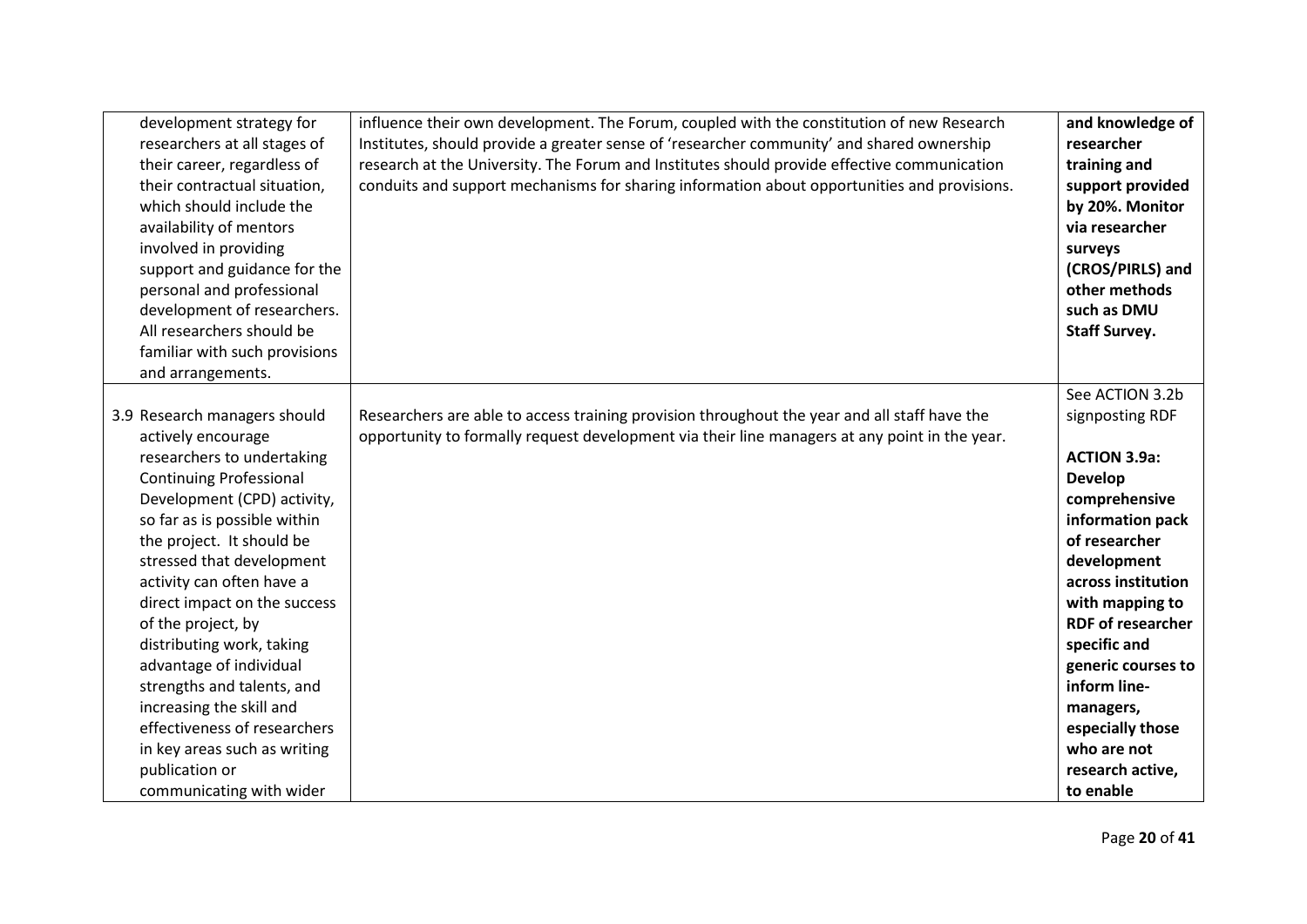| audience. Funding bodies     | improved support    |
|------------------------------|---------------------|
| acknowledge that the         | for researchers.    |
| training of researchers is a |                     |
| significant contribution to  | <b>ACTION 3.9b:</b> |
| research output and they     | <b>Develop RDF</b>  |
| encourage employers and      | training for staff  |
| mentors to adopt these       | managing            |
| practices.                   | researchers.        |
|                              |                     |

PRINCIPLE 4: The importance of researchers' personal and career development, and lifelong learning, is clearly recognised and promoted at all stages of their career.

|                              | <b>Evidence</b>                                                                                | <b>Actions</b> |
|------------------------------|------------------------------------------------------------------------------------------------|----------------|
|                              |                                                                                                |                |
|                              |                                                                                                |                |
|                              | See 3.5                                                                                        |                |
| 4.1 Researchers should be    |                                                                                                |                |
| empowered to having a        | Feedback from the RIA panel is incorporated into the appraisal to give researchers a realistic |                |
| realistic understanding of,  | expectation of what they might achieve in the time allocation and also what actions might be   |                |
| and information about, their | taken to develop their research careers. MyAppraisal and MAX plans have research components to |                |
| own career development and   | support research development and formally record career aspirations.                           |                |
| career direction options as  |                                                                                                |                |
| well as taking personal      |                                                                                                |                |
| responsibility for their     |                                                                                                |                |
| choices at the appropriate   |                                                                                                |                |
| times. Employers should      |                                                                                                |                |
| introduce appraisal systems  |                                                                                                |                |
| for all researchers for      |                                                                                                |                |
| assessing their professional |                                                                                                |                |
| performance on a regular     |                                                                                                |                |
| basis and in a transparent   |                                                                                                |                |
| manner, It is important that |                                                                                                |                |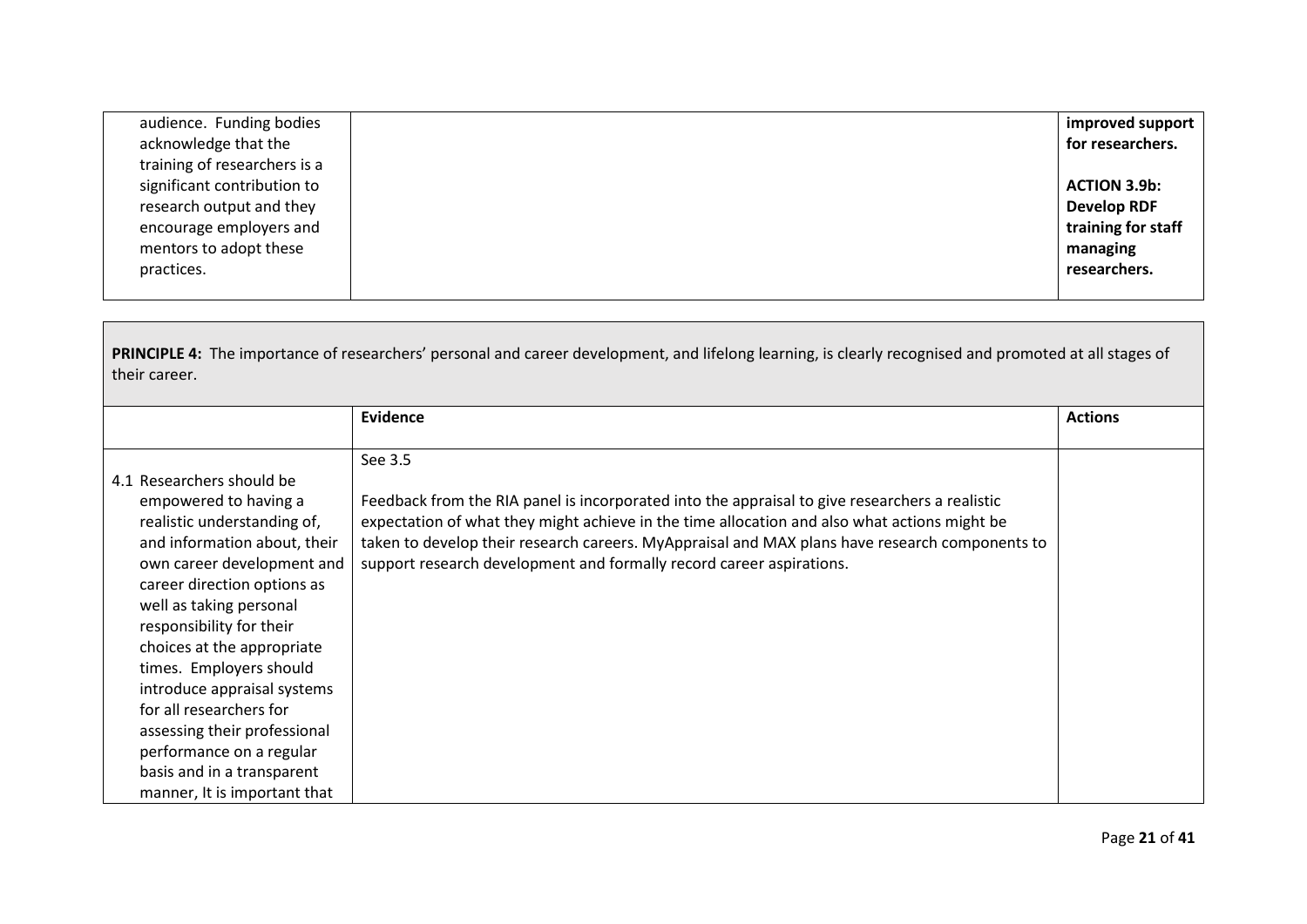| researchers have access to<br>honest and transparent<br>advice on their prospects for<br>success in their preferred<br>career.                                                                                                                                                                                                                                                                      |                                                                                                                                                                                                                                                                                                                                                                                                                                                                                                                                                                                                                                                                                                                                                                                                                                                                                                 |  |
|-----------------------------------------------------------------------------------------------------------------------------------------------------------------------------------------------------------------------------------------------------------------------------------------------------------------------------------------------------------------------------------------------------|-------------------------------------------------------------------------------------------------------------------------------------------------------------------------------------------------------------------------------------------------------------------------------------------------------------------------------------------------------------------------------------------------------------------------------------------------------------------------------------------------------------------------------------------------------------------------------------------------------------------------------------------------------------------------------------------------------------------------------------------------------------------------------------------------------------------------------------------------------------------------------------------------|--|
| 4.2 Employers will wish to<br>ensure that developmental<br>activities open to researchers<br>include preparation for<br>academic practice.<br>Employers should take<br>measures to ensure broad<br>recognition of CPD scheme<br>from other employing<br>organisations as far as<br>possible, so that researchers<br>are not unduly<br>disadvantaged when moving<br>from one employer to<br>another. | There are significant opportunities for researchers to access training and development. As well as<br>programmes outlined above, the University offers a Future Research Leaders Scheme, intended to<br>develop research leadership skills via an intensive development programme and the Research<br>Leave Scheme, allowing concentrated time to focus on developing research projects. Both<br>schemes, as well as numerous funding opportunities available via faculty schemes, are open to all<br>researchers employed at the university.                                                                                                                                                                                                                                                                                                                                                   |  |
| 4.3 Employers will ensure that<br>where researchers are<br>provided with teaching and<br>demonstrating opportunities<br>as part of their career<br>development, suitable<br>training and support is<br>provided.                                                                                                                                                                                    | All academics are eligible to undertake a range of teaching and learning training opportunities<br>provided via POD. Academic staff are also eligible to apply for DMU Teacher Fellowship.<br>Workshops are offered to all staff to help them to develop their applications.<br>All academic staff are also encouraged to undertake the 3 day Effective Learning and Teaching<br>course, plus the Postgraduate Certificate in Teaching and Learning New staff are contractually<br>obliged to commence this PG programme within 2 years of commencing at DMU<br>As part of the Developing and Recognising Our Researcher project on the University's strategic<br>portfolio, there is work-stream dedicated to developing and promoting research-engage teaching<br>at DMU. The objectives of the project are;<br>• to further enable the relationships between teaching, learning and research |  |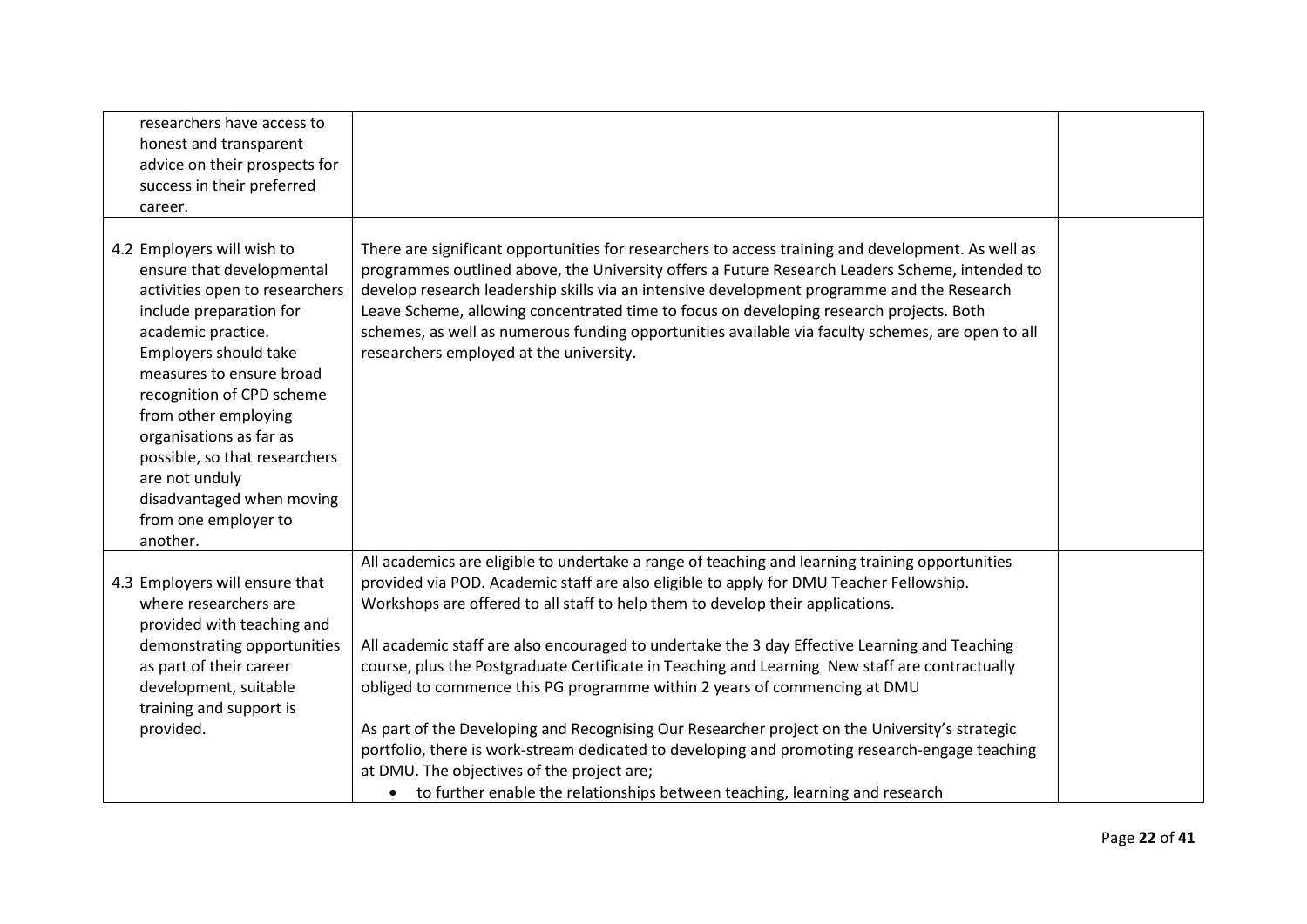|                                                                                                                                                                                                                                  | to explicitly recognise that the integration of research and teaching can provide valuable<br>ways of both enhancing the student learning experience and building research cultures<br>grounded in co-creation<br>To embed research-engaged teaching, including pedagogic research, as crucial to our<br>aspirations to increase our research capacity and develop our research culture                                                                                                                                                                                                                                                                                                                                                                                                                                                                                                                                                                                                                                                                                                                                                                                                                                                            |  |
|----------------------------------------------------------------------------------------------------------------------------------------------------------------------------------------------------------------------------------|----------------------------------------------------------------------------------------------------------------------------------------------------------------------------------------------------------------------------------------------------------------------------------------------------------------------------------------------------------------------------------------------------------------------------------------------------------------------------------------------------------------------------------------------------------------------------------------------------------------------------------------------------------------------------------------------------------------------------------------------------------------------------------------------------------------------------------------------------------------------------------------------------------------------------------------------------------------------------------------------------------------------------------------------------------------------------------------------------------------------------------------------------------------------------------------------------------------------------------------------------|--|
| 4.4 Employers and researchers<br>can often benefit if<br>researchers have an input<br>into policy and practice<br>through appropriate<br>representation at staff<br>meetings and on<br>organisation or management<br>committees. | Researchers are represented throughout the University Governance. As well as research specific<br>committees, such as the Faculty and University Research and Innovation Committees, the Faculty<br>and University Research Ethics Committees, development of projects that support research at<br>DMU falls under the Creating and Applying Knowledge Theme Board reporting to the Strategic<br>Portfolio Board ensuring that research and researchers maintain a significant presence in the<br>university portfolio of works. The PVC Research is a member of Executive Board, providing<br>researcher representation at the highest levels of the institution.<br>Researchers are also included in the representation of key equality and diversity committees, such<br>as Athena Swan and the Race Equality Charter Mark to ensure the needs of researchers at DMU<br>are adequately considered.<br>In addition, a new Researcher Development Forum has been constituted, which formally reports to<br>the Concordats Operations Group under the University Research and Innovation Committee in<br>order to ensure that the needs and ideas of researchers are incorporated into the development of<br>this and other relevant action plans. |  |
| 4.5 Mentoring arrangements<br>should be supported by<br>employers as a key<br>mechanism for career<br>development enhancement.                                                                                                   | See 3.4 re; research mentoring.<br>A formal mentoring training programme is under development in POD.                                                                                                                                                                                                                                                                                                                                                                                                                                                                                                                                                                                                                                                                                                                                                                                                                                                                                                                                                                                                                                                                                                                                              |  |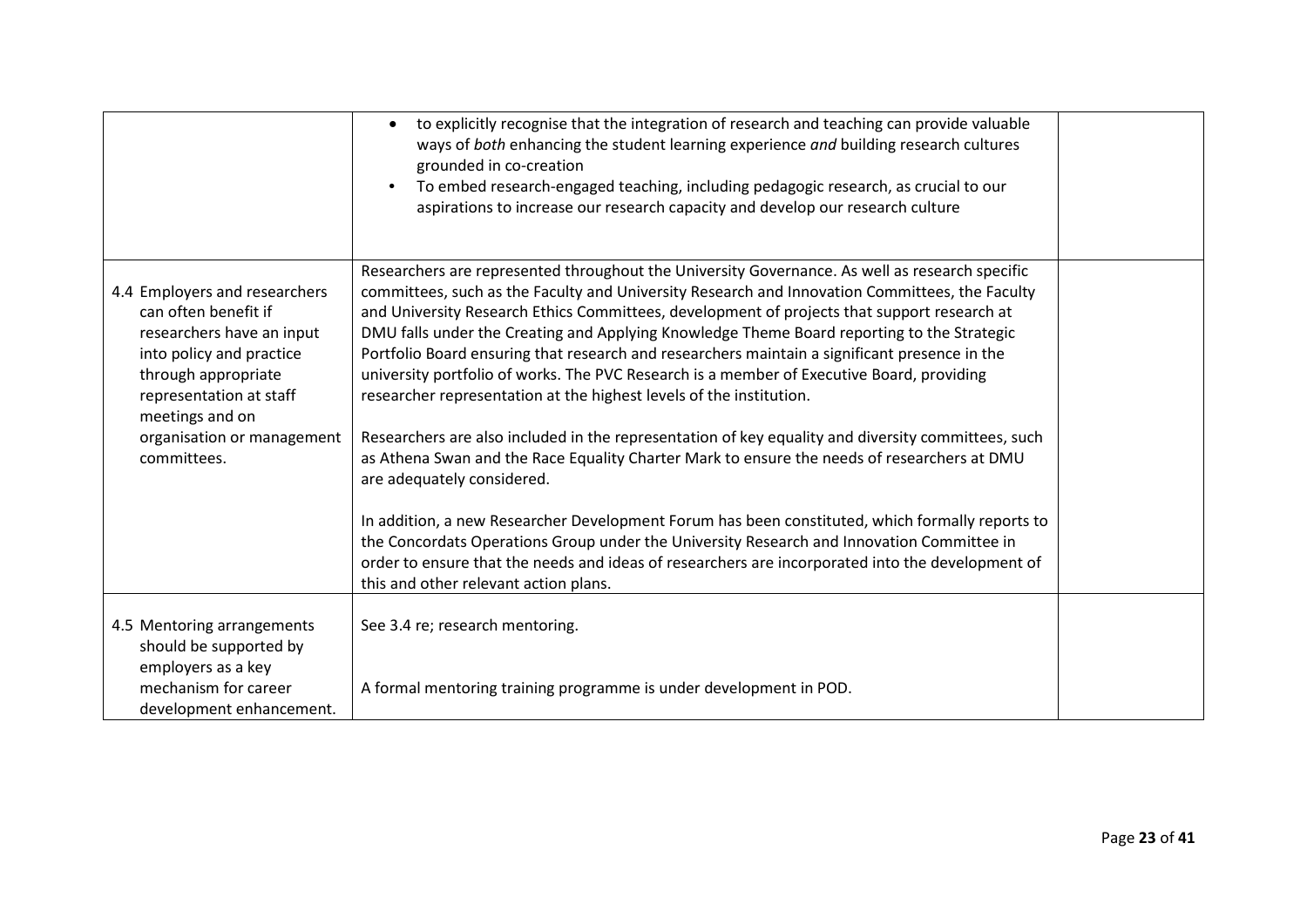**PRINCIPLE 5:** Individual researchers share the responsibility for and need to pro-actively engage in their own personal and career development, and lifelong learning.

|                                                                                                                                                                                                                                                         | Evidence                                                                                                                                                                                                                                                                                                                                                                                                                                                                                                                                                                                                                                                                                                                                                                                                                                                                                                                                                                                                                                                                                  | <b>Actions</b>                                                                                                                                                                     |
|---------------------------------------------------------------------------------------------------------------------------------------------------------------------------------------------------------------------------------------------------------|-------------------------------------------------------------------------------------------------------------------------------------------------------------------------------------------------------------------------------------------------------------------------------------------------------------------------------------------------------------------------------------------------------------------------------------------------------------------------------------------------------------------------------------------------------------------------------------------------------------------------------------------------------------------------------------------------------------------------------------------------------------------------------------------------------------------------------------------------------------------------------------------------------------------------------------------------------------------------------------------------------------------------------------------------------------------------------------------|------------------------------------------------------------------------------------------------------------------------------------------------------------------------------------|
| 5.1 Researchers are employed to<br>advance knowledge and<br>should exercise and develop<br>increased capacity for<br>independent, honest and<br>critical thought throughout<br>their careers.                                                           | Recruitment and retention of research staff is a key element of the University Research Strategy<br>which states 'In recruitment and retention we will<br>Offer a professional infrastructure for research, as expected by funders, partners and<br>prospective research staff and students; this will include research development/project<br>management, research data management and research infrastructure.<br>Create a clear career pathway for academics, including the new grade of Associate<br>Professor and development of VC2020 and ECAF staff with a focus on ultimate promotion<br>to Reader and Professor.<br>Recruit research leaders to strengthen leadership in key areas.<br>Develop PhD Graduate Teaching Assistant role, to the support the transition from PhD<br>into a sustainable academic career.<br>Develop enhanced communication mechanisms for celebrating and sharing success across<br>the institution'<br>The DMU Guidelines for Good Research Practice set out the standards and conduct expected<br>of those engaged with research at the university. | <b>ACTION 5.1:</b><br><b>Review and</b><br>update<br><b>Guidelines for</b><br><b>Good Research</b><br>Practice.                                                                    |
| 5.2 Researchers should develop<br>their ability to transfer<br>and exploit knowledge where<br>appropriate and facilitate its<br>use in policy making and the<br>commercialisation of research<br>for the benefit of their<br>employing organisation, as | KE and KTP support is provided to researchers by the Enterprise and Business Development Team.<br>Researchers are encouraged to undertake knowledge exchange activities alongside their research,<br>supported by Faculty-based Business Development Managers.<br>Doctoral College delivers Intellectual Property workshops as part of their formal Researcher<br>Development Programme delivered to PGRs.                                                                                                                                                                                                                                                                                                                                                                                                                                                                                                                                                                                                                                                                                | <b>ACTION 5.2a:</b><br>Capture<br>support/training<br>provided by<br><b>Enterprise and</b><br><b>Business</b><br><b>Development</b><br><b>Team in the RDF</b><br>mapping exercise. |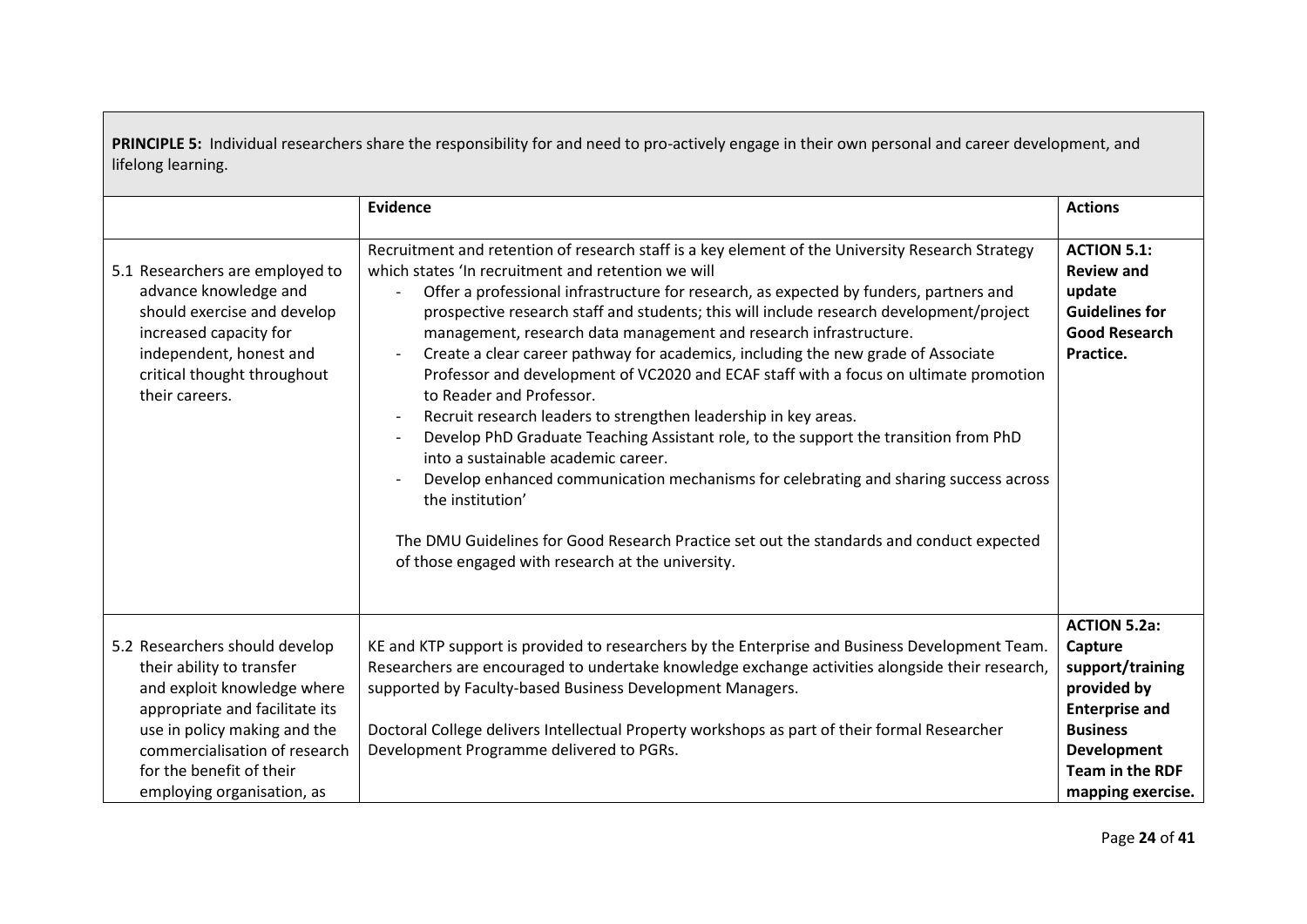| well as the wider society and                                                                                                                                                             |                                                                                                                                                                                                                                                                                                                                                                                                                                                                                                                                                                                                                               |                                                                                                                                                                                                                                                                                                                                  |
|-------------------------------------------------------------------------------------------------------------------------------------------------------------------------------------------|-------------------------------------------------------------------------------------------------------------------------------------------------------------------------------------------------------------------------------------------------------------------------------------------------------------------------------------------------------------------------------------------------------------------------------------------------------------------------------------------------------------------------------------------------------------------------------------------------------------------------------|----------------------------------------------------------------------------------------------------------------------------------------------------------------------------------------------------------------------------------------------------------------------------------------------------------------------------------|
| economy as a whole.                                                                                                                                                                       |                                                                                                                                                                                                                                                                                                                                                                                                                                                                                                                                                                                                                               | <b>ACTION 5.2b:</b><br><b>Build in formal</b><br>communication<br>process between<br>Researcher<br><b>Development</b><br>Forum and the<br><b>Enterprise and</b><br><b>Business</b><br><b>Development</b><br><b>Team to ensure</b><br>two-way flow of<br>information<br>relating to<br>researcher<br>development in<br>this area. |
| 5.3 Researchers should recognise<br>their responsibility to conduct<br>and disseminate results in an<br>honest and ethical manner<br>and to contribute to the wider<br>body of knowledge. | The University Guidelines for Good Research Practice and the DMU Policy on Managing Open<br>Access sets out the responsibilities and expectations for researchers. Support is also available for<br>researchers via Faculty Research Ethics Committees, University Research Ethics Committee and<br>via the Research Governance Manager.<br>The University is developing Research Data Management software to support the responsible<br>archiving and sharing of research data. As part this project an open data policy will be developed,<br>as well as training in research data management specific to the new software. | <b>ACTION 5.3a:</b><br><b>Develop Open</b><br>Data policy and<br><b>Research Data</b><br><b>Management</b><br><b>Training</b>                                                                                                                                                                                                    |
|                                                                                                                                                                                           | Ethics training is provided for all PGR students and accessible online for all researchers. Library<br>and Learning Services and the Research Governance Team provide training on the University<br>Open Access Repository DORA and there is a fully accessible LIBGUIDE to support usage.<br>The University is a member of the UKRIO and a signatory of the UUK Concordat to Support                                                                                                                                                                                                                                         | <b>ACTION 5.3b:</b><br>Develop new<br>ethics training<br>programme                                                                                                                                                                                                                                                               |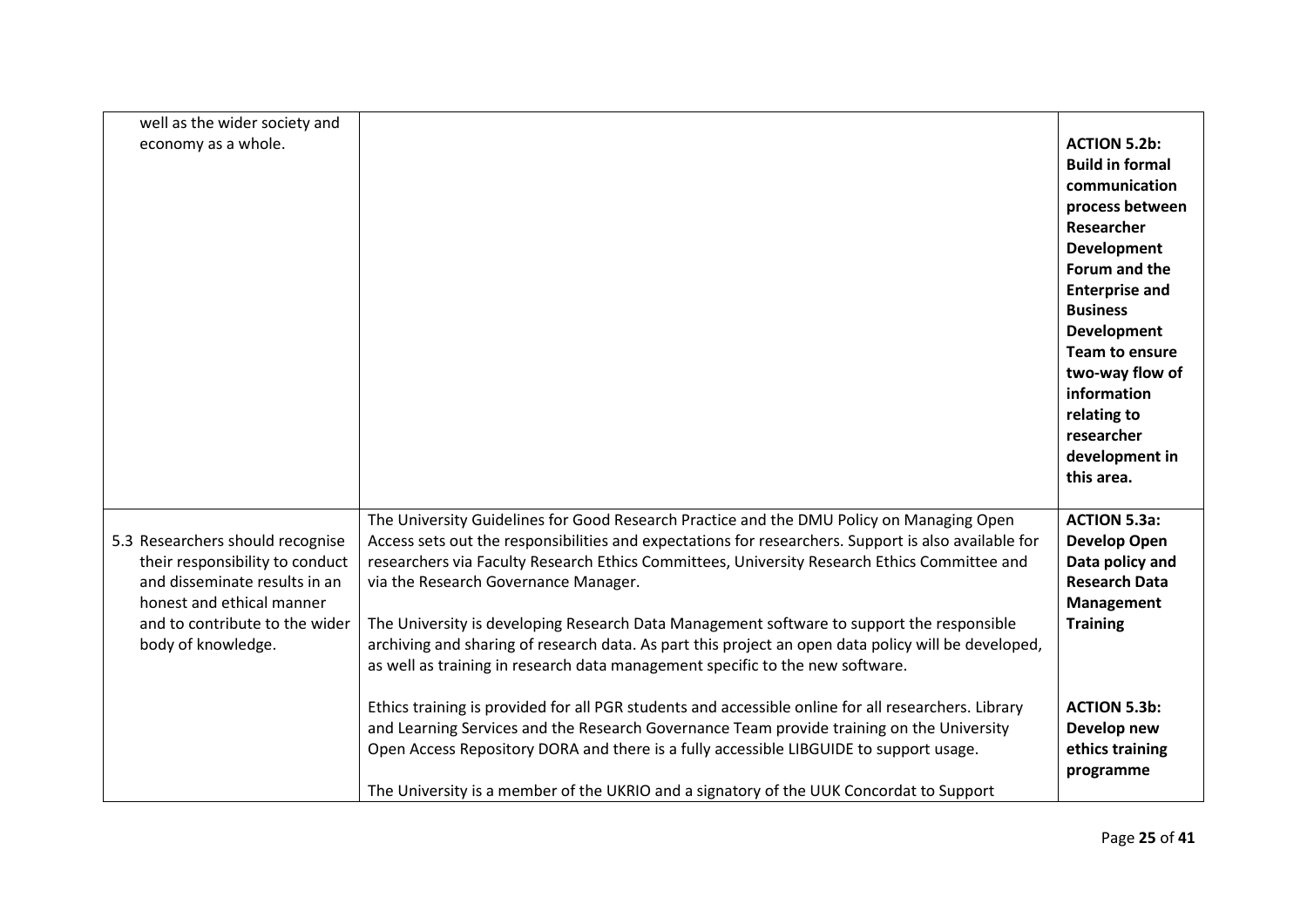|                                                                     | Research Integrity. The University Ethics governance and ethics training is under review to<br>proactively anticipate expected new reporting requirements and to support researchers in<br>ensuring the Institution is GDPR compliant. Online ethics training is available to all staff available<br>via the Doctoral College. |                              |
|---------------------------------------------------------------------|--------------------------------------------------------------------------------------------------------------------------------------------------------------------------------------------------------------------------------------------------------------------------------------------------------------------------------|------------------------------|
|                                                                     |                                                                                                                                                                                                                                                                                                                                |                              |
| 5.4 Researchers should be aware                                     | See section 3.7                                                                                                                                                                                                                                                                                                                |                              |
| that the skills and                                                 | See action 3.2b                                                                                                                                                                                                                                                                                                                |                              |
| achievements required to                                            |                                                                                                                                                                                                                                                                                                                                |                              |
| move on from a research                                             |                                                                                                                                                                                                                                                                                                                                |                              |
| position may not be the same                                        |                                                                                                                                                                                                                                                                                                                                |                              |
| as the skills and achievements                                      |                                                                                                                                                                                                                                                                                                                                |                              |
| which they displayed to reach<br>that position.                     |                                                                                                                                                                                                                                                                                                                                |                              |
|                                                                     | The Research Services Directorate provides professional development sessions, support and                                                                                                                                                                                                                                      | See Actions 3.2b,            |
| 5.5 Researchers should recognise<br>that the primary                | events throughout the academic year on topics relevant to or important for researchers. The<br>Research Services programme aims to respond to researcher needs as well as internal and                                                                                                                                         | 3.8, 3.9a, 3.9b              |
| responsibility for managing and                                     | external drivers.                                                                                                                                                                                                                                                                                                              | <b>ACTION 5.5a: Co-</b>      |
| pursuing their career is theirs.                                    |                                                                                                                                                                                                                                                                                                                                | ordinate                     |
| Accordingly, they should identify                                   | Research Services sessions are open to all DMU academic and research staff and associated                                                                                                                                                                                                                                      | researcher                   |
| training needs and actively seek                                    | professional services staff. Research students are welcome to attend some sessions, and are                                                                                                                                                                                                                                    | development                  |
| out opportunities for learning and                                  | specifically invited to attend those which are likely to be of particular relevance. Some events,                                                                                                                                                                                                                              | across the                   |
| development in order to further<br>that career and to take personal | where appropriate, may be opened up to external contacts, such as company and academic<br>partners. This is echoed in the Doctoral Training programme, which is similarly open to non-PGR                                                                                                                                      | institution and<br>provide a |
| responsibility for their choices.                                   | researchers and other staff, as appropriate.                                                                                                                                                                                                                                                                                   | researcher                   |
| Research managers and                                               |                                                                                                                                                                                                                                                                                                                                | development                  |
| employers also have a                                               | Feedback from attendees is collated verbally after the session and electronically by anonymised                                                                                                                                                                                                                                | hub,                         |
| responsibility to provide honest                                    | survey. This is shared with the presenter and with the team to inform and improve future                                                                                                                                                                                                                                       | appropriately                |
| advice and appropriate structures,                                  | sessions, together with feedback from the CROS responses. Professional development sessions                                                                                                                                                                                                                                    | owned within                 |
| and to equip researchers with the                                   | are mapped to the RDF, although this is not currently shared with Researchers. In the CROS                                                                                                                                                                                                                                     | one operational              |
| tools to manage their own                                           | survey 2017 it was reported that not all researchers were aware of the training and development                                                                                                                                                                                                                                | unit. This needs             |
| careers. Research managers                                          | that was offered by Research Services.                                                                                                                                                                                                                                                                                         | to draw together             |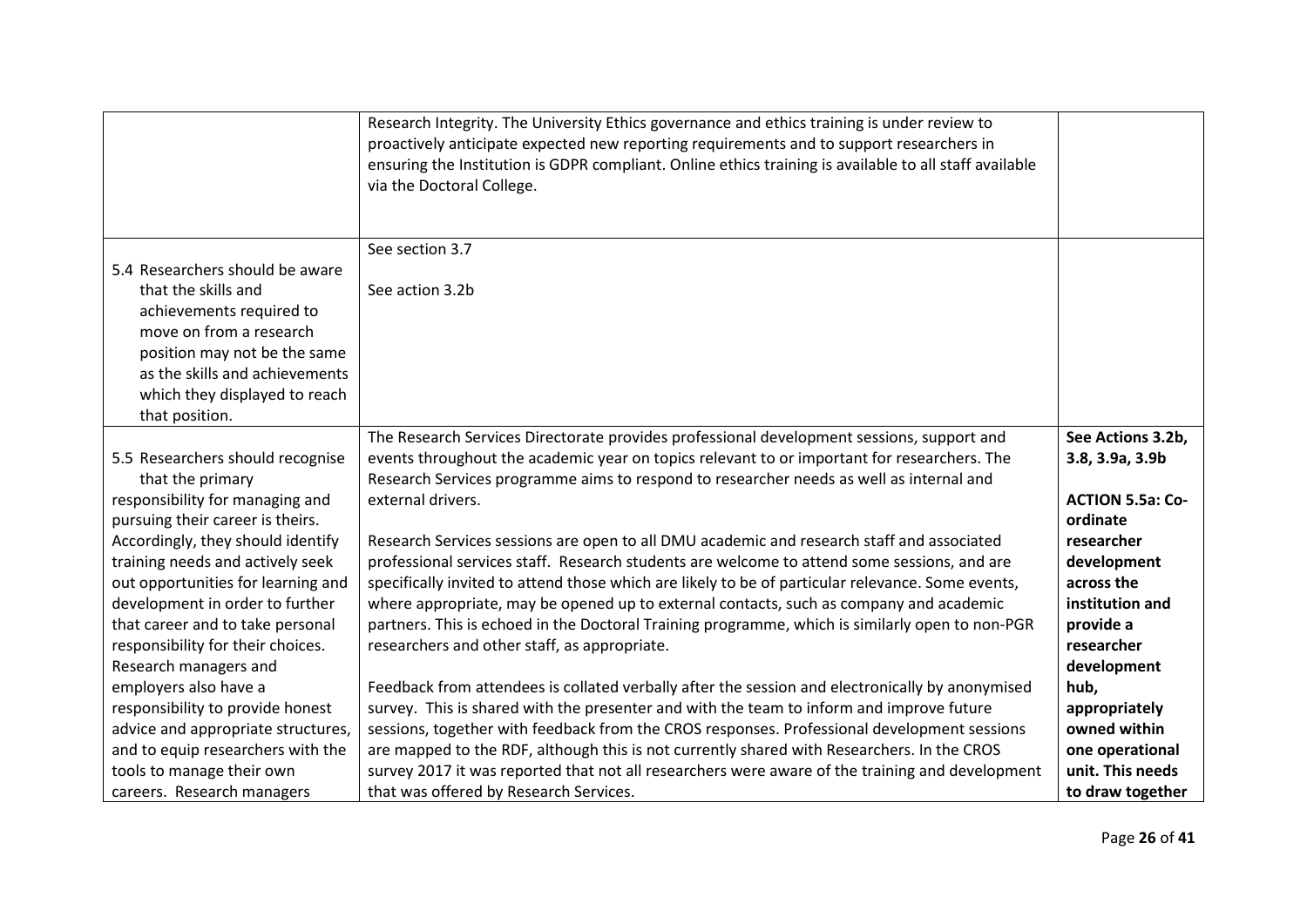| should encourage research staff   |                                                                                                     | the training and       |
|-----------------------------------|-----------------------------------------------------------------------------------------------------|------------------------|
| under their supervision to attend | A new DMU Intranet has been developed and sessions are advertised through Research Services         | development            |
| appropriate training and career   | pages with links from the weekly Professional Development email to all researchers.                 | offer delivered by     |
| development courses and events.   | Training is made available to all researchers including booking sessions via the electronic process | the range of units     |
|                                   | and accessing the My Development tile on the DMU Hub, the site for all staff to access training.    | in the institution     |
|                                   |                                                                                                     | and map to RDF.        |
|                                   |                                                                                                     |                        |
|                                   |                                                                                                     | <b>ACTION 5.5b: To</b> |
|                                   |                                                                                                     | lever the co-          |
|                                   |                                                                                                     | ordination as          |
|                                   |                                                                                                     | described in 5.5a      |
|                                   |                                                                                                     | to identify gaps,      |
|                                   |                                                                                                     | to work with the       |
|                                   |                                                                                                     | Researcher             |
|                                   |                                                                                                     | <b>Development</b>     |
|                                   |                                                                                                     | Forum to identify      |
|                                   |                                                                                                     | needs and to           |
|                                   |                                                                                                     | work with the          |
|                                   |                                                                                                     | training and           |
|                                   |                                                                                                     | development            |
|                                   |                                                                                                     | professionals in       |
|                                   |                                                                                                     | the various            |
|                                   |                                                                                                     | delivery units         |
|                                   |                                                                                                     | across the             |
|                                   |                                                                                                     | institution to         |
|                                   |                                                                                                     | develop targeted       |
|                                   |                                                                                                     | training for           |
|                                   |                                                                                                     | researchers.           |
|                                   |                                                                                                     |                        |
|                                   |                                                                                                     | <b>ACTION 5.5c:</b>    |
|                                   |                                                                                                     | Raise the profile      |
|                                   |                                                                                                     | of researcher          |
|                                   |                                                                                                     | development and        |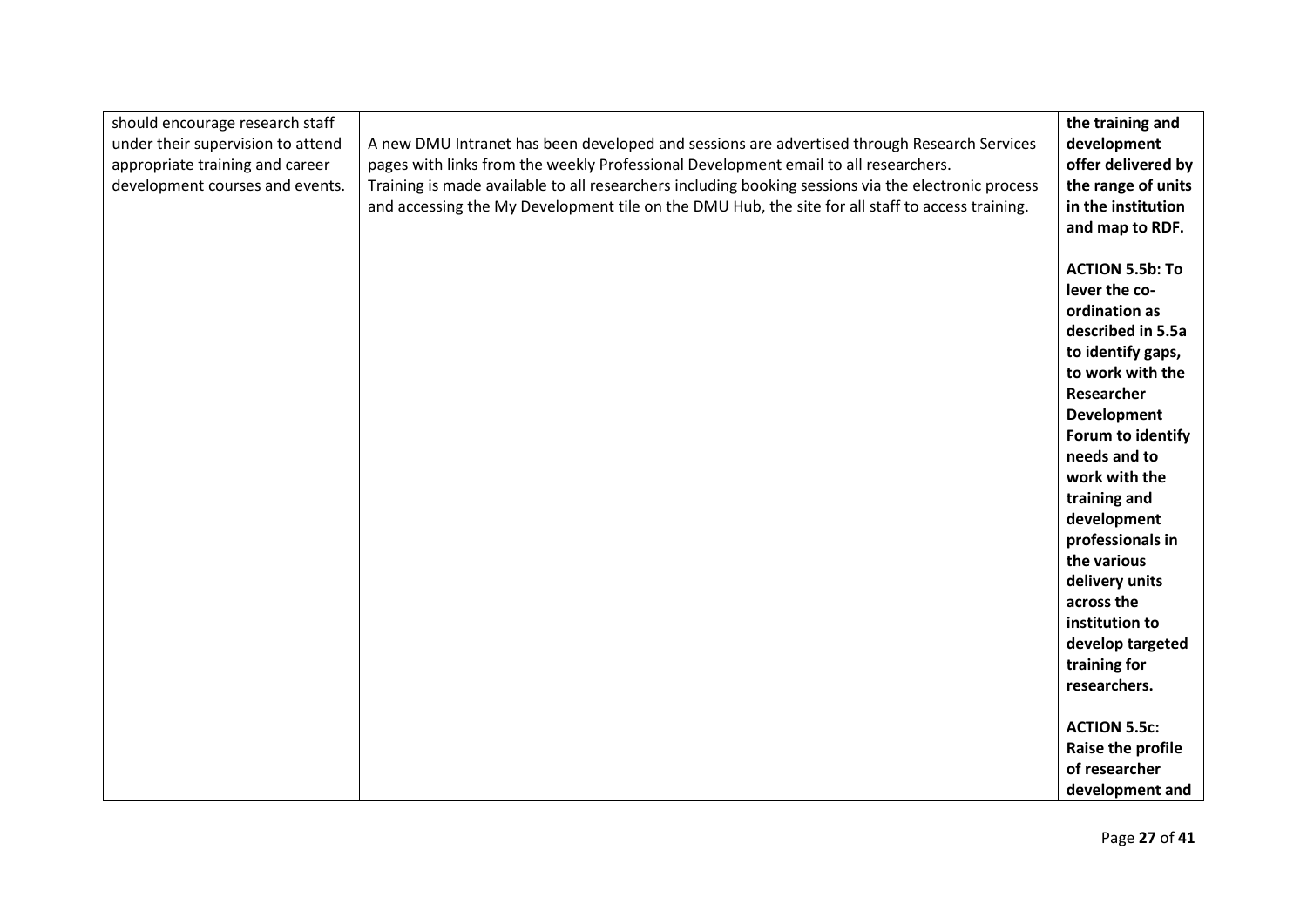|                                                                                                                                                                                                                                                                                                 |                                                                                                                                                                                                                                                                                                                                                                                                                                                                                                                                                                                | the RDF across<br>the University,<br>working with<br>colleagues in line-<br>manager<br>positions,<br>research mentors<br>and faculty-facing<br>staff to ensure<br>that researchers<br>are signposted to<br>appropriate<br>career<br>development<br>opportunities at<br>every stage of<br>their career,<br>wherever they |
|-------------------------------------------------------------------------------------------------------------------------------------------------------------------------------------------------------------------------------------------------------------------------------------------------|--------------------------------------------------------------------------------------------------------------------------------------------------------------------------------------------------------------------------------------------------------------------------------------------------------------------------------------------------------------------------------------------------------------------------------------------------------------------------------------------------------------------------------------------------------------------------------|-------------------------------------------------------------------------------------------------------------------------------------------------------------------------------------------------------------------------------------------------------------------------------------------------------------------------|
| 5.6 Researchers should ensure<br>that their career<br>development requirements<br>and activities are regularly<br>discussed, monitored and<br>evaluated throughout the<br>year in discussion with their<br>research manager and<br>mentor, and that they commit<br>themselves fully all to such | The Doctoral College provides guidance to PGR in relation to the development and maintenance<br>of PDPs. This, in conjunction with the embedding of the RDF throughout the Doctoral/Researcher<br>Training Programme, provides a firm basis for PGR to proactively develop their research profiles<br>and careers.<br>Researchers are responsible to record their own CPD. The University supports this via the<br>MyDevelopment tile on the DMU Hub, through which all staff are able to keep a record of training<br>undertaken, however, not all CPD is available this way. | institution.<br><b>ACTION 5.6a:</b><br>Map events and<br>workshops not<br>flagged as<br>'training and<br>development' on<br>the DMUHUB,<br>such as CPD<br>workshops in<br>faculty and ad<br>hoc events (e.g.                                                                                                            |
| activities. Researchers are                                                                                                                                                                                                                                                                     |                                                                                                                                                                                                                                                                                                                                                                                                                                                                                                                                                                                | impact training)                                                                                                                                                                                                                                                                                                        |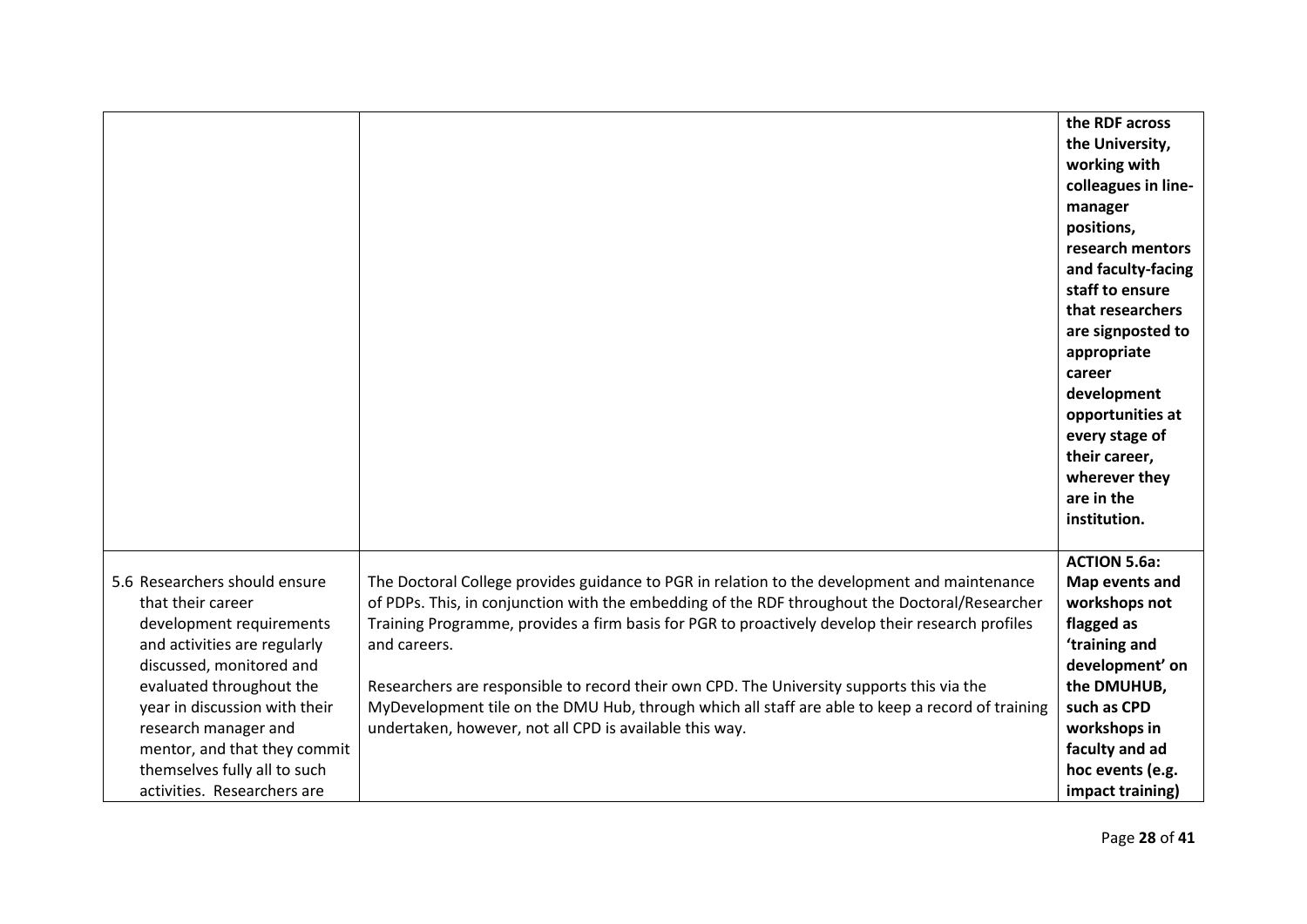| encouraged to record their     | to the RDF and    |
|--------------------------------|-------------------|
| Personal Development           | provide guidance  |
| Planning (PDP) and CPD         | to researchers on |
| activities, a log of which may | how to            |
| be presented to current and    | appropriately     |
| future employers as            | record this.      |
| appropriate                    |                   |

| PRINCIPLE 6: Diversity and equality must be promoted in all aspects of the recruitment and career management of researchers.                                                                                                                                                                                                                                                                                                                               |                                                                                                                                                                                                                                                                                                                                                                                                                                                                                                                                                                                                                                                                                                                                                                                                                                                                                                                                                                                                                                                                                                                                                                                                                                                                                                                                                                                                                                            |                |
|------------------------------------------------------------------------------------------------------------------------------------------------------------------------------------------------------------------------------------------------------------------------------------------------------------------------------------------------------------------------------------------------------------------------------------------------------------|--------------------------------------------------------------------------------------------------------------------------------------------------------------------------------------------------------------------------------------------------------------------------------------------------------------------------------------------------------------------------------------------------------------------------------------------------------------------------------------------------------------------------------------------------------------------------------------------------------------------------------------------------------------------------------------------------------------------------------------------------------------------------------------------------------------------------------------------------------------------------------------------------------------------------------------------------------------------------------------------------------------------------------------------------------------------------------------------------------------------------------------------------------------------------------------------------------------------------------------------------------------------------------------------------------------------------------------------------------------------------------------------------------------------------------------------|----------------|
|                                                                                                                                                                                                                                                                                                                                                                                                                                                            | <b>Evidence</b>                                                                                                                                                                                                                                                                                                                                                                                                                                                                                                                                                                                                                                                                                                                                                                                                                                                                                                                                                                                                                                                                                                                                                                                                                                                                                                                                                                                                                            | <b>Actions</b> |
| 6.1 The UK legislative framework<br>outlaws discrimination on the<br>basis of age, disability, sex,<br>sexual orientation, race or<br>religion. It also requires public<br>bodies to take positive steps<br>to promote equality, based on<br>evidence and priorities, and to<br>develop specific schemes and<br>action plans related to gender,<br>race and disability to address<br>specific issues of under<br>representation or lack of<br>progression. | DMUfreedom is our equality and diversity charter, built on our strong reputation for positive<br>action and with our conviction we can and should lead on fairness and inclusion in the higher<br>education sector. It is a commitment to continue cultivating an environment in which staff,<br>students and partners have freedom: freedom to be, freedom to inspire and freedom to succeed.<br>Freedom to be<br>Ourselves in a supportive environment that allows us space to explore our personal<br>identity<br>Proud of our achievements, and to have the time to learn from them<br>Confident that our decisions are based on a thoughtful consideration of our options.<br>DMU is the first UK university to be re-awarded the Race Equality Charter, following an extensive<br>and thorough application process. Our proud success on achieving a renewal is based on our<br>commitment to advance race equality throughout the university and improve the representation,<br>progression and success of Black, Asian and Minority Ethnic (BAME) staff and students.<br>DMU also has a pending submission for renewal of our Athena Swan award.<br>DMU is currently in the top 10%, in the Stonewall Workplace Equality index.<br>DMU is also part of the "Disability Confident" scheme.<br>Governance of DMU's equalities duties, strategies and priorities is provided by the university's<br>Equality and Diversity committee. |                |
|                                                                                                                                                                                                                                                                                                                                                                                                                                                            | The Developing Diversity Programme has been developed in response to the under                                                                                                                                                                                                                                                                                                                                                                                                                                                                                                                                                                                                                                                                                                                                                                                                                                                                                                                                                                                                                                                                                                                                                                                                                                                                                                                                                             |                |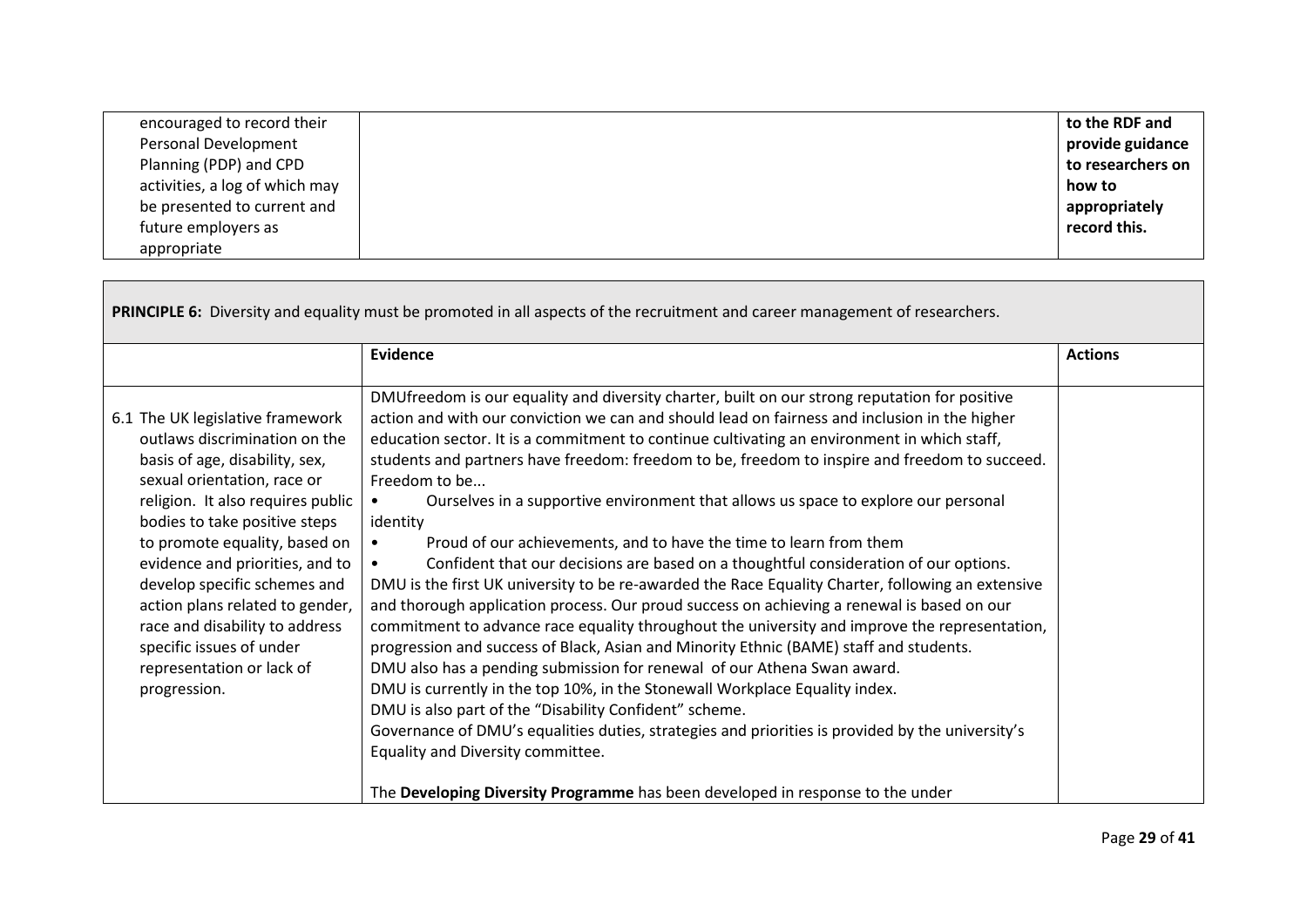|                                                                                                                                                                                                                                                                                                                                                        | representation of women, BAME staff and staff with a disability in senior management and<br>leadership positions at DMU. The content of the programme has been designed based on<br>research and expertise in the field and consultation with staff with one or more of the protected<br>characteristics.<br>The programme spans a 12 month period, including 7 modules, action learning sets, mentoring<br>and coaching. |  |
|--------------------------------------------------------------------------------------------------------------------------------------------------------------------------------------------------------------------------------------------------------------------------------------------------------------------------------------------------------|---------------------------------------------------------------------------------------------------------------------------------------------------------------------------------------------------------------------------------------------------------------------------------------------------------------------------------------------------------------------------------------------------------------------------|--|
|                                                                                                                                                                                                                                                                                                                                                        | The programme will consist of two cohorts:<br>1. Aspiring to manage aimed at those who are looking to step into a management position<br>or are early in their management career<br>2. Me as a manager aimed at those who are established as a manager but are looking to<br>progress into a more senior position                                                                                                         |  |
| 6.2 As is the case for society as a<br>whole, UK research will<br>benefit from increasing<br>equality and diversity in the<br>recruitment and retention of<br>researchers. The Concordat<br>encourages the recruitment<br>and retention of researchers<br>form the widest pool of<br>available talent, including<br>those from diverse<br>backgrounds. | See principle 1                                                                                                                                                                                                                                                                                                                                                                                                           |  |
| 6.3 It should be emphasised that<br>the demanding nature<br>of research careers has a<br>disproportionate effect on<br>certain groups. We strongly<br>recommend that all members<br>of the UK research community                                                                                                                                       | See 6.1                                                                                                                                                                                                                                                                                                                                                                                                                   |  |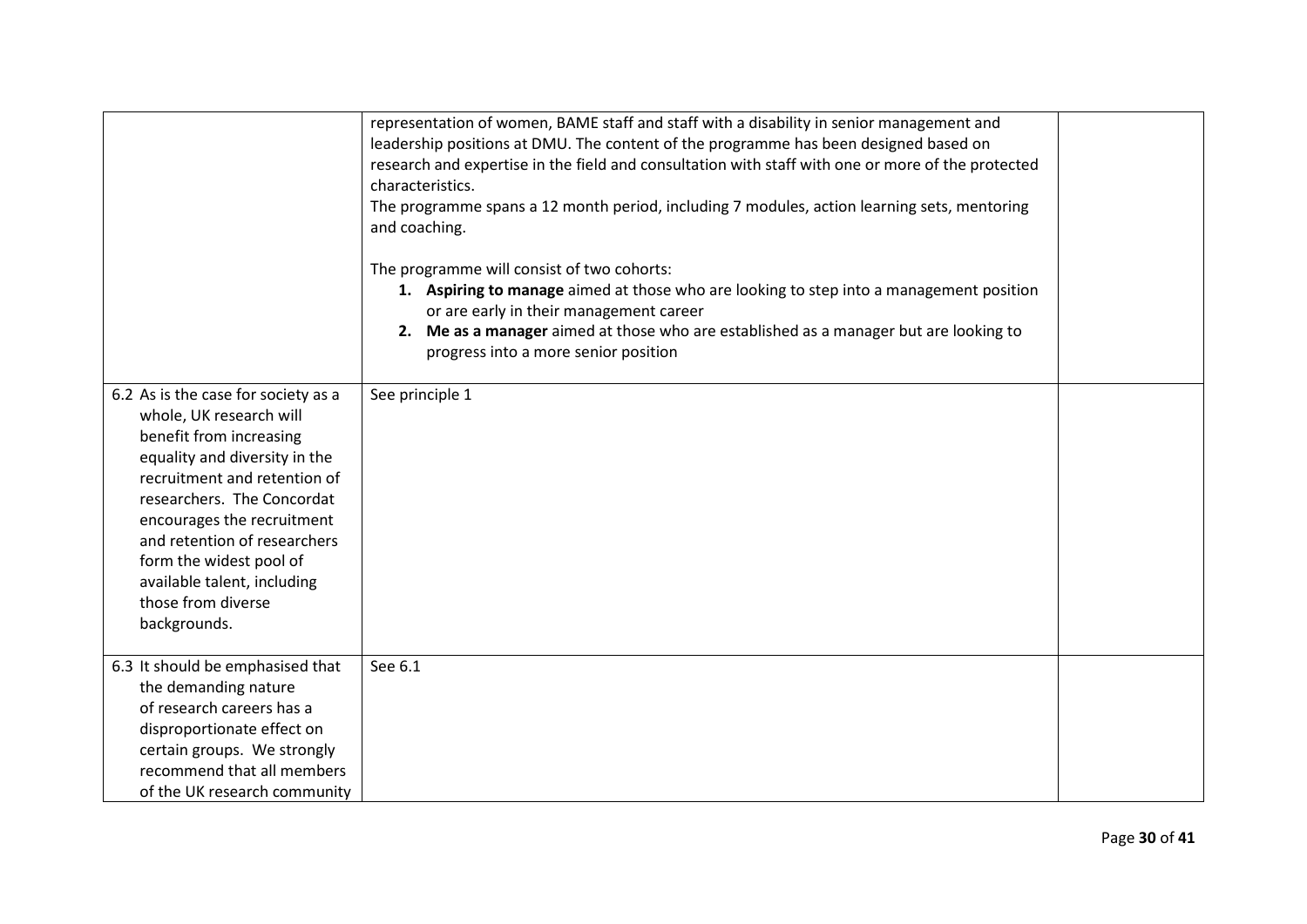| actively address the<br>disincentives and indirect<br>obstacles to retention and<br>progression in research<br>careers which may<br>disproportionately impact on<br>some groups more than<br>others.                                                                                                                                                                                                                                                                                                                                                                                                                                                                                  |                                                                                                                                                                                                                                                                                                                                                                                                                                                                                                                                                                                                                                                                                             |  |
|---------------------------------------------------------------------------------------------------------------------------------------------------------------------------------------------------------------------------------------------------------------------------------------------------------------------------------------------------------------------------------------------------------------------------------------------------------------------------------------------------------------------------------------------------------------------------------------------------------------------------------------------------------------------------------------|---------------------------------------------------------------------------------------------------------------------------------------------------------------------------------------------------------------------------------------------------------------------------------------------------------------------------------------------------------------------------------------------------------------------------------------------------------------------------------------------------------------------------------------------------------------------------------------------------------------------------------------------------------------------------------------------|--|
| 6.4 Employers should ensure that<br>the working condition<br>for researchers provide the<br>flexibility necessary for<br>successful research<br>performance in line with legal<br>requirements. Employers<br>should recognise that for<br>parents and others who have<br>taken career breaks, including<br>parental leave have worked<br>part-time, or have taken<br>atypical routes into research,<br>the "early career" period may<br>be prolonged, and this may be<br>a time where the risk of<br>attrition from the research<br>path is most acute. Working<br>conditions should allow both<br>female and male researchers<br>to combine family and work,<br>children and career. | The university is committed to providing equality of opportunity in employment and to<br>developing work practices and policies that support work-life balance. We have a Flexible<br>Working Policy which gives eligible employees an opportunity to request a change to their<br>working pattern in accordance with the statutory right to request flexible working (a 'statutory<br>request').<br>The policy applies to all employees and incorporates a number of possible changes to working<br>arrangements, such as:<br>reduction or variation of working hours;<br>reduction or variation of the days worked; and/or<br>working from a different location (for example, from home). |  |
| 6.5 It is important for employers                                                                                                                                                                                                                                                                                                                                                                                                                                                                                                                                                                                                                                                     | The university's flexible working policy covers this area. It specifically states:                                                                                                                                                                                                                                                                                                                                                                                                                                                                                                                                                                                                          |  |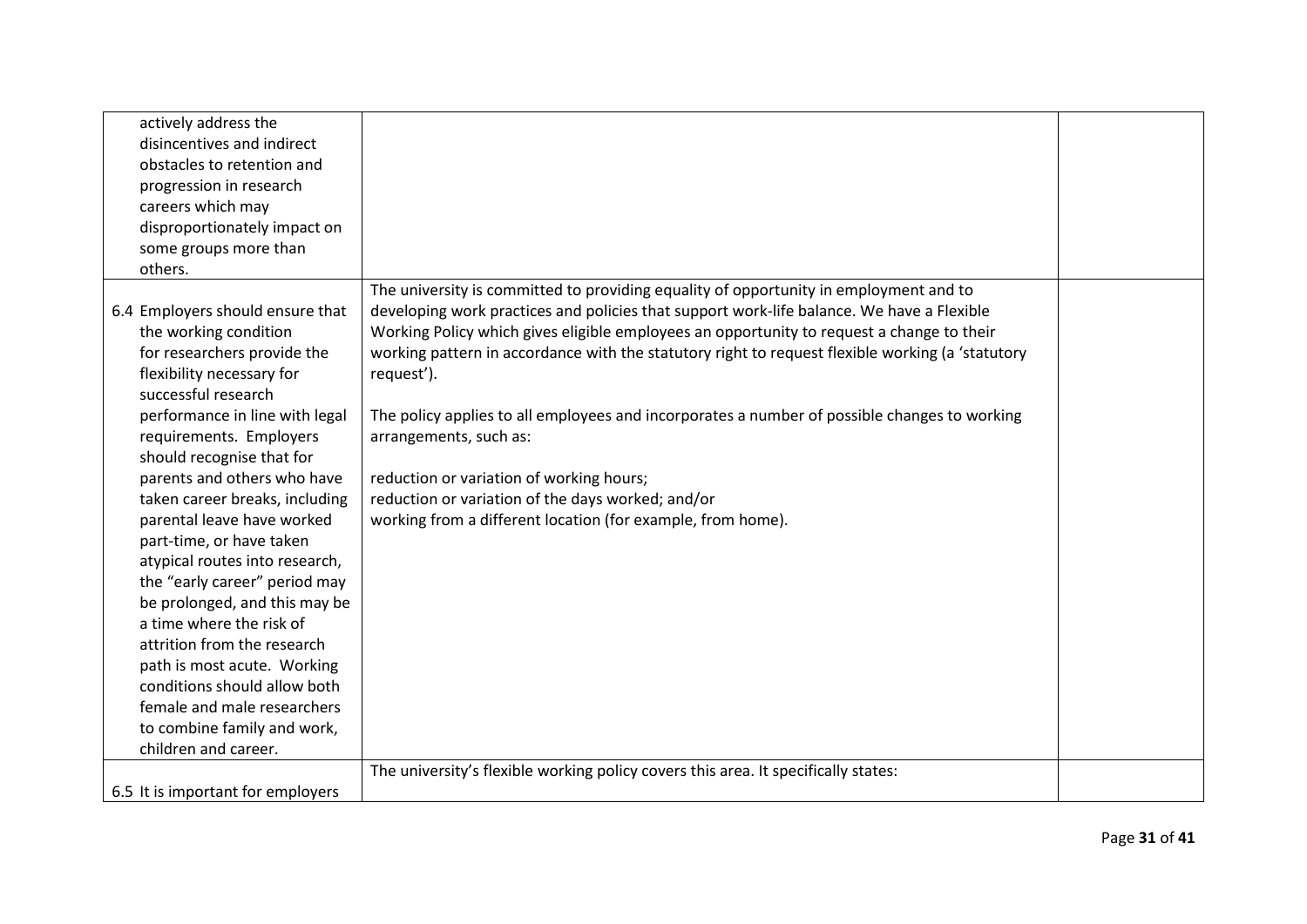| to respond flexibly to           | Managers should consider the request carefully looking at the benefits of the requested changes      |  |
|----------------------------------|------------------------------------------------------------------------------------------------------|--|
| requests for changed work        | for the employee and the business and weighing these against any adverse impact of the               |  |
| patterns and to resist instant   | changes. Ensure you take into account the guidance on Handling requests to work flexibly in a fair   |  |
| refusals on the assumption       | way and, in particular, avoiding unlawful discrimination. HR advisers can advise and assist          |  |
| that, because research has       | managers in dealing with requests appropriately.                                                     |  |
| always been carried out in a     |                                                                                                      |  |
| particular way, it cannot be     |                                                                                                      |  |
| done differently.                |                                                                                                      |  |
|                                  | N/A                                                                                                  |  |
| 6.6 Funders should continue to   |                                                                                                      |  |
| ensure that their funding        |                                                                                                      |  |
| mechanisms and policies are      |                                                                                                      |  |
| adapted to changing diversity    |                                                                                                      |  |
| and equality legislation and     |                                                                                                      |  |
| guidance, for example in their   |                                                                                                      |  |
| provision of additional funding  |                                                                                                      |  |
| and duration of grant to cover   |                                                                                                      |  |
| paternity and adoptive leave     |                                                                                                      |  |
| as well as maternity leave.      |                                                                                                      |  |
|                                  |                                                                                                      |  |
| 6.7 Employers should aim for a   | The university produces an annual equalities report which is considered by the University's          |  |
| representative balance of        | Equality and Diversity Committee, Board of Governors and Executive Board. The report contains        |  |
| gender, disability, ethnicity    | extensive data on workforce make up, recruitment, staff turnover etc. Actions are agreed as a        |  |
| and age at all levels of staff,  | result of the report in order for the university to continue progressing with our conviction that we |  |
| including at supervisory and     | can and should lead on fairness and inclusion in the higher education sector.                        |  |
| managerial level. This should    |                                                                                                      |  |
| be achieved on the basis of a    |                                                                                                      |  |
| transparent equal opportunity    |                                                                                                      |  |
| policy at recruitment and at all |                                                                                                      |  |
| subsequent career stages.        |                                                                                                      |  |
| Diversity should be reflected    |                                                                                                      |  |
| on selection and evaluation      |                                                                                                      |  |
| committees. What is              |                                                                                                      |  |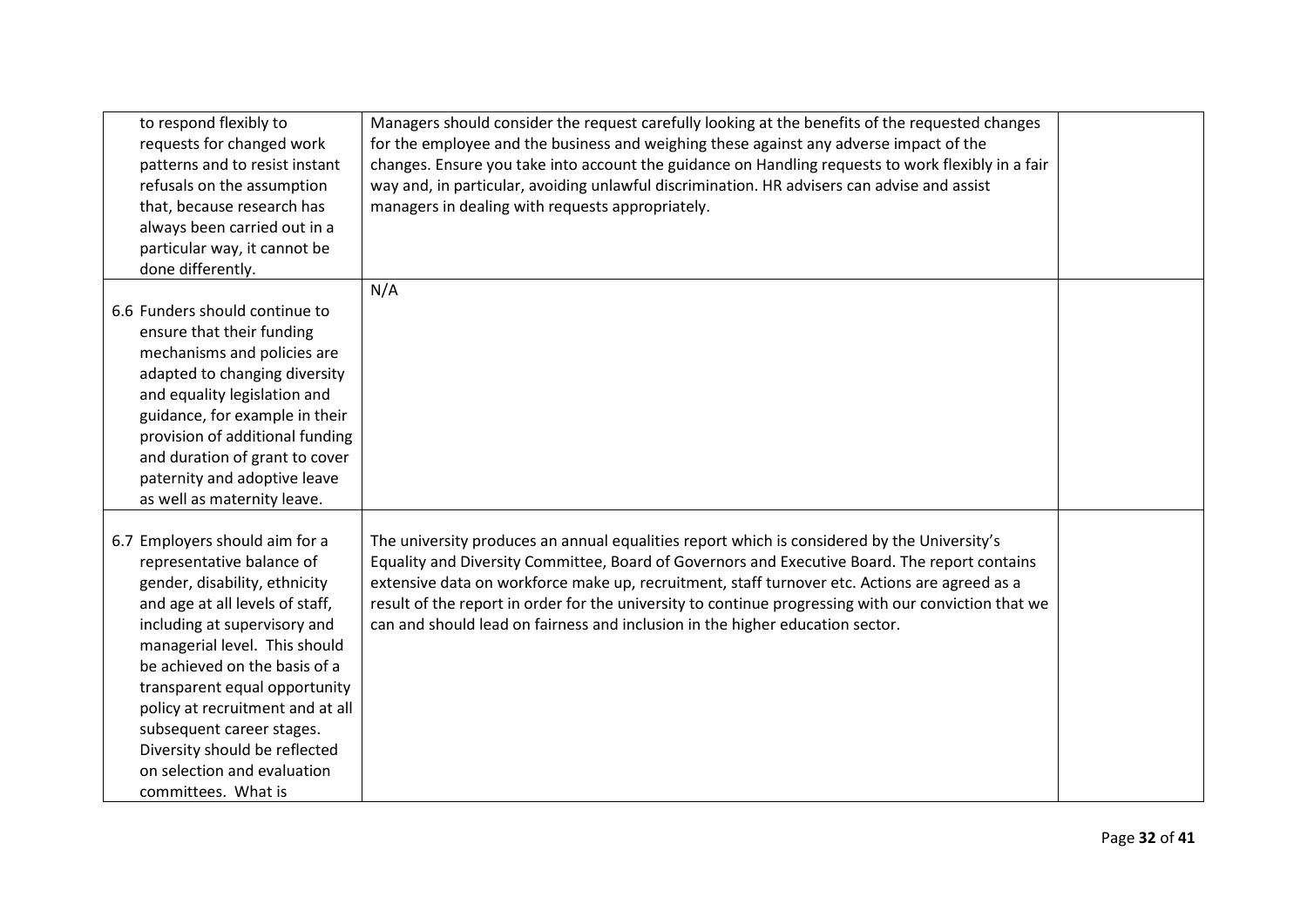| 'representative' will vary          |                                                                                                     |  |
|-------------------------------------|-----------------------------------------------------------------------------------------------------|--|
| according to the nature of the      |                                                                                                     |  |
| institution and the academic        |                                                                                                     |  |
| research subject, but               |                                                                                                     |  |
| institutions should aim to          |                                                                                                     |  |
| ensure that the percentage of       |                                                                                                     |  |
| applicants, and ultimately          |                                                                                                     |  |
| appointments, from a                |                                                                                                     |  |
| particular group to any given       |                                                                                                     |  |
| level should reflect the            |                                                                                                     |  |
| percentage in the available         |                                                                                                     |  |
| pool at the level immediately       |                                                                                                     |  |
| below.                              |                                                                                                     |  |
| 6.8 Account should also be taken    | 6.1 and 6.4                                                                                         |  |
| of the personal                     |                                                                                                     |  |
| circumstances of groups of          |                                                                                                     |  |
| researchers. Examples would         |                                                                                                     |  |
| include researchers who have        |                                                                                                     |  |
| responsibility for young            |                                                                                                     |  |
| children or adult dependants,       |                                                                                                     |  |
| researchers for whom English        |                                                                                                     |  |
| is not a first language, older or   |                                                                                                     |  |
| younger researchers, or             |                                                                                                     |  |
| researchers with disabilities       |                                                                                                     |  |
| and long-term health issues.        |                                                                                                     |  |
| <b>Employers and funders should</b> |                                                                                                     |  |
| change policies or practices        |                                                                                                     |  |
| that directly or indirectly         |                                                                                                     |  |
| disadvantage such groups.           |                                                                                                     |  |
|                                     | DMU has a code of conduct that specifically states the university will not tolerate bullying or     |  |
| 6.9 All managers of research        | harassment of any kind or for any reason (this includes unlawful discrimination and victimisation). |  |
| should ensure that                  | In particular, those working or dealing with the university should not be treated unfavourably or   |  |
| measures exist at every             | be subjected to bullying or harassment because of race, colour, ethnic or national origin, sex or   |  |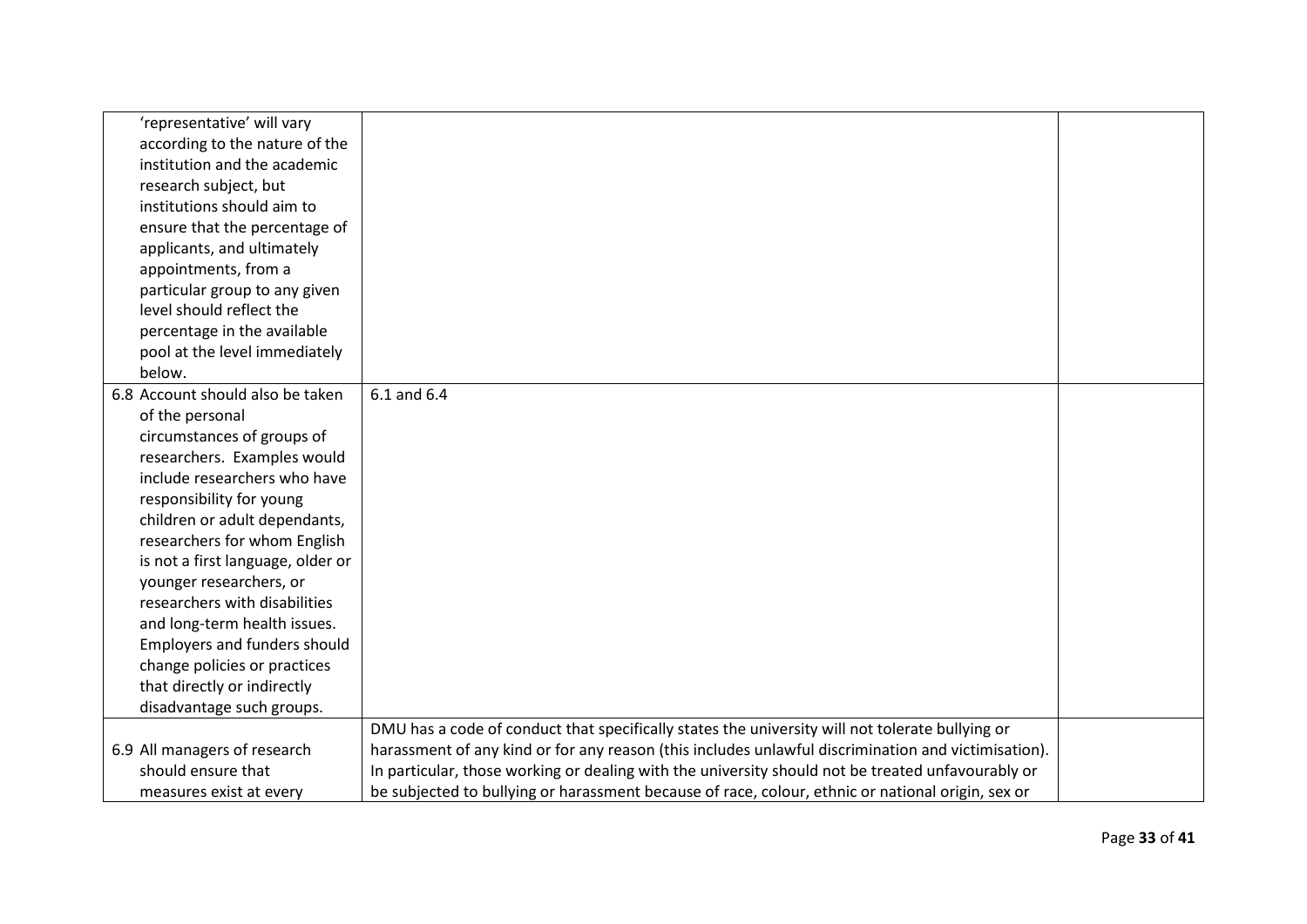| institution through which       | sexual orientation (for example gay, lesbian, bisexual or heterosexual), marital or civil partnership  |  |
|---------------------------------|--------------------------------------------------------------------------------------------------------|--|
| discrimination, bullying or     | status, religion or belief (or no religion or belief), gender identity or status (transgender), age,   |  |
| harassment can be reported      | trade union membership, disability, offending background or any other protected characteristic.        |  |
| and addressed without           |                                                                                                        |  |
| adversely affecting the careers | All complaints of bullying and harassment will be investigated and, if substantiated, appropriate      |  |
| of innocent parties.            | disciplinary action will be taken. The university will also not tolerate the victimisation of a person |  |
|                                 | who makes a complaint of bullying or harassment in good faith or supports a person to make             |  |
|                                 | such a complaint.                                                                                      |  |
|                                 | In addition to this, DMU has a Dignity at Work Policy which states: De Montfort University is          |  |
|                                 | committed to providing a working and learning environment that enriches lives, supports                |  |
|                                 | individuals to reach their full potential, and where everyone is treated with dignity and respect.     |  |
|                                 | As an educator and shaper of society, the university aims to role model positive behaviours both       |  |
|                                 | within the university and to the wider community.                                                      |  |
|                                 | The university will not tolerate bullying or harassment of any kind or for any reason (this includes   |  |
|                                 | unlawful discrimination and victimisation). In particular, those working or dealing with the           |  |
|                                 | university should not be treated unfavourably or be subjected to bullying or harassment because        |  |
|                                 | of race, colour, ethnic or national origin, sex or sexual orientation (for example gay, lesbian,       |  |
|                                 | bisexual or heterosexual), marital or civil partnership status, religion or belief (or no religion or  |  |
|                                 | belief), gender identity or status (transgender), age, trade union membership, disability,             |  |
|                                 | offending background or any other protected characteristic.                                            |  |
|                                 | All complaints of bullying and harassment will be investigated and, if substantiated, appropriate      |  |
|                                 | disciplinary action will be taken. The university will also not tolerate the victimisation of a person |  |
|                                 | who makes a complaint of bullying or harassment in good faith or supports a person to make             |  |
|                                 | such a complaint.                                                                                      |  |
|                                 | The University is committed to a thriving, diverse and supported working environment and this is       |  |
|                                 | reflected in our research profile, including the Mary Seacole Research Centre Promoting Equality       |  |
|                                 | and Diversity in Health and Social Care, Mental Health, Disability and Sexual Health Research and      |  |
|                                 | the Centre for LGBTQ Research that conducts internationally recognised and pioneering research         |  |
|                                 | in LGBT issues.                                                                                        |  |
|                                 |                                                                                                        |  |
|                                 |                                                                                                        |  |
|                                 | The University is currently working towards the re-submission of the Athena Swan Bronze Award.         |  |
| 6.10 Employers should also      | See 6.1 for other initiatives the University supports to promote diversity.                            |  |
|                                 |                                                                                                        |  |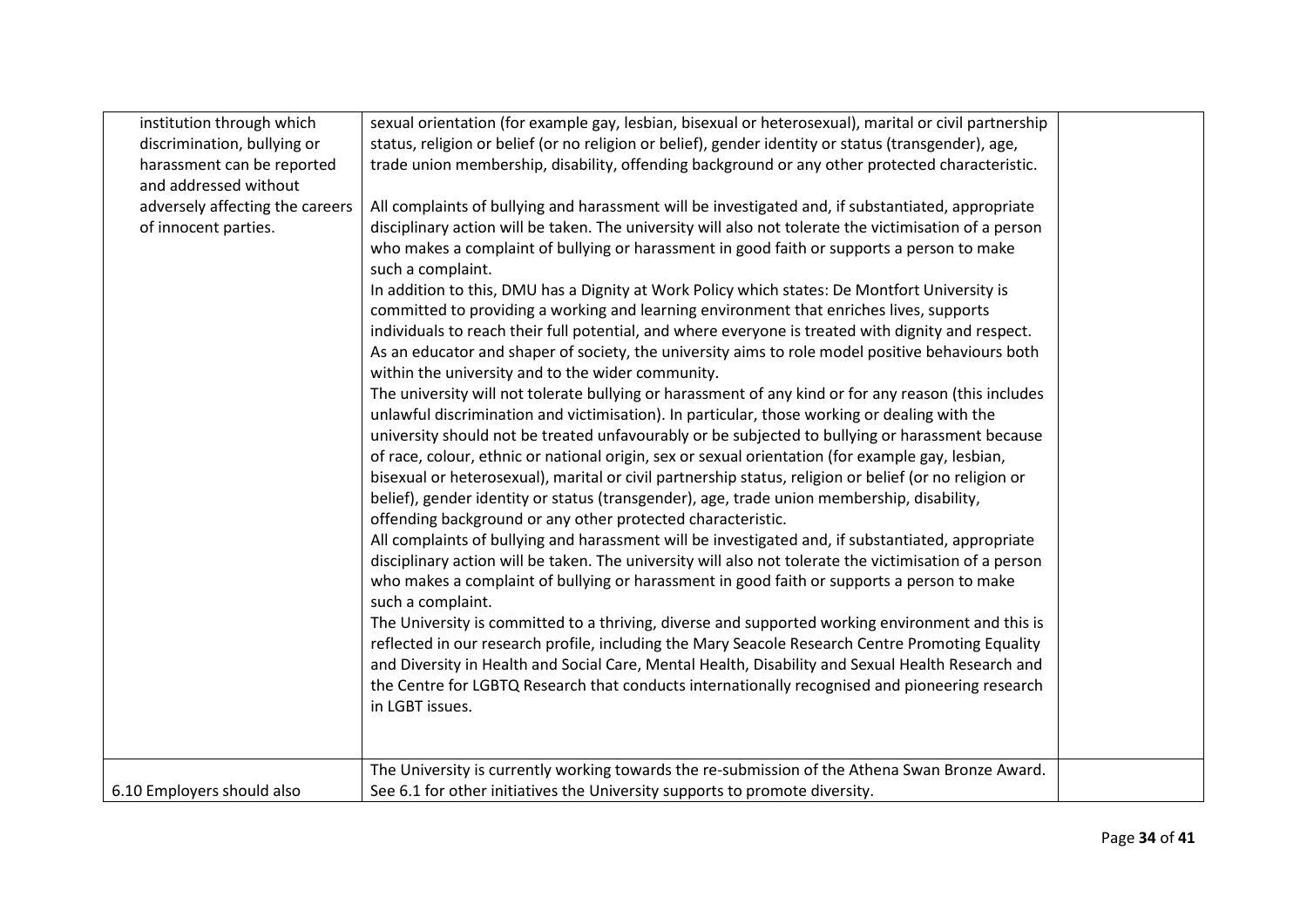| consider participation in     | The University Research Strategy states ' Motivated, high-achieving staff members are essential |  |
|-------------------------------|-------------------------------------------------------------------------------------------------|--|
| schemes such as the Athena    | to research excellence. DMU's aspiration to be a more research intensive university will entail |  |
| SWAN Charter, the Juno        | having a more diverse and more highly-qualifies research community and maintaining our ethos    |  |
| Project and other initiatives | of social and ethical values'.                                                                  |  |
| aimed at promoting diversity  |                                                                                                 |  |
| in research careers.          |                                                                                                 |  |

| PRINCIPLE 7: The sector and all stakeholders will undertake regular and collective review of their progress in strengthening the attractiveness and<br>sustainability of research careers in the UK.                                                                                                                                                 |                                                                                                                                                                                                                                                                                                                                                                                                                                                                                                                                                                                                                                                                                                                                                                                                                                                                     |                                                                                                    |
|------------------------------------------------------------------------------------------------------------------------------------------------------------------------------------------------------------------------------------------------------------------------------------------------------------------------------------------------------|---------------------------------------------------------------------------------------------------------------------------------------------------------------------------------------------------------------------------------------------------------------------------------------------------------------------------------------------------------------------------------------------------------------------------------------------------------------------------------------------------------------------------------------------------------------------------------------------------------------------------------------------------------------------------------------------------------------------------------------------------------------------------------------------------------------------------------------------------------------------|----------------------------------------------------------------------------------------------------|
|                                                                                                                                                                                                                                                                                                                                                      | <b>Evidence</b>                                                                                                                                                                                                                                                                                                                                                                                                                                                                                                                                                                                                                                                                                                                                                                                                                                                     | <b>Actions</b>                                                                                     |
| 7.1 The implementation of the<br>Concordat's principles will<br>lead to greater integration of<br>researchers into mainstream<br>management and career<br>development structures of<br>their employing<br>organisations. The aim of<br>this section is to promote<br>implementation through a<br>collective commitment to<br>reviewing its progress. | Governance of the HRER Award is under the aegis of the Concordats Operations Group,<br>responsible for the University's compliance with the Concordat to Support the Career<br>Development of Research Staff (via the regular monitoring and reporting against the actions<br>identified in this plan), the UUK Concordat for Research Integrity and the Concordat on Open<br>Research Data. Monitoring compliance and being able to identify trends in behaviours and issues<br>via one committee will enable the University to develop an agile approach to training and<br>development to meet identified needs.<br>The Researcher Development Forum also feeds in to the Concordats Operations Group and will<br>provide a mechanism for researchers to share ideas, good practice, needs and ownership of the<br>researcher training offer at the institution. |                                                                                                    |
| 7.2 The signatories agree:<br>a. to constitute a steering<br>group under the<br>independent chair to oversee<br>the implementation and                                                                                                                                                                                                               | See 7.1<br>The University will continue to run CROS and PIRLS in accordance with the outcomes of the current<br>external review by the Concordat Strategy Group.                                                                                                                                                                                                                                                                                                                                                                                                                                                                                                                                                                                                                                                                                                    | <b>ACTION 7.2a: The</b><br>Research<br><b>Governance Team</b><br>will implement<br>and report CROS |
| review of the Concordat with<br>appropriate representation                                                                                                                                                                                                                                                                                           |                                                                                                                                                                                                                                                                                                                                                                                                                                                                                                                                                                                                                                                                                                                                                                                                                                                                     | and PIRLS in<br>accordance with                                                                    |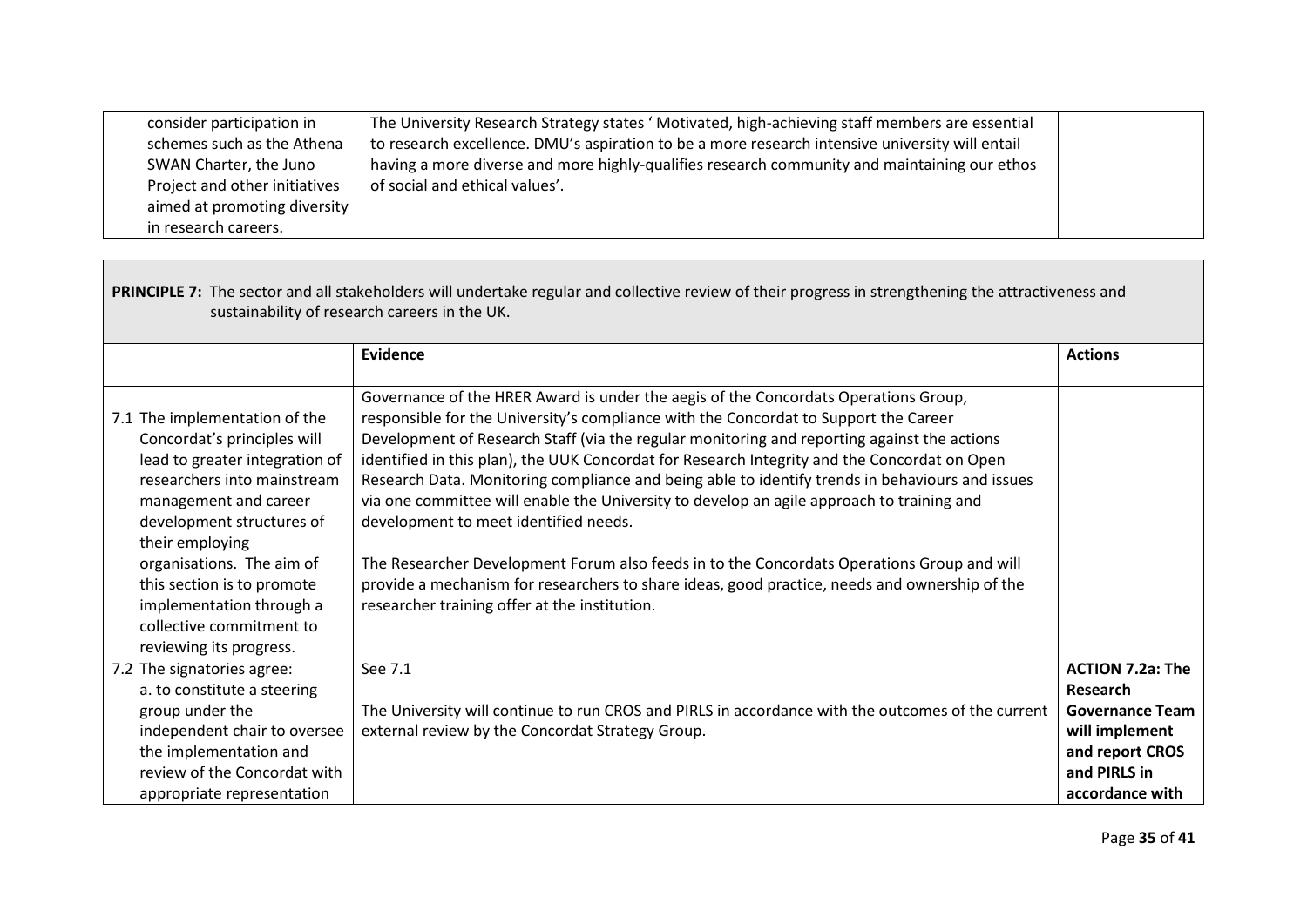| of the funders and sector      | published               |
|--------------------------------|-------------------------|
| bodies including the           | guidance                |
| Professional Institutions.     |                         |
| This group will inform the UK  | <b>ACTION 7.2b: The</b> |
| Research Bass Funders'         | <b>Concordats</b>       |
| Forum of progress.             | <b>Operations Group</b> |
| b. to procure an independent   | will monitor            |
| benchmarking study to          | progress against        |
| assess the state of the sector | this action plan        |
| at the launch of this          | bi-annually.            |
| Concordat.                     |                         |
| c. to contribute an            |                         |
| appropriate share of the       |                         |
| costs of supporting            |                         |
| implementation and review,     |                         |
| including the benchmarking     |                         |
| report.                        |                         |
| d. to draw up an               |                         |
| implementation plan for the    |                         |
| Concordat, to ensure a         |                         |
| coherent and sustained         |                         |
| approach by organisations      |                         |
| operating in the sector and    |                         |
| the appropriate use of survey  |                         |
| and monitoring tools such as   |                         |
| the Careers in Research        |                         |
| Online Survey (CROS).          |                         |
| e. to undertake and publish a  |                         |
| major review of the            |                         |
| implementation of the          |                         |
| Concordat after three years    |                         |
| reporting to the signatories   |                         |
| and taking account of          |                         |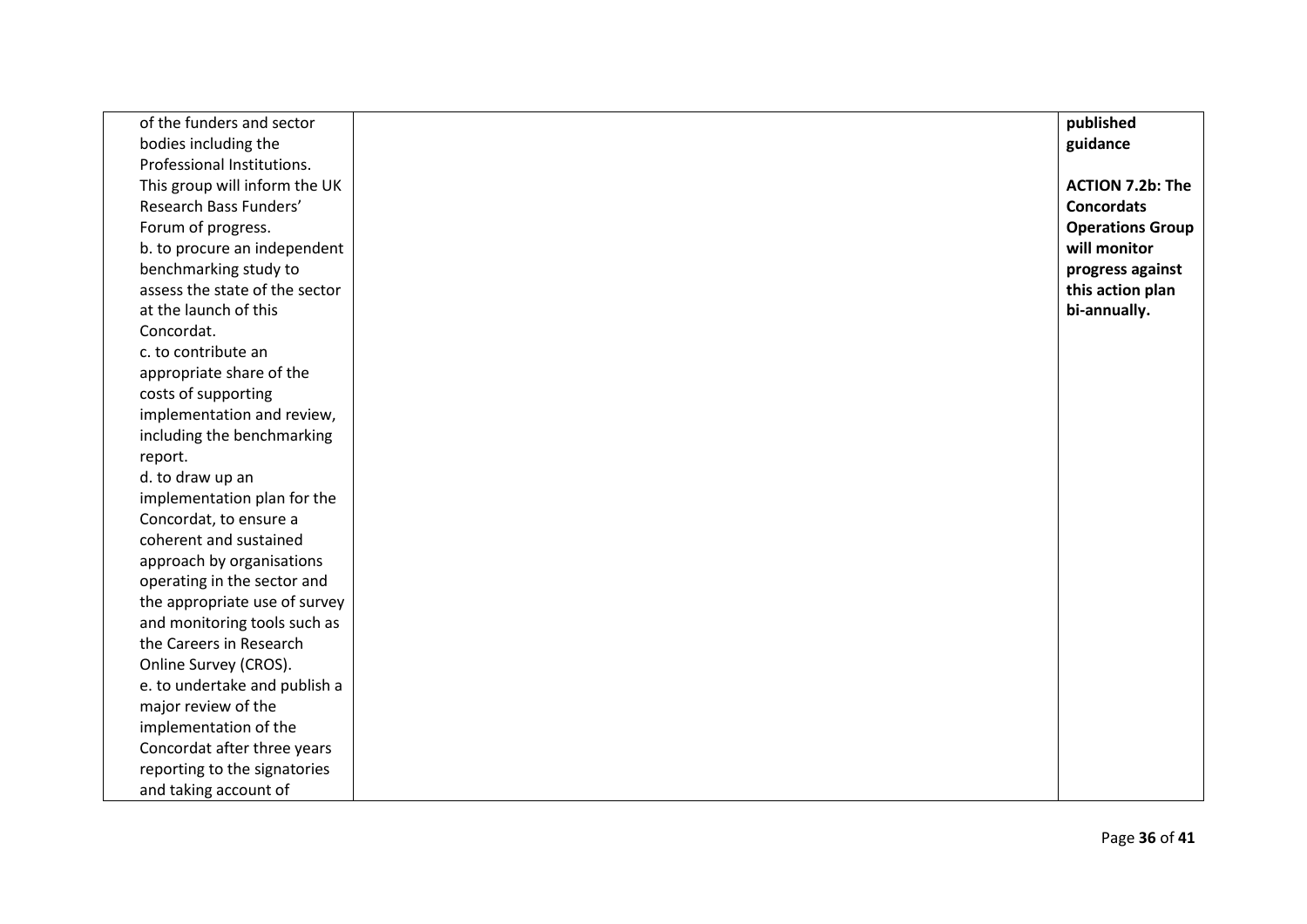| progress against the<br>benchmark report and the<br>views of researchers and<br>employers (both outside and<br>within the HE sector).                                                                                                                                                                                                                                                                                                                                                                                |                                                                                                                                                                                                                                                                                                                                                                                  |                                                                                                                                                                                                                                                                                                                      |
|----------------------------------------------------------------------------------------------------------------------------------------------------------------------------------------------------------------------------------------------------------------------------------------------------------------------------------------------------------------------------------------------------------------------------------------------------------------------------------------------------------------------|----------------------------------------------------------------------------------------------------------------------------------------------------------------------------------------------------------------------------------------------------------------------------------------------------------------------------------------------------------------------------------|----------------------------------------------------------------------------------------------------------------------------------------------------------------------------------------------------------------------------------------------------------------------------------------------------------------------|
| 7.3 The signatory funders will<br>ensure that their terms and<br>conditions of, for example,<br>project grants include the<br>expectation that the<br>Research Organisations that<br>they fund will adopt the<br>principles of the revised<br>Concordat.                                                                                                                                                                                                                                                             | N/A                                                                                                                                                                                                                                                                                                                                                                              |                                                                                                                                                                                                                                                                                                                      |
| 7.4 The signatories recognise the<br>value of innovation in<br>practices and of sharing<br>practice between institutions<br>and aim to promote these<br>throughout the<br>implementation and review<br>process.<br>The funding signatories will<br>consider aligning their<br>support for transferable and<br>career development skills. It<br>is expected that Vitae, the<br>national programme<br>dedicated to realising the<br>potential of researchers,<br>funded by the Research<br>Councils, will play a major | University staff from across the institution, including faculties, Doctoral College, Research Services<br>and Library & Learning Services are fully engaged with Vitae and regularly attend Vitae events and<br>conferences.<br>However, CROS 2017, demonstrated that there is a lack of knowledge amongst researchers about<br>Vitae and the resources/opportunities available. | See Actions 3.2b,<br>3.6b, 3.9a, 3.9b<br><b>ACTION 7.4:</b><br><b>Develop</b><br>information to<br>support all<br>stakeholders with<br>the promotion of<br>the use of Vitae<br>resources to<br>researchers more<br>widely via<br>researcher<br>induction,<br>researcher<br>training and<br>research<br>mentoring. To |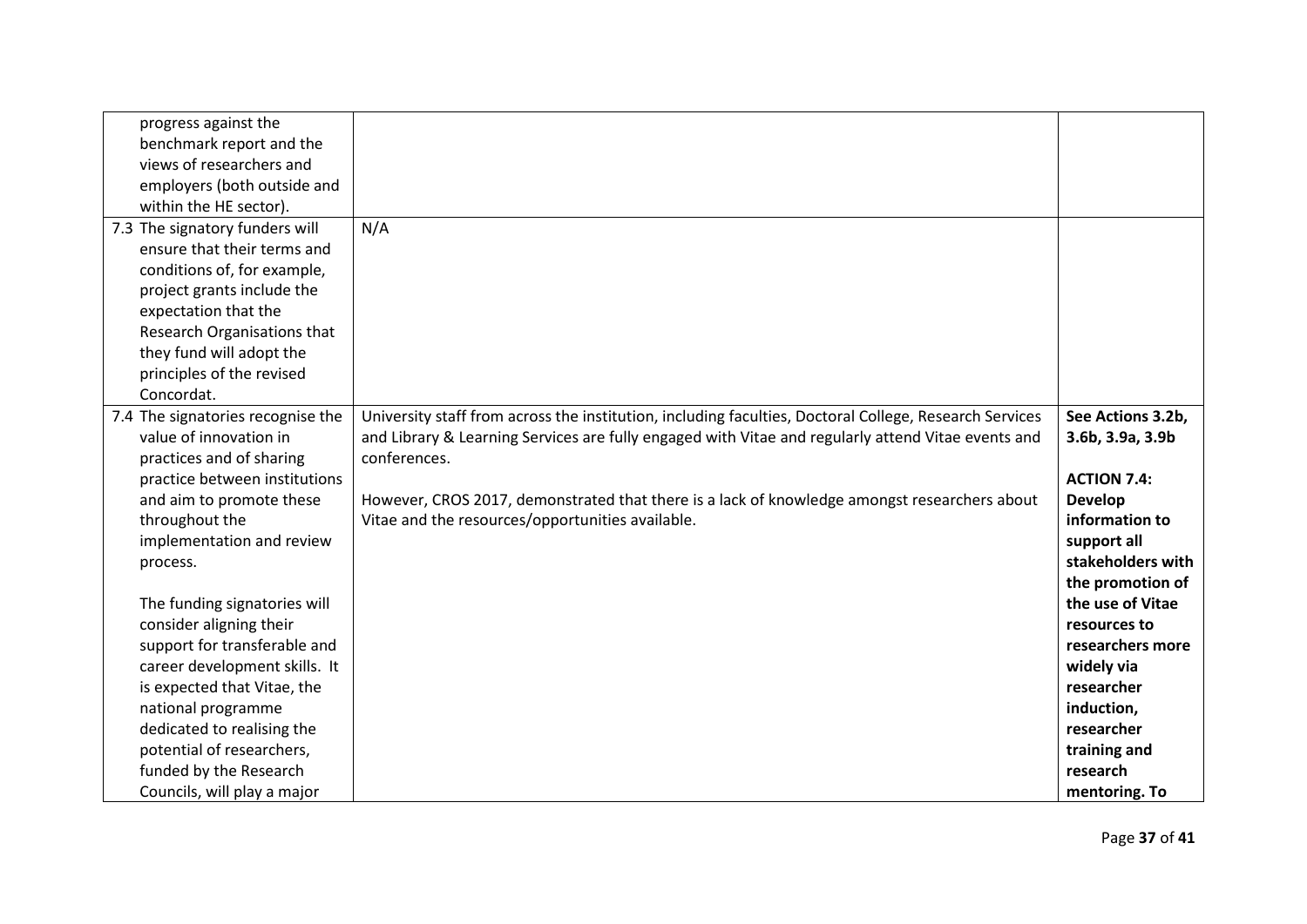| role in innovating, sharing<br>practice and enhancing the<br>capability of the sector to<br>implement aspects of the<br>Concordat, as well as<br>establishing strategic<br>partnership between<br>funders. |                                 | ensure this is on<br>the Researcher<br><b>Development</b><br>Forum agenda. |
|------------------------------------------------------------------------------------------------------------------------------------------------------------------------------------------------------------|---------------------------------|----------------------------------------------------------------------------|
| 7.5 Under public sector equality                                                                                                                                                                           | See section 6.3 and Action 7.2a |                                                                            |
| schemes, employers are                                                                                                                                                                                     |                                 |                                                                            |
| required to monitor equality                                                                                                                                                                               |                                 |                                                                            |
| and diversity indicators for                                                                                                                                                                               |                                 |                                                                            |
| their researchers. This                                                                                                                                                                                    |                                 |                                                                            |
| section focuses on the co-                                                                                                                                                                                 |                                 |                                                                            |
| ordination and enhancement                                                                                                                                                                                 |                                 |                                                                            |
| of existing information                                                                                                                                                                                    |                                 |                                                                            |
| collection and not on the                                                                                                                                                                                  |                                 |                                                                            |
| creation of additional data.                                                                                                                                                                               |                                 |                                                                            |
| There is a strong                                                                                                                                                                                          |                                 |                                                                            |
| presumption that in                                                                                                                                                                                        |                                 |                                                                            |
| implementing the Concordat,                                                                                                                                                                                |                                 |                                                                            |
| significant emphasis will be                                                                                                                                                                               |                                 |                                                                            |
| placed on the use of existing                                                                                                                                                                              |                                 |                                                                            |
| date and information                                                                                                                                                                                       |                                 |                                                                            |
| sources <sup>3</sup> and on the sharing                                                                                                                                                                    |                                 |                                                                            |
| of good practice between                                                                                                                                                                                   |                                 |                                                                            |
| institutions and to provide                                                                                                                                                                                |                                 |                                                                            |
| evidence of its impact.                                                                                                                                                                                    |                                 |                                                                            |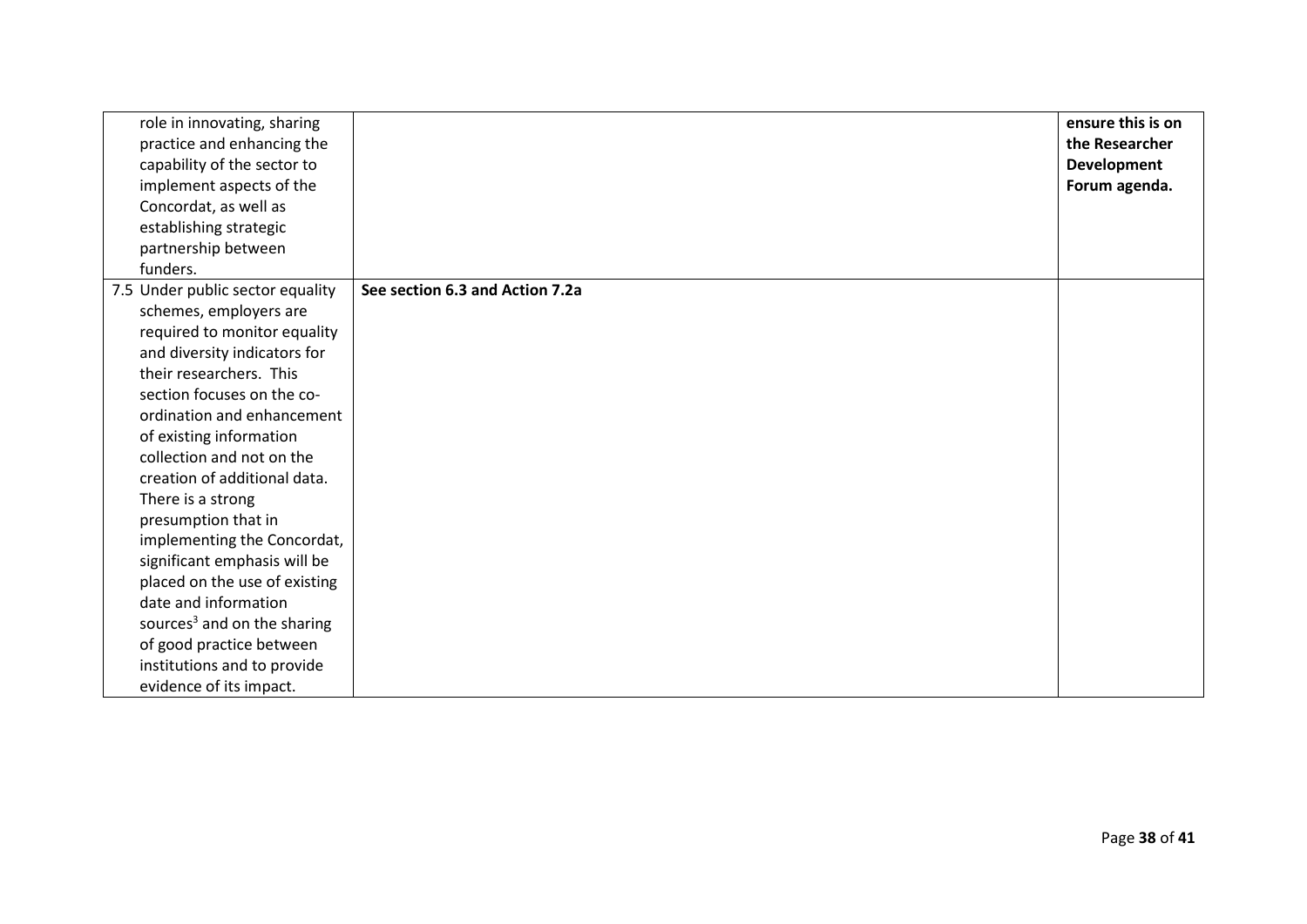| <b>TABLE 2</b> |  |
|----------------|--|

| Action           | Action                                                                                                                                                                                                                                 | Action        | <b>Success Measure</b>                                                        | Time          |
|------------------|----------------------------------------------------------------------------------------------------------------------------------------------------------------------------------------------------------------------------------------|---------------|-------------------------------------------------------------------------------|---------------|
| number           |                                                                                                                                                                                                                                        | owner         |                                                                               | scale         |
| 1.5a             | Roll-out of the on-line training module for panel members.                                                                                                                                                                             | COG HR<br>Rep | Training available<br>online                                                  | Sep<br>2019   |
| 1.5 <sub>b</sub> | Report any changes to the HR Recruitment Policy and any other policies that may affect the<br>information provided under Principal 1 via a standing item on the Concordats Operations Group<br>Agenda.                                 | COG HR<br>Rep | Policy changes<br>logged in action plan                                       | Nov<br>2019   |
| 2.6              | Increase the number of academics applying for promotion or pay progression on the basis of<br>research activity. Annually review, and report on, the promotion figures via standing item in the<br>Concordats Operations Group Agenda. | COG HR<br>Rep | Increase number of<br>applications by 5%                                      | Nov<br>2019   |
| 3.2a             | Extend career support provision to ECRs and report via COG.                                                                                                                                                                            | HP&DC         | Provision available<br>to ECRs                                                | Sep<br>2020   |
| 3.2 <sub>b</sub> | Map existing training (including online provision and L&LS workshops) on to RDF and signpost<br>clearly to researchers                                                                                                                 | RGT/HP<br>&DC | Provision mapped<br>and included in<br>researcher hub                         | Sep<br>2019   |
| 3.3              | Include POD general skills training in the RDF mapping exercise (3.2b)                                                                                                                                                                 | RGT/HP<br>&DC | Provision mapped                                                              | Sep<br>2019   |
| 3.4              | Monitor plans to develop 'Mentoring College' in BAL and report as appropriate.                                                                                                                                                         | COG           | Outcomes reported<br>at COG                                                   | Nov<br>2019   |
| 3.6a             | Develop mid-term improvements to researcher induction pack working with faculties to dovetail<br>research and local inductions.                                                                                                        | <b>RGT</b>    | New process in place<br>for induction.                                        | March<br>2019 |
| 3.6 <sub>b</sub> | Full review of researcher induction to develop a comprehensive, integrated researcher induction<br>programme across the institution.                                                                                                   | <b>RGT</b>    | Integrated<br>researcher induction<br>programme action<br>plan agreed         | Sep<br>2019   |
| 3.7              | Formal training for managing research projects for PIs is currently under review (See DMU<br>Research Strategy). Ensure this is on the agenda for the Researcher Development Forum to inform<br>development of any new training.       | RGT/HP<br>&DC | New PI training<br>developed with<br>researcher input.                        | Sep<br>2019   |
| 3.8              | Increase engagement with, and knowledge of, researcher training and support provided. Monitor<br>via researcher surveys (CROS/PIRLS) and other methods such as DMU Staff Survey.                                                       | <b>RGT</b>    | Reported 20%<br>increase of positive<br>responses in<br>relevant questions in | Nov<br>2018   |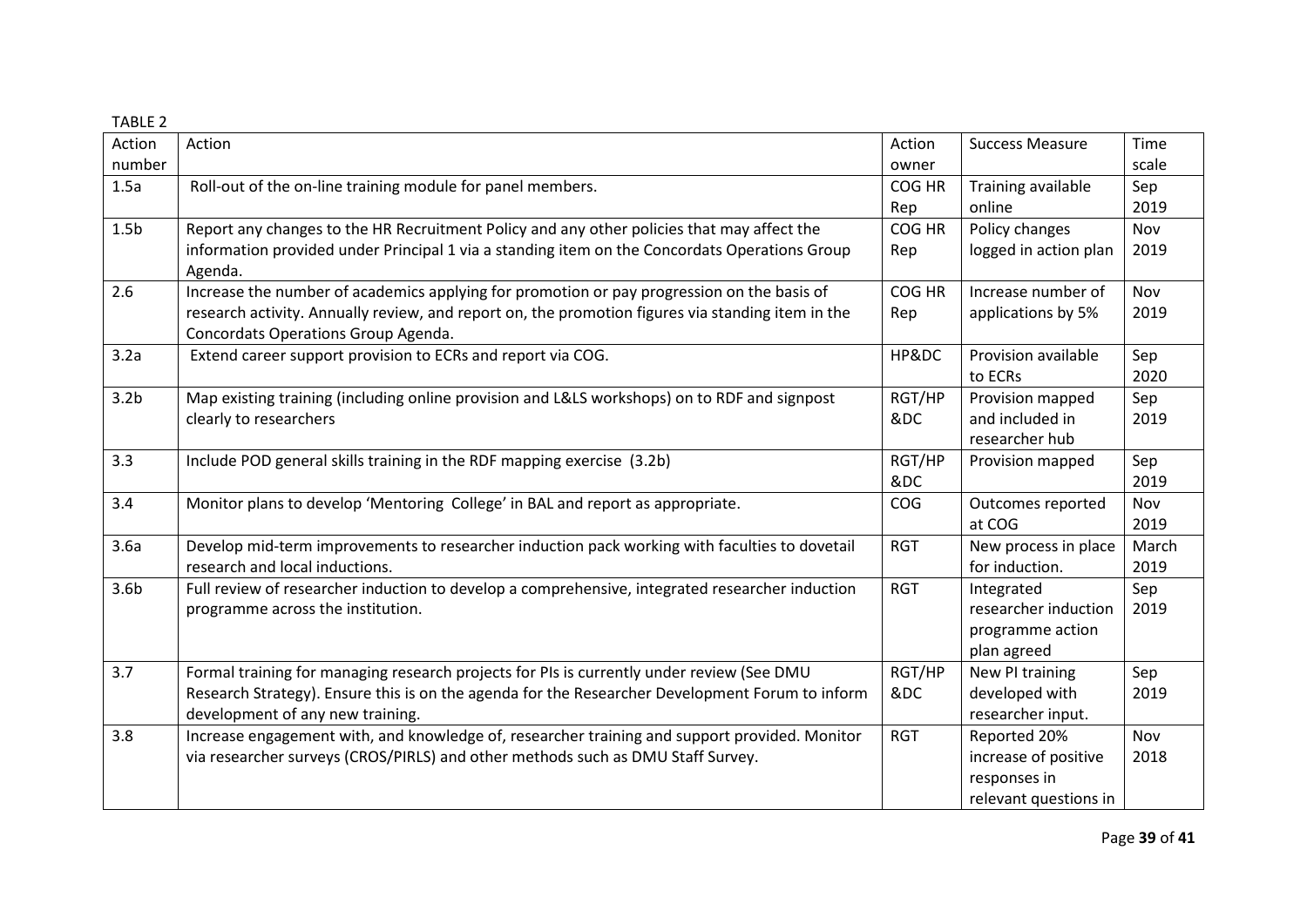|                  |                                                                                                                                                                                                  |            | <b>CROS/PIRLS</b>                            |             |
|------------------|--------------------------------------------------------------------------------------------------------------------------------------------------------------------------------------------------|------------|----------------------------------------------|-------------|
| 3.9a             | Develop comprehensive information pack of researcher development across institution with                                                                                                         | <b>RGT</b> | Pack developed and                           | May         |
|                  | mapping to RDF of researcher specific and generic courses to inform line-managers, especially                                                                                                    |            | distributed to all                           | 2019        |
|                  | those who are not research active, to enable improved support for researchers.                                                                                                                   |            | line-managers                                |             |
| 3.9 <sub>b</sub> | ACTION 3.9b: Develop RDF training for staff managing researchers.                                                                                                                                | <b>RGT</b> | Training programme                           | Sep         |
|                  |                                                                                                                                                                                                  |            | developed and                                | 2020        |
|                  |                                                                                                                                                                                                  |            | agreed.                                      |             |
| 5.1              | Review and update Guidelines for Good Research Practice.                                                                                                                                         | <b>RGM</b> | <b>Updated guidelines</b>                    | Sep         |
|                  |                                                                                                                                                                                                  |            | published                                    | 2019        |
| 5.2a             | Capture support/training provided by Enterprise and Business Development (EBD) Team in the RDF                                                                                                   | <b>RGT</b> | Enterprise activity                          | Sep         |
|                  | mapping exercise.                                                                                                                                                                                |            | includes appropriate                         | 2019        |
|                  |                                                                                                                                                                                                  |            | links to RDF                                 |             |
| 5.2 <sub>b</sub> | Build in formal communication process between Researcher Development Forum and the                                                                                                               | <b>RGT</b> | <b>EBD Team</b>                              | Nov         |
|                  | Enterprise and Business Development Team to ensure two-way flow of information relating to                                                                                                       |            | representatives                              | 2018        |
|                  | researcher development in this area.                                                                                                                                                             |            | included in                                  |             |
|                  |                                                                                                                                                                                                  |            | Researcher                                   |             |
|                  |                                                                                                                                                                                                  |            | Development Forum                            |             |
| 5.3a             | Develop Open Data policy and Research Data Management Training                                                                                                                                   | <b>RGM</b> | Policy agreed and                            | March       |
|                  |                                                                                                                                                                                                  |            | approved and                                 | 2019        |
|                  |                                                                                                                                                                                                  |            | training developed                           |             |
| 5.3 <sub>b</sub> | Develop new ethics training programme                                                                                                                                                            | <b>RGM</b> | Training developed                           | March       |
|                  |                                                                                                                                                                                                  |            | and available                                | 2019        |
| 5.5a             | Co-ordinate researcher development across the institution and provide a researcher development<br>hub, appropriately owned within one operational unit. This needs to draw together the training | HP&DC      | Hub developed and<br>online with clear       | Sep<br>2020 |
|                  | and development offer delivered by the range of units in the institution and map to RDF.                                                                                                         |            |                                              |             |
| 5.5 <sub>b</sub> | To lever the co-ordination as described in 5.5a to identify gaps, to work with the Researcher                                                                                                    | RGT/HP     | operating protocols<br>Training gap analysis | Sep         |
|                  | Development Forum to identify needs and to work with the training and development                                                                                                                | &DC        | completed & action                           | 2020        |
|                  | professionals in the various delivery units across the institution to develop targeted training for                                                                                              |            | plan approved                                |             |
|                  | researchers.                                                                                                                                                                                     |            |                                              |             |
| 5.5c             | To raise the profile of researcher development and the RDF across the University, working with                                                                                                   | RGT/DC/    | 20% increase in                              | After       |
|                  | colleagues in line-manager positions, research mentors and faculty-facing staff to ensure that                                                                                                   | HR         | reporting of                                 | next        |
|                  | researchers are signposted to appropriate career development opportunities at every stage of                                                                                                     |            | knowledge on                                 | round of    |
|                  | their career, wherever they are in the institution.                                                                                                                                              |            | <b>CROS/PIRLS</b>                            | CROS/       |